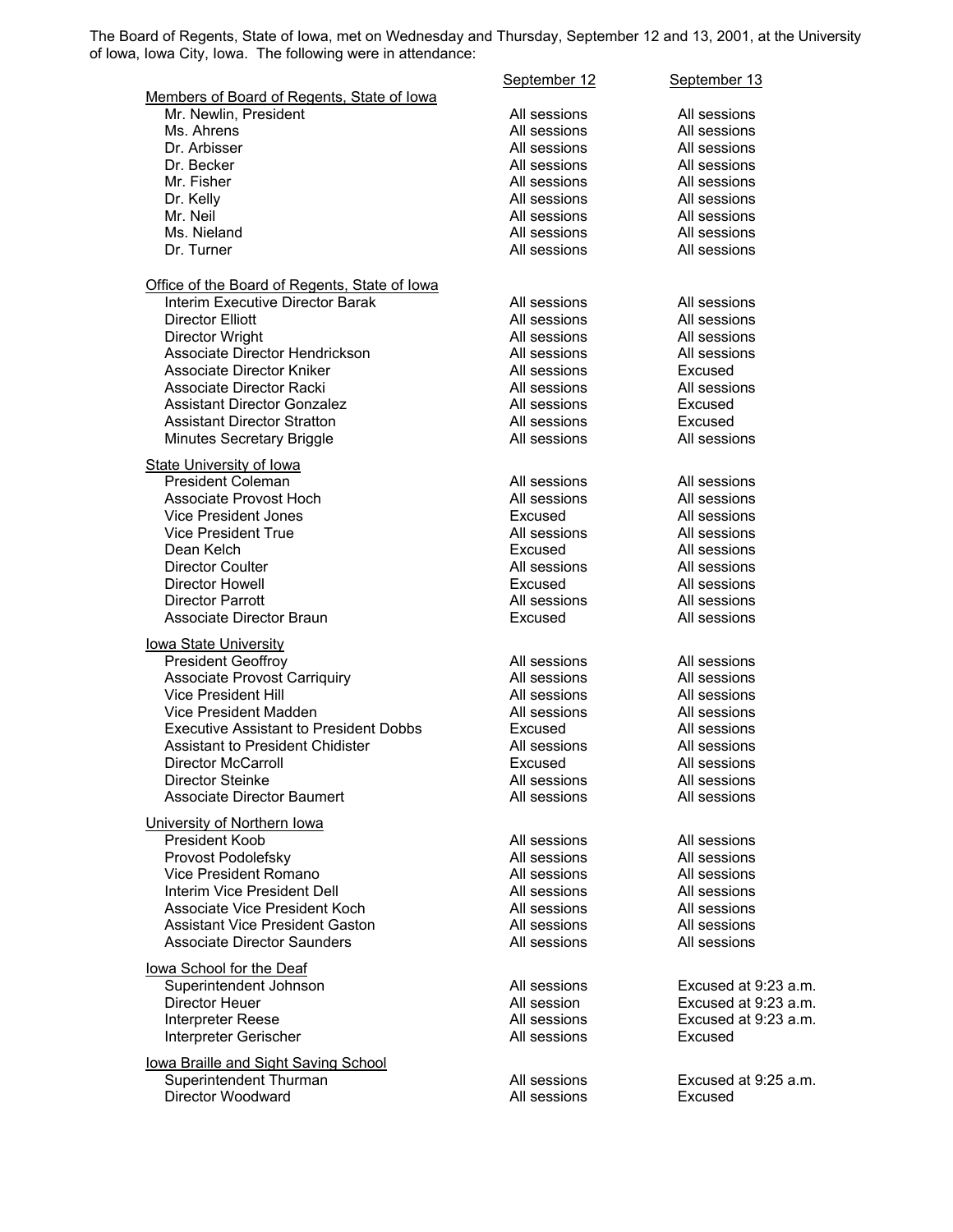# THE CORRESPONDING DOCKET MEMORANDUM FOR EACH AGENDA ITEM IS AVAILABLE ON THE BOARD OF REGENTS WEBSITE AT:

www.state.ia.us/educate/regents

COPIES OF THESE MEMORANDA CAN ALSO BE OBTAINED FROM THE BOARD OFFICE BY CALLING 515/281-3934.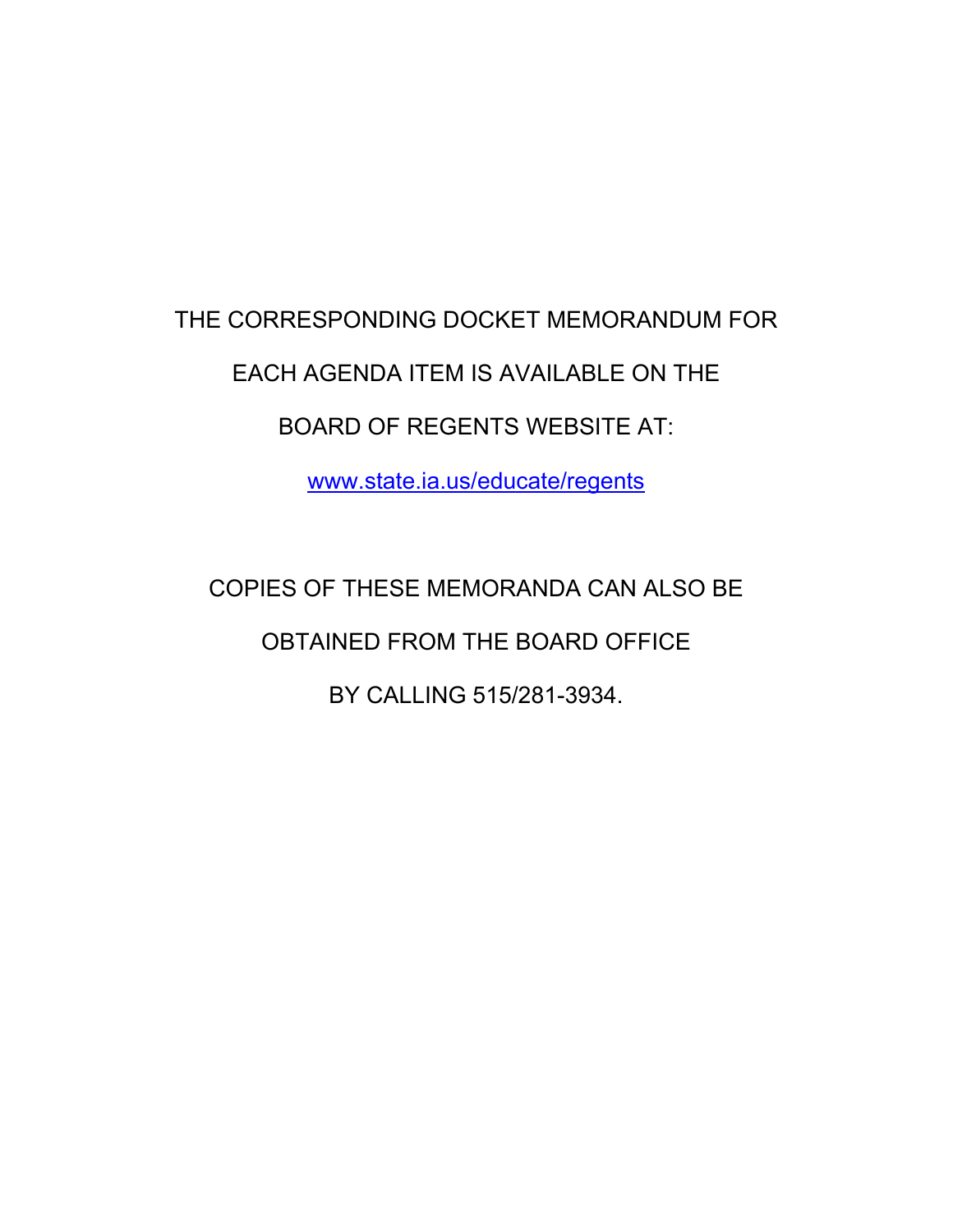# **GENERAL**

The following business pertaining to general or miscellaneous business was transacted on Wednesday and Thursday, September 12 and 13, 2001.

President Newlin welcomed everyone to the September meeting of the Board of Regents, State of Iowa. He then stated that he spoke for the whole Board when he said they were shocked and saddened by the reprehensible attacks in New York and Washington, D.C. The people who have been affected are in our thoughts and prayers. He said each of the Regent institutions has taken special steps to address the many issues and challenges that such tragedies create for the safety and welfare of faculty, staff and students. The Board acknowledges and greatly appreciates these efforts.

# **APPROVAL OF MINUTES OF BOARD MEETING OF JULY 18-19, 2001**.

President Newlin asked for additions or corrections to the minutes. There were none.

ACTION: President Newlin stated the Board approved the minutes of the July 18-19, 2001, meeting, as written, by general consent.

#### **CONSENT ITEMS**.

Approve the institutional and Board Office personnel transactions;

Approve the following additions to Iowa State University's list of approved vendors with a potential conflict of interest: Kroeschell Desktop and Persuade and Publish;

Receive the annual affiliated organization report on the Stanton Memorial Carillon Foundation;

Approve the Board meetings schedule;

Approve renewal of a contract with Loess Hills Area Education Agency 13 and Lewis Central Community School District for interpreter/integration services;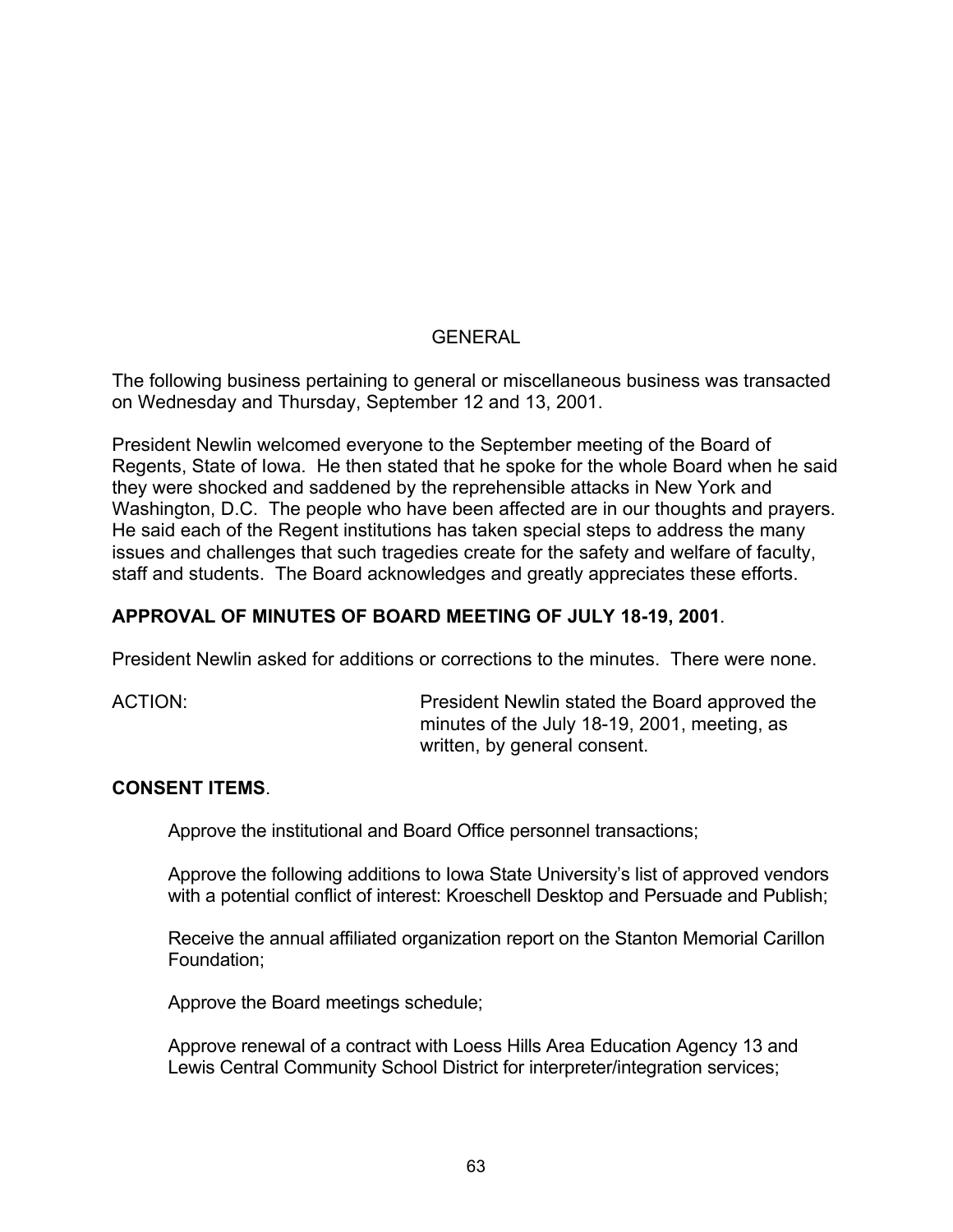Approve an amendment to the ongoing agreement with Loess Hills Area Education Agency 13 for services to hearing impaired students;

Approve the change in name of the Iowa State University Affirmative Action Office to Office of Equal Opportunity and Diversity;

Approve the University of Iowa's request to merge the departments of Industrial Engineering and Mechanical Engineering to form the Department of Mechanical and Industrial Engineering in the College of Engineering; and

Adopt A Resolution authorizing issuance of a duplicate hospital revenue bond and coupons, series 1978 (State University of Iowa).

MOTION: **Regent Fisher moved to approve the consent** docket, as presented. Regent Nieland seconded the motion. MOTION CARRIED UNANIMOUSLY.

**INTERINSTITUTIONAL COMMITTEE ON EDUCATIONAL COORDINATION**. (a) Approval of Change from a Joint Ph.D. Program to an Independent Ph.D. Program, and a Change in Name for both the Ph.D. and Master of Science Programs to Foodservice and Lodging Management, Iowa State University.

Provost Podolefsky presented the recommendation for approval on behalf of the Interinstitutional Committee on Educational Coordination.

President Newlin asked what evidence could be offered that the independent Ph.D. will attract more students. Department Chair Mary Gregoire responded that the joint Ph.D. requires applicants to be admitted into both departments. Students have gone elsewhere because the time and effort to apply to both departments is more than they want to deal with. She said the joint program status makes the program less competitive in the marketplace. Changing to an independent Ph.D. program would increase the number of students applying for admission.

MOTION: Regent Turner moved to approve the proposed change from a Joint Ph.D. Program to an Independent Ph.D. Program in the curriculum of the Department of Apparel, Educational Studies, and Hospitality Management. Regent Neil seconded the motion. MOTION CARRIED UNANIMOUSLY.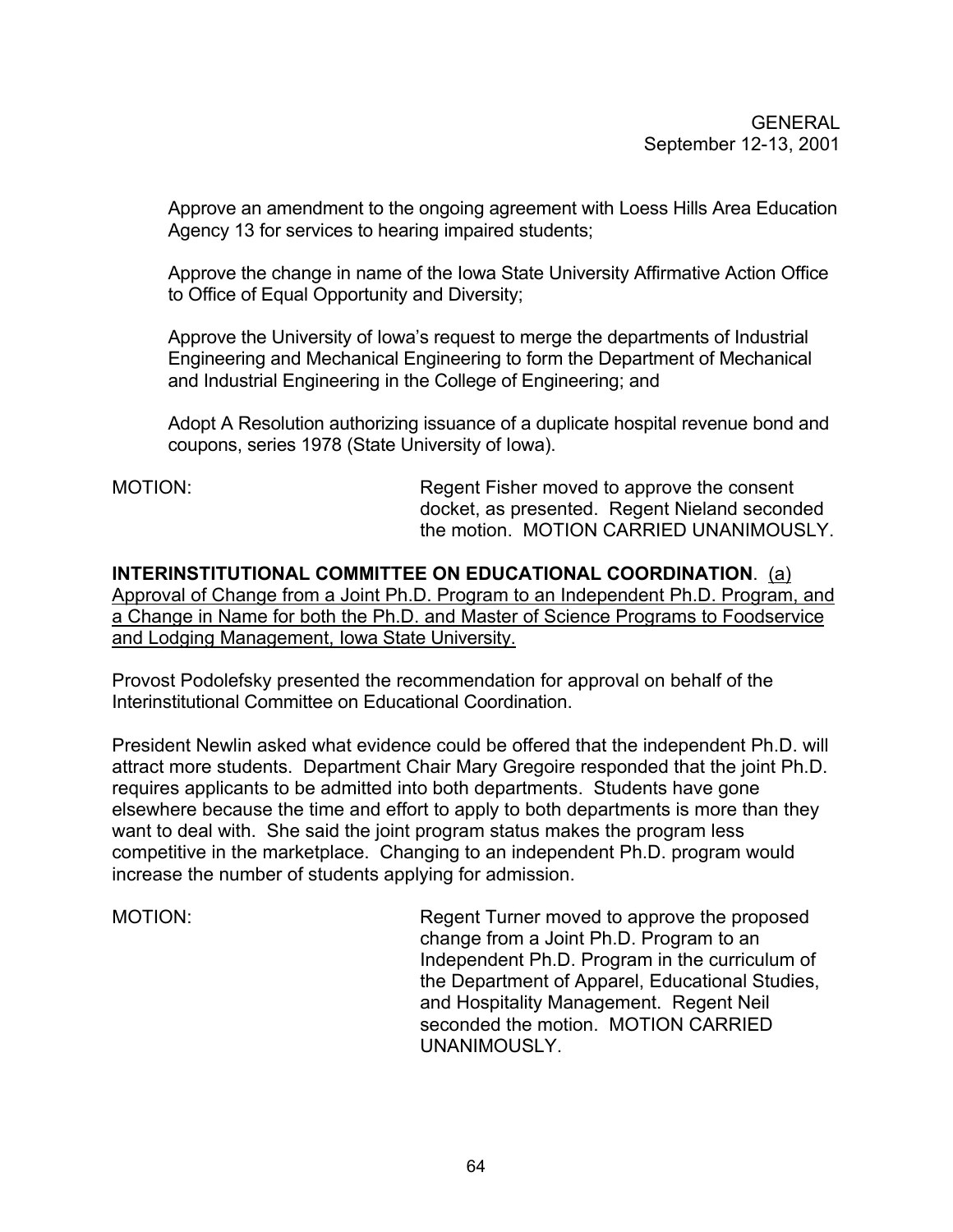Interim Executive Director Barak mentioned that the Board members were provided with a second docket memo for this agenda item in a different format. If the Board likes the approach of the second memo, the Board Office would be glad to start making those changes in the Board memoranda. The second docket memo was created through information mapping, which he briefly described.

There was general agreement among the Board members that they preferred the new format for docket memoranda.

Regent Fisher expressed that he liked the new format and suggested that Dr. Barak's successor continue the usage of information mapping for the writing of docket memos.

Regent Kelly asked that the docket memoranda continue to include an executive summary, particularly for those agenda items related to the legislature.

Regent Neil said he believes the new format is much more readable and understandable.

Regent Turner expressed support for the information mapping format. She asked that ties to the Board's strategic plan continue to be included in the docket memoranda.

Interim Executive Director Barak indicated that additional training in information mapping would need to be arranged for Board Office employees. The Board approved.

(b) Approval of Undergraduate Minor in Emerging Global Diseases, Iowa State University.

In lieu of Provost Whitmore, who had experienced travel difficulties, University of Iowa Associate Provost Steve Hoch presented the recommendation for approval on behalf of the Interinstitutional Committee on Educational Coordination.

Regent Ahrens expressed her support for the program. She said Iowa State University has done a fabulous job in this area in the U.S.

Regent Fisher said he supported the request. He then asked if there is cooperation with the University of Iowa medical school on this subject. President Geoffroy responded that, since this is an undergraduate minor, he did not believe there were many opportunities for collaboration. The program has an intense focus on animal diseases.

Regent Turner noted that there was an indication that there would be no need for additional resources. She asked if there was a preliminary budget of how much the program will cost, even if costs are being shared with another program.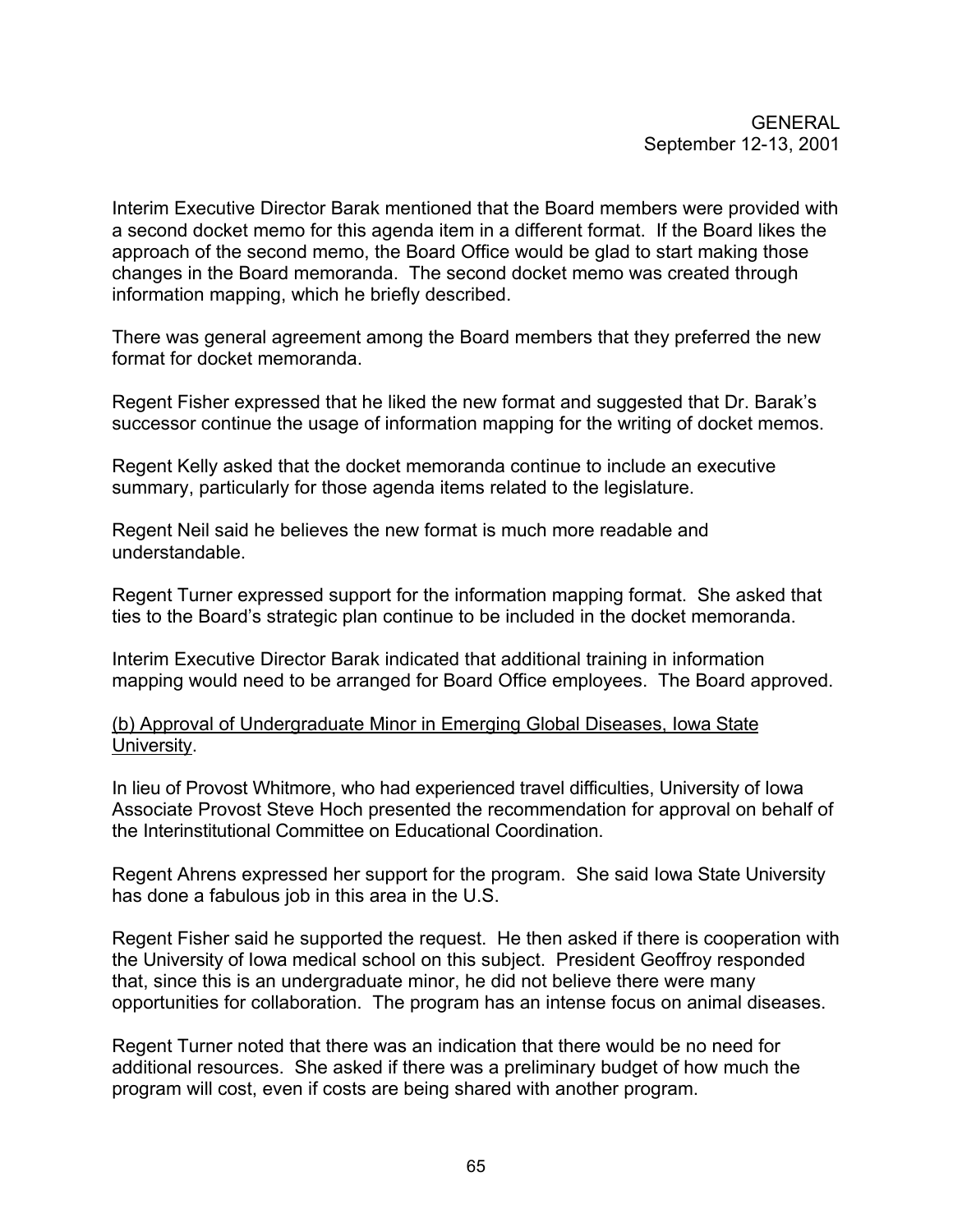Associate Provost Alicia Carriquiry said she believed the minor would be cost neutral. Faculty are already conducting research in that area.

Regent Kelly stated that, approximately one year ago, a subject related to this was discussed by the Board members. University officials indicated that they would look more closely into diseases transferred between animals and plants and consider the implications for humans.

President Geoffroy said the transfer of diseases is very important.

Regent Neil asked why the offering of the minor is important since the courses are currently available to students. President Geoffroy responded that the benefit was that students can designate a minor in this particular field which can be included on a student's resume.

MOTION: Regent Becker moved to approve the Iowa State University proposal to establish an undergraduate minor in Emerging Global Diseases. Regent Ahrens seconded the motion. MOTION CARRIED UNANIMOUSLY.

#### **REPORT ON MEETING OF THE IOWA COLLEGE STUDENT AID COMMISSION**.

Interim Executive Director Barak stated that the only agenda item for the Commission meeting was preliminary review of budget proposals. He noted that one area of concern is the work study program. The work study program is in place but it has received no state funding this year.

Regent Fisher asked for the composition of the Iowa College Student Aid Commission. Interim Executive Director Barak responded that the Commission is composed of a number of individuals, some of whom are required by statute and some who are appointed by various boards. Membership includes the Board of Regents Executive Director, a representative of the independent colleges and universities, private citizens, and other student aid liquidity organizations. The Commission's authority is primarily over the programs administered by the College Student Aid Commission.

Regent Neil asked for the rationale for the 320 percent increase in the osteopathic forgivable loans. Interim Executive Director Barak said it was his understanding that the increase was part of an obligation to which the Commission agreed at an earlier time.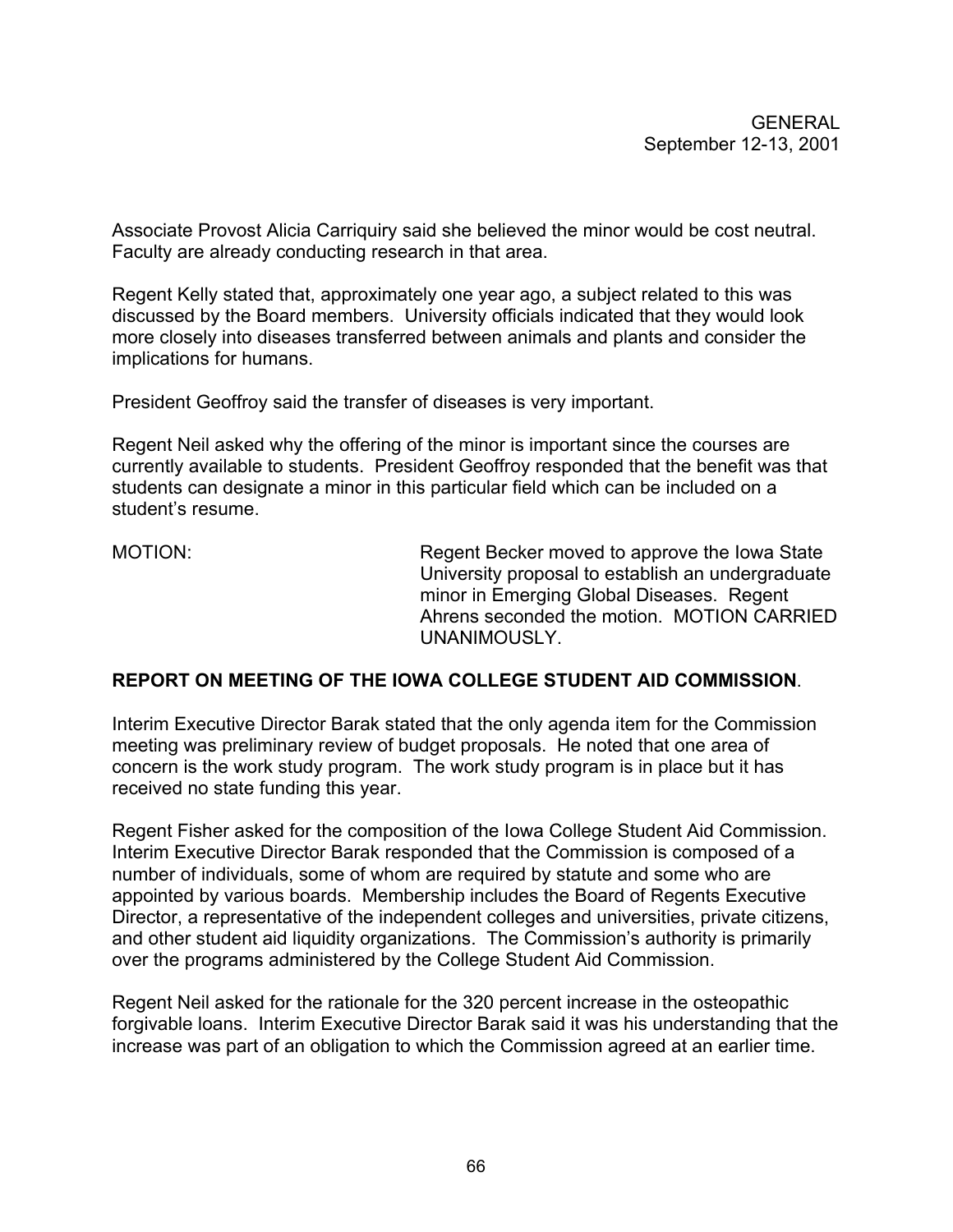ACTION: President Newlin stated the Board received the report, by general consent.

# **REPORT ON MEETING OF GOVERNOR'S EDUCATION ROUNDTABLE**.

Interim Executive Director Barak stated that President Koob is the regular member of the Governor's Education Roundtable. Dr. Barak participated in the meeting on behalf of President Koob, who was unable to attend. He noted that former Regent Beverly Smith is also a member of the Roundtable.

Regent Neil asked for a definition of a "seamless" educational system. Interim Executive Director Barak responded that such a system was one in which students can move smoothly from preschool through post-doctorate education without problems of transfer of credit, etc.

ACTION: President Newlin stated the Board received the report, by general consent.

# **ANNUAL STUDENT FINANCIAL AID REPORT**.

Assistant Director Gonzalez presented the Board members with a PowerPoint presentation of the annual student financial aid report. She stated that the amount of financial aid increased 23 percent over the past 5 years. The amount of aid is at an alltime high. Information presented included the types of financial aid available to students, source of funds (federal, state and institutional programs), amount and percentage of funds distributed at the three Regent universities over the past five years, amount and percentage of funds by source (grants, loan, employment), amount of awards to resident and nonresident undergraduates (more than 78 percent of the funds were awarded to undergraduates who are Iowa residents), and average undergraduate indebtedness at graduation. Examples of initiatives planned for next year included scholarship programs for transfer students (University of Iowa), debt counseling/debt management classes (Iowa State University), Students First campaign (University of Northern Iowa). Assistant Director Gonzalez highlighted issues and concerns identified by representatives of the Regent universities such as lack of funds for the Iowa Work Study Program, need to eliminate student origination fees, and need to increase spending on Pell Grants. She presented information on the Iowa Minority Academic Grants for Economic Success (IMAGES) and College Bound programs.

Regent Fisher asked if the category "non-need based" aid is for the student who has the financial capability of paying his/her own tuition. Assistant Director Gonzalez responded that "non-need based" aid is for the student/family who does not qualify for need-based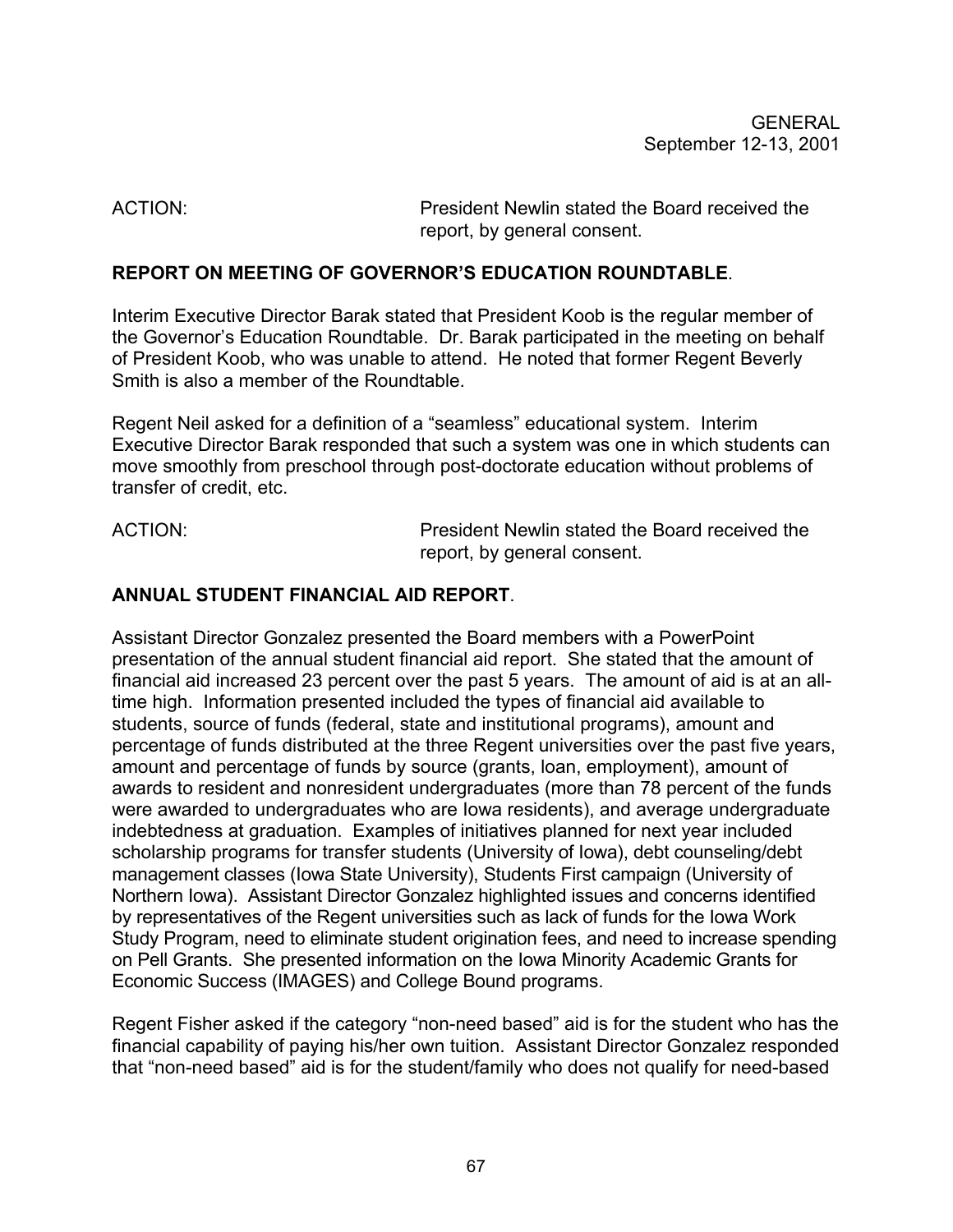aid. Many families choose to borrow money because the interest rates are extremely good.

Regent Fisher said it was his recollection that a year ago the average indebtedness at graduation was \$18,000 to \$19,000. He asked why the amount was much less (\$11,259 to \$14,660) this year. Assistant Director Gonzalez responded that the figures to which Regent Fisher referred were calculated across all students, both those who graduated with and without indebtedness. She then referred Regent Fisher to the information for the amount of indebtedness for seniors who graduated with indebtedness: \$19,989 (University of Iowa); \$21,982 (Iowa State University); and \$17,812 (University of Northern Iowa).

Regent Ahrens stated that non-need based financial aid is a sensitive subject. For example, her family is a farm family; therefore, they are expected to sell land to finance their children's education. She said many students do not fit into the need-based category because of the formula.

Assistant Director Gonzalez stated that, in 2000-2001, the average indebtedness of resident students graduating with debt was as follows: \$19,612 at the University of Iowa; \$21,166 at Iowa State University; and \$17,729 at the University of Northern Iowa.

Regent Kelly asked about students with well-to-do parents who will not help the students finance their education. Regent Ahrens said those students would be able to apply for loans or could become classified as independent.

Regent Neil noted that 41.9 percent of the financial aid was through loans but the amount of money represented by loan was over 50 percent of the aid awarded. Assistant Director Gonzalez responded that, this past year, the amount of money represented by loans was 52.1 percent.

Regent Nieland asked if the athletic department grants are included in the figures on the total awards granted. Assistant Director Gonzalez responded that the figures in the report did not include athletic aid.

Regent Becker asked why the average debt of seniors is higher at Iowa State University than at the other two universities. President Geoffroy responded that there is a significant demographic difference in the students. He said Iowa State University attracts a large number of students from farm families, many of whom have more financial challenges.

Regent Ahrens noted that, at Iowa State University, there is a very high number of nonneed students.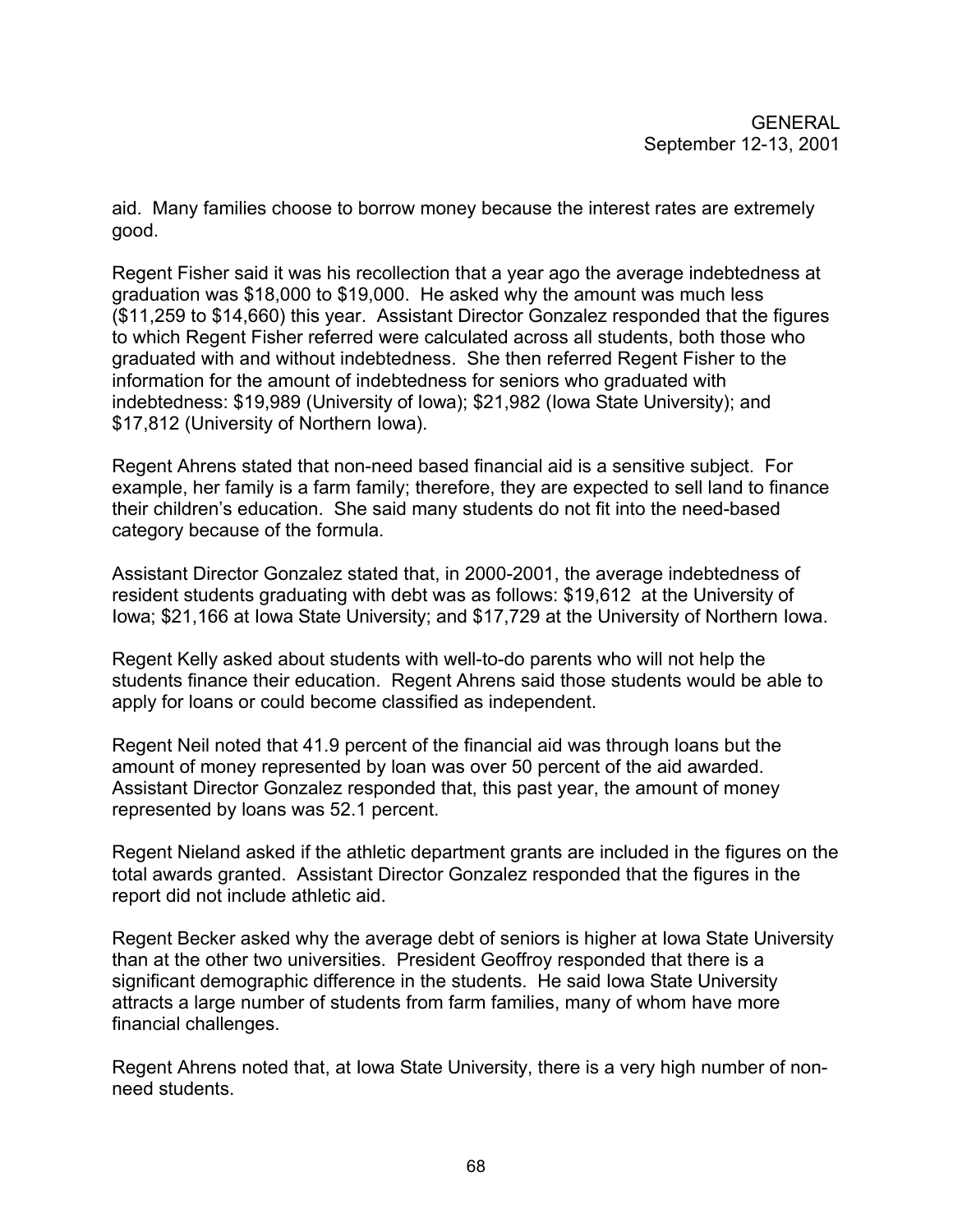President Geoffroy stated that many of the families of Iowa State University students who do not quality for need-based aid find it more attractive to take out the non-need based loans.

Assistant Director Gonzalez stated that Iowa State University promotes parent partnership loans more so than at the other two institutions. The parent partnership loan is available to parents who do not demonstrate need.

Regent Turner referred to information in the meeting materials which indicated that 33 percent of seniors graduate without debt. She asked if that figure is consistent with peer institutions. She then asked if information was available on sophomores and juniors who drop out because their debt is too high.

Assistant Director Gonzalez responded that an analysis of debt load of students who drop out has not been done. With regard to the question about 33 percent of seniors graduating without debt, she said that figure is a little better than the national figures. Typically, the rate is closer to 25 percent at the peer institutions.

Regent Turner referred to information provided in the meeting materials on the College Bound and IMAGES programs. She noted there was a significant increase and then a decrease in 2000-01. Assistant Director Gonzalez responded that one factor is the additional contributions that the institutions have made from institutional funds to the IMAGES program because the amount of funds appropriated is quite limited.

Roland Carrillo, University of Northern Iowa Financial Aid Director, stated that the figures shown for 1997-98 were the appropriations for the three state schools. Over the years, some institutional funds have been added to increase the funds available.

Regent Turner asked how it is known if the College Bound program is working. Associate Provost Coulter referred to the meeting materials which indicated the amount of activity by each Regent institution in outreach to students in the state. He noted that the pool of students to be recruited is small. He said the College Bound program offers an incentive to students to complete school and prepare for college. Last year, at the University of Iowa, over 1,200 minority students participated in College Bound activities.

Regent Turner asked how success in the program is being measured. Associate Provost Coulter responded that Regent Turner raised an interesting question. He said the universities probably now have enough experience with the program that such information could be developed.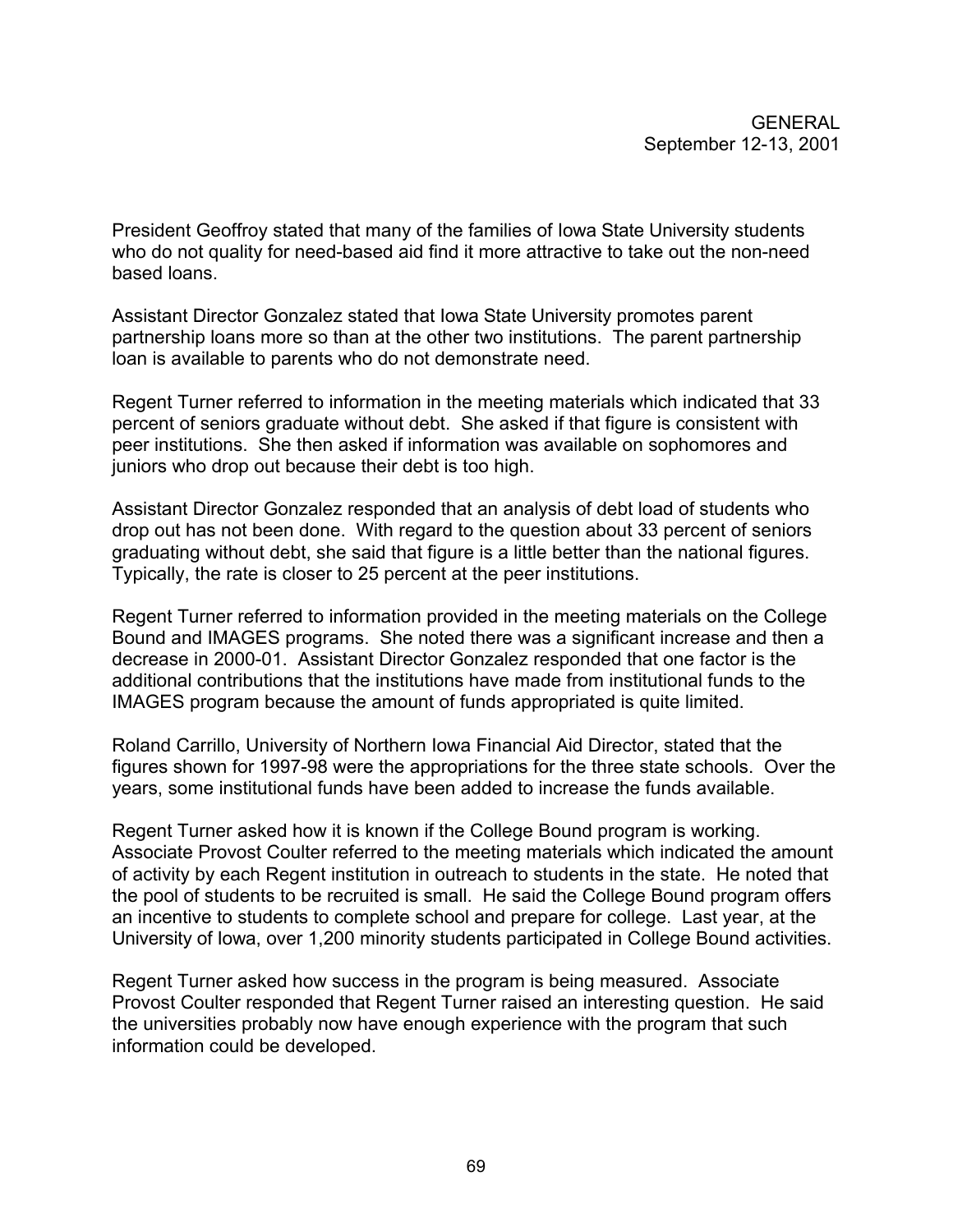Regent Turner stated that such activity might be useful in determining whether the program is effective.

Regent Becker asked if there are any programs like IMAGES and College Bound for students who are financially needy but who do not fall into the minority categories. Assistant Director Gonzalez responded that, while College Bound is targeted to minority students, it is not limited to minority students. She believes the same opportunity is given to youngsters by the other two institutions. IMAGES is restricted to minority students. In addition, the Upward Bound program at each Regent university is targeted to first-generation high school graduates.

With regard to the success of the College Bound program, President Koob stated that 87 percent of College Bound attendees at the University of Northern Iowa have completed college. He said that was an astounding success. He was convinced that College Bound is an extraordinarily successful program. With regard to Regent Becker's question about programs for non-minority students, he said the College Bound approach is directed toward economically-disadvantaged first-generation college attendees. Participants include a strong mix of ethnicities.

Regent Becker stated that, later in this meeting, the Regents would be discussing potential tuition increases. By increasing tuition, a larger number of students will become eligible for financial aid under the federal guidelines based on need. She said there was nothing in the report about addressing that issue other than increasing the debt load for students. When does the Board of Regents talk about what else can be done for the families? How else can they help families without relying as much on loans? When teachers come out of college with high debt and do not receive adequate salaries in Iowa, they leave Iowa. She asked if the Board members could be provided with information addressing her questions for the next Board meeting.

President Newlin stated that a more in-depth study could be done for the next meeting. Interim Executive Director Barak said those circumstances could be looked at but he was not sure whether that could be done within the next month.

Regent Becker said she wondered whether the Board of Regents should suggest a higher increase in tuition than was recommended by the Board Office in order to provide a greater amount of funds for financial aid. She would like to know about the percentage of tuition set-aside that is dedicated to merit scholarships and the amount that goes to need-based financial aid.

Regent Kelly stated that another topic the Board members should address is employers paying students' debt.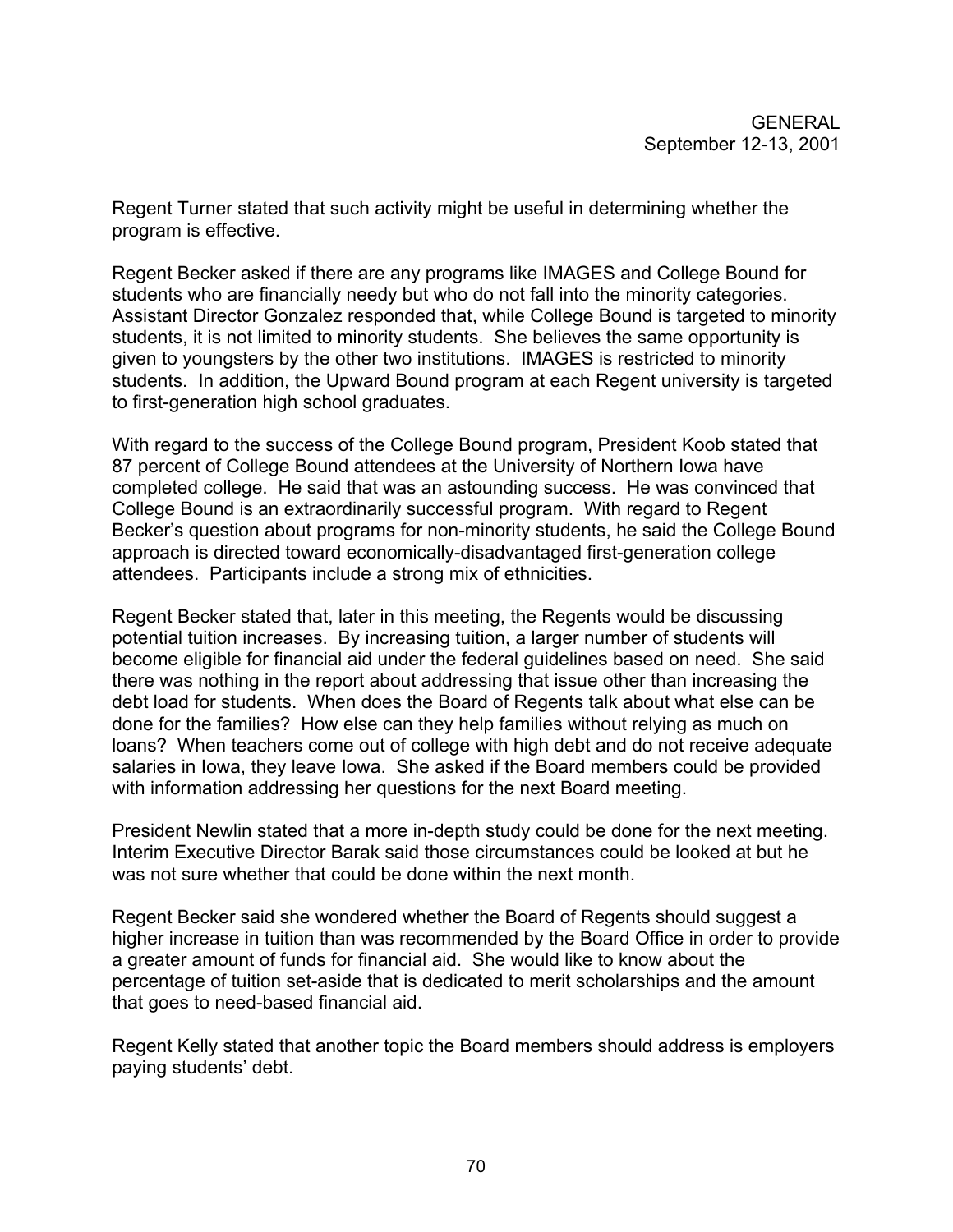President Newlin referred to the percentage of students graduating without debt and asked that the information be broken out by resident and non-residents in next year's report. Assistant Director Gonzalez responded that the Board Office would do so.

Assistant Director Gonzalez noted that the institutions have campaigns underway to raise additional funds directed toward scholarships. There are activities for youngsters at the elementary and secondary schools that are specifically directed at first-generation college-going youngsters.

President Newlin thanked Assistant Director Gonzalez for the comprehensive report, noting that it gets better each year.

ACTION: President Newlin stated the Board received the report, by general consent.

# **ANNUAL INSTITUTIONAL REPORTS ON ACADEMIC PROGRAM REVIEW/ STUDENT OUTCOMES ASSESSMENT**.

Interim Executive Director Barak stressed that this report was one of the most important reports the Board receives every year. It provides evidence of the quality of academic programs. He presented an overview of the academic program review process and discussed why student outcomes assessment is now included in the report. Annually, the Regent universities are to review one-seventh of their academic programs in furtherance of Board and institutional goals to improve the quality of the programs and improve teaching and learning. Last year and this year, Iowa State University has been below the one-seventh figure (four reviews last year; seven this year).

Interim Executive Director Barak stated that the universities completed 36 program reviews during 1999-2000, compared to 31 last year. The University of Iowa completed 12 reviews, Iowa State University 7, and the University of Northern Iowa 17. Generally speaking, program reviews were better this year than in previous years. A new template used by all three institutions helped focus the reports, which highlighted what recommendations had come from the reviews and the evaluations from student outcomes assessments and what actions have been taken.

Although reviews are supposed to help departments and colleges ask what can be done better assuming no new resources (faculty and budget), it was difficult for the reviews not to mention the impact of reduced funding. Many reviews contained references to the linkages of programs with departmental, college, and university strategic plans.

The universities should be commended for their increased efforts to use student outcomes assessment information required by the Board which can be an important tool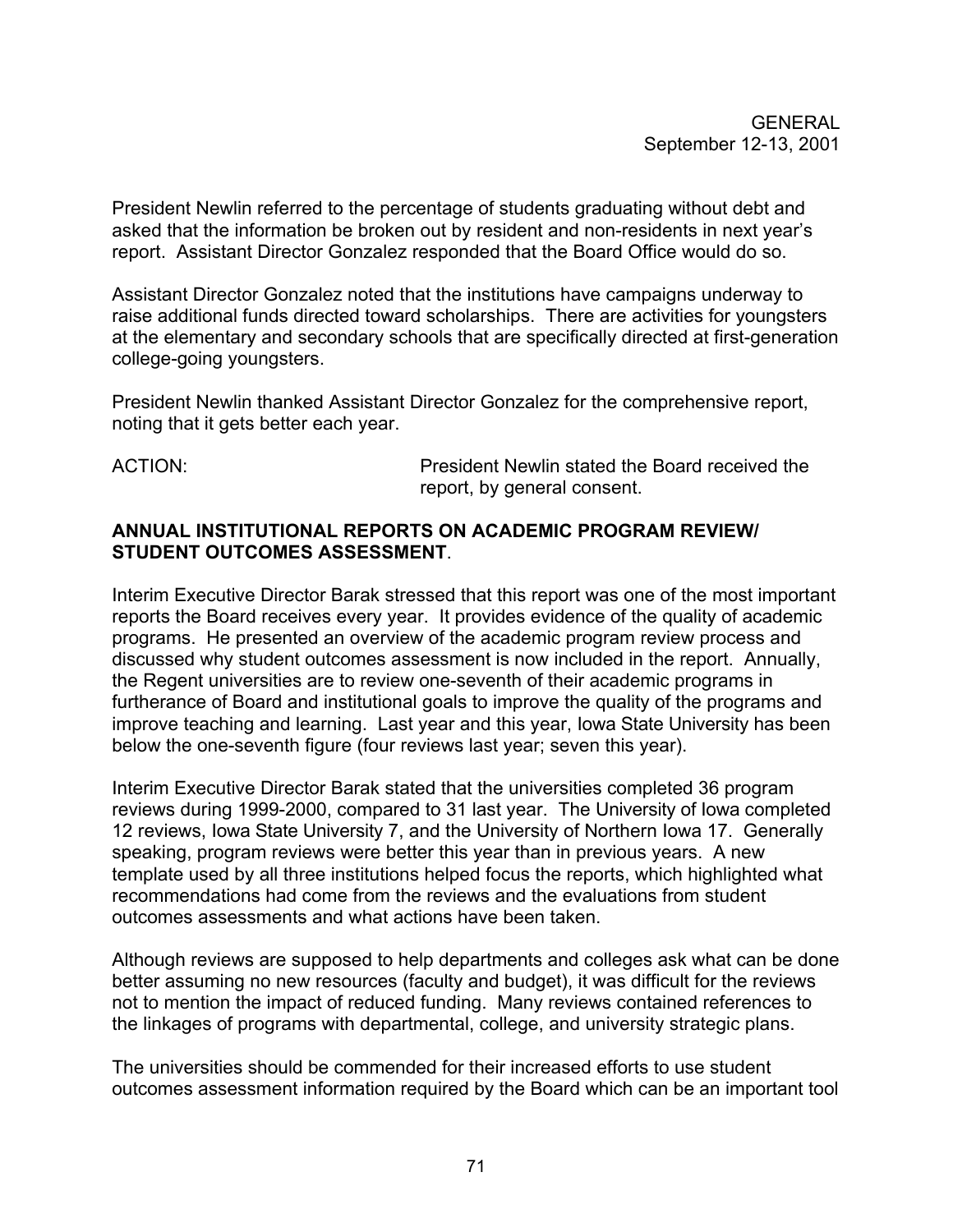for the improvement of teaching and learning. The universities are moving far beyond the traditional end-of-course questionnaire. For example, some programs are now experimenting with on-line surveys of alumni.

Interim Executive Director Barak stated that accreditation reports are also critical in bringing national standards to bear on programs.

Regent Fisher asked for an example of how an academic program was benefited by one of the reviews.

Provost Podolefsky discussed the academic program review of the management major in the College of Business Administration, University of Northern Iowa. He said student survey results showed that the core Operations course was deficient in terms of data analysis techniques and interpretations. Students with a BA emphasis identified that they felt deficient in communication skills, ability to work in groups, and in understanding of the realities of the business world. He said department officials went forward and made changes that accommodated the perceptions of those students.

Regent Fisher asked if the University of Northern Iowa is on schedule to complete oneseventh of its academic program reviews every year. Provost Podolefsky responded affirmatively. He noted that the program reviews are done individually rather than a review of the department as a whole.

President Newlin asked if the other two universities were on schedule to complete oneseventh of the academic program reviews every year. Associate Provost Hoch responded that the University of Iowa was on schedule. He noted that, on occasion, there is reason to delay a review, possibly due to personnel issues.

Regent Fisher asked for an example at the University of Iowa of how an academic program review benefited a program or college. Associate Provost Hoch introduced the Department Executive officers of the School of Art and Art History, Dorothy Johnson, which recently was thoroughly reviewed.

Professor Johnson stated that the School's review was extremely helpful. It provided an opportunity for faculty to think about the School's needs. The review also looked at student outcomes assessment and the needs of students. One of the major results of the review was the hiring of three new faculty members. A two-thirds time undergraduate advisor was also added, which helped enormously. The review provided an opportunity to articulate the dramatic need for new facilities. The School of Art and Art History serves over 750 undergraduate majors and over 200 graduate majors.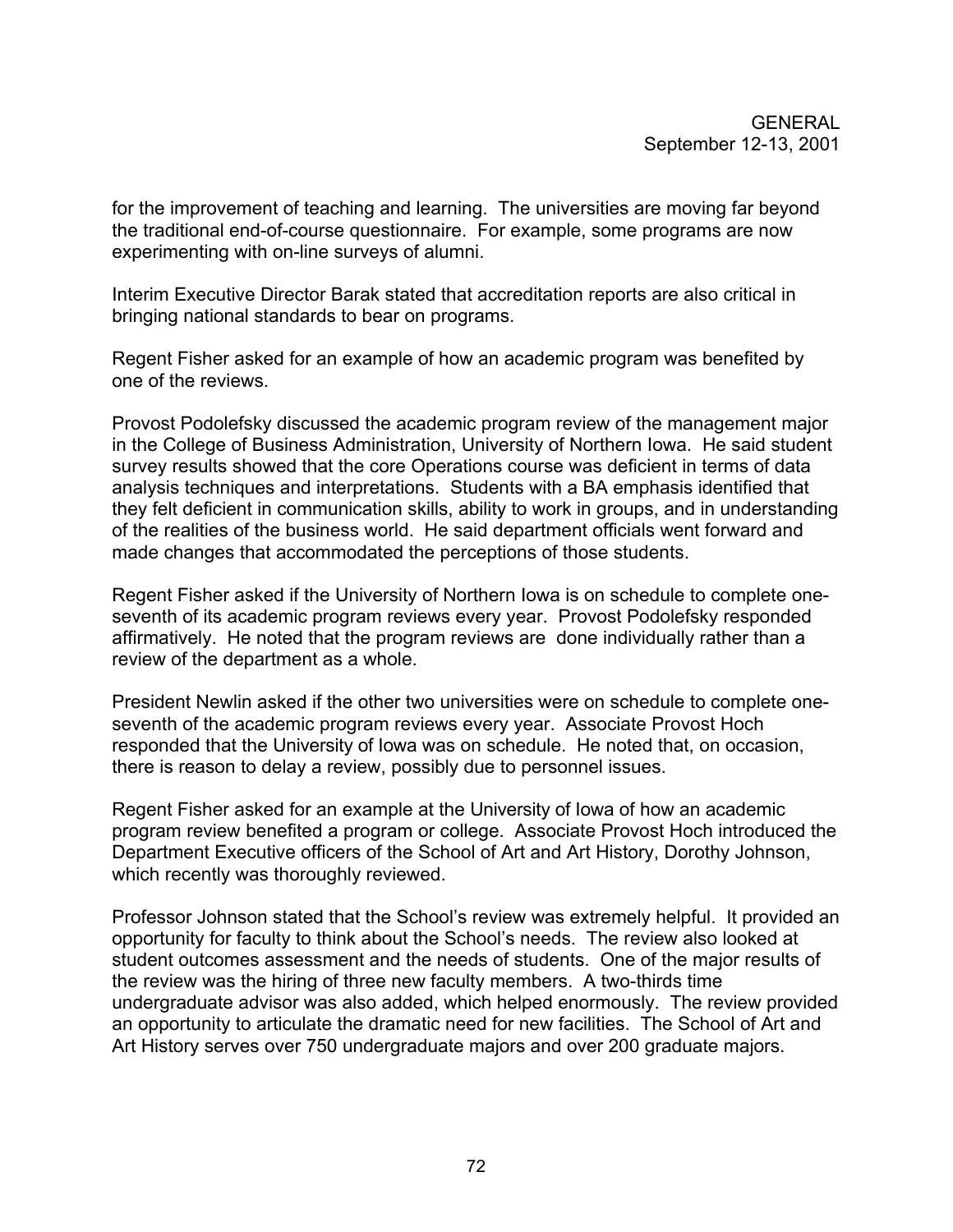President Geoffroy stated that Iowa State University also has a schedule for conducting reviews, although the schedule is somewhat behind. He noted that he is a strong believer in the value of academic program reviews.

Assistant to the President Chidister discussed an academic program review in the College of Design, of which he is a faculty member. He said he helped to coordinate the program review at the collegiate level. A team of design personnel with wide expertise were brought in to assist in the review. One outcome of the review was the laptop computer leasing program, recently approved by the Board of Regents. Another outcome was a restructuring of the design program department from six to three degree programs.

Regent Fisher asked how responses are obtained from alumni and students of the universities. President Koob responded that, for students on campus, student outcomes assessment is expensive to operate and difficult to get students to respond. University officials create a question or two that are presented at the front end of the University's computer-based registration system. University officials are thus able to get a statistically valid sample of responses from students. He noted that excellent information had been obtained that way and University officials had received no complaints from students to the questions. In seeking feedback from alums, University officials have tried to gain information about satisfaction in conjunction with fund-raising activities. Fund raisers have questions to ask alums to open up dialogue before asking them for money.

Associate Provost Hoch said the methods for obtaining information from students and alums of the University of Iowa are variable depending on the nature of the programs. One example was that exit interviews are conducted of students who are about to graduate. There is also a large number students who return to the University for recertification which provides an opportunity for the University to solicit feedback.

President Geoffroy stated that Iowa State University has a very strong program of conducting exit interviews along with senior surveys and alumni surveys.

Provost Podolefsky stated that there are a number of efficient and reasonably effective ways to collect the data, some of which are more intensive and require considerable faculty effort. One example was in the University of Northern Iowa History Department. A sample of students who are just beginning their major are given an essay. A group of faculty judge the essays collectively as to the level of historical thinking. Four years late, a sample of seniors is done to judge essays as to what the students have learned as historians over the course of their degree. Faculty then adjust their curriculum based on whether or not the students have learned to be good historians.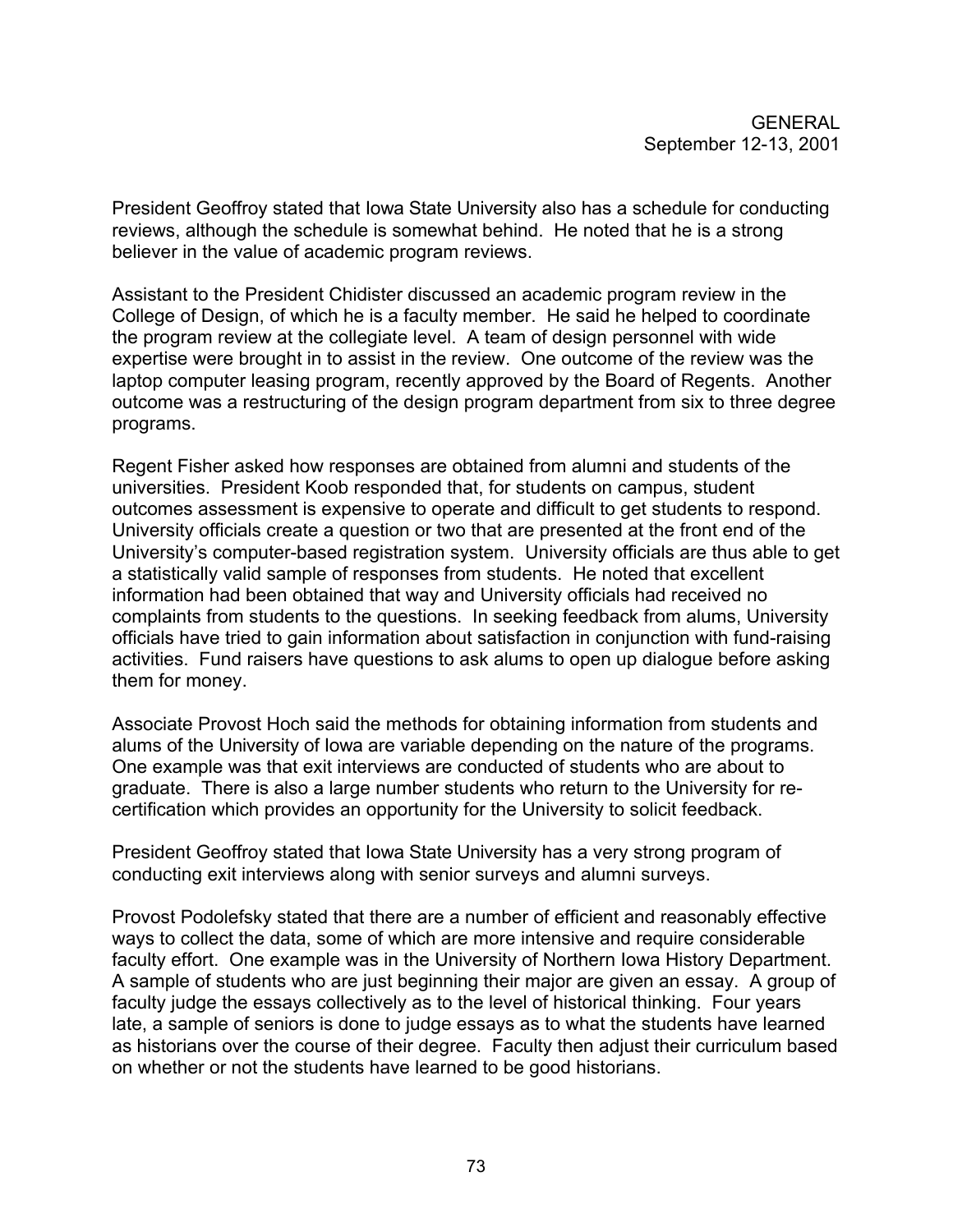Interim Executive Director Barak thanked Associate Director Kniker who, with his colleagues, worked hard on this report.

President Newlin stated that quality is one of four main targets in the Board's strategic plan; therefore, this report is at the heart of everything that is done. He then expressed appreciation for what the universities are doing and thanked them for their increased effort toward student outcomes assessment.

MOTION: Regent Fisher moved to (1) receive the report and (2) encourage the universities to focus academic program reviews more on program improvements based on existing resources and to describe more fully the changes made in programs that directly relate to student outcomes assessment measures. Regent Turner seconded the motion. MOTION CARRIED UNANIMOUSLY.

### **OPERATING APPROPRIATIONS REQUESTS FOR FY 2003**.

Interim Executive Director Barak stated that the operating appropriations requests for FY 2003 were before the Board. He then recognized Director Elliott.

Director Elliott stated that the requests were the same as were presented to the Board in July. The appropriations requests were limited to 2.5 percent of the FY 2002 general education appropriations.

MOTION: Regent Neil moved to (1) approve the recommended appropriations requests for FY 2003 and (2) approve the priorities for restoring the base operating appropriations for FY 2003 to fulfill state statutory requirements for budget development. Regent Turner seconded the motion. MOTION CARRIED UNANIMOUSLY.

#### **CAPITAL APPROPRIATIONS REQUESTS FOR FY 2003**.

Interim Executive Director Barak stated that the capital appropriations requests for FY 2003 were unchanged from last month.

MOTION: Regent Fisher moved to (1) approve a FY 2003 capital improvement appropriations request of \$71,650,000, which include fire safety and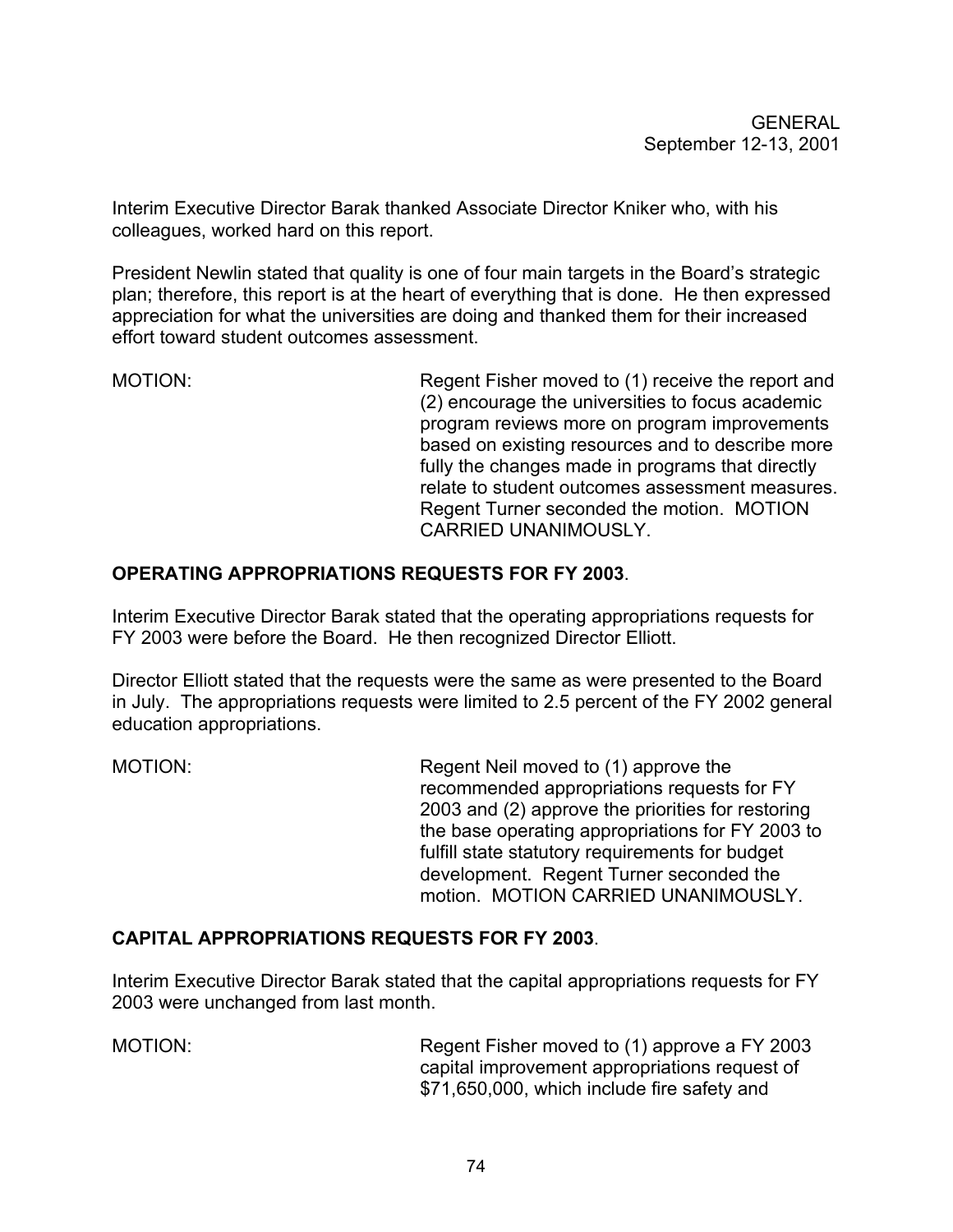deferred maintenance projects and (2) approve the FY 2003 tuition replacement appropriations request of \$25,971,403 with the understanding that needs will be reassessed by November 15, 2001. Regent Nieland seconded the motion. MOTION CARRIED UNANIMOUSLY.

# **FINAL FIVE-YEAR CAPITAL IMPROVEMENT PLAN, FY 2003-FY 2007**.

Interim Executive Director Barak stated that the recommendations were unchanged from the preliminary recommendations in July.

MOTION: Regent Ahrens moved to (1) approve the Five-Year State-Funded Capital Program for FY 2003 - FY 2007 of \$314.9 million, as presented, and (2) approve the Five-Year Program (FY 2003 – FY 2007) of \$152.4 million for the University of Iowa Hospitals and Clinics, as presented. Regent Turner seconded the motion. MOTION CARRIED UNANIMOUSLY.

# **REPORT OF THE BANKING COMMITTEE**.

Regent Fisher stated that the Banking Committee deferred until next month the annual investment and cash management report. The representative from Wilshire Associates, the Board's investment advisor, experienced transportation difficulties. He said the Banking Committee received a report on the Costs of Bond Issuances. It also received a state audit report for Iowa State University, which was "clean". The Banking Committee received an external audit report on the Siouxland Interstate Metropolitan Planning Council (Simpco) which includes the Tri-State Graduate Center. There were no reported findings. Internal audit reports for the University of Iowa as well as a report on audit follow-ups were also received.

Regent Fisher stated that the Banking Committee approved a Preliminary Resolution for the Sale of up to \$14,000,000 Dormitory Revenue Bond Sales, Series SUI 2001, which also required Board of Regents approval.

MOTION: Regent Fisher moved to adopt A Resolution authorizing the Executive Director to fix the date or dates for the sale of up to \$14,000,000 Dormitory Revenue Bonds, Series S.U.I. 2001. Regent Neil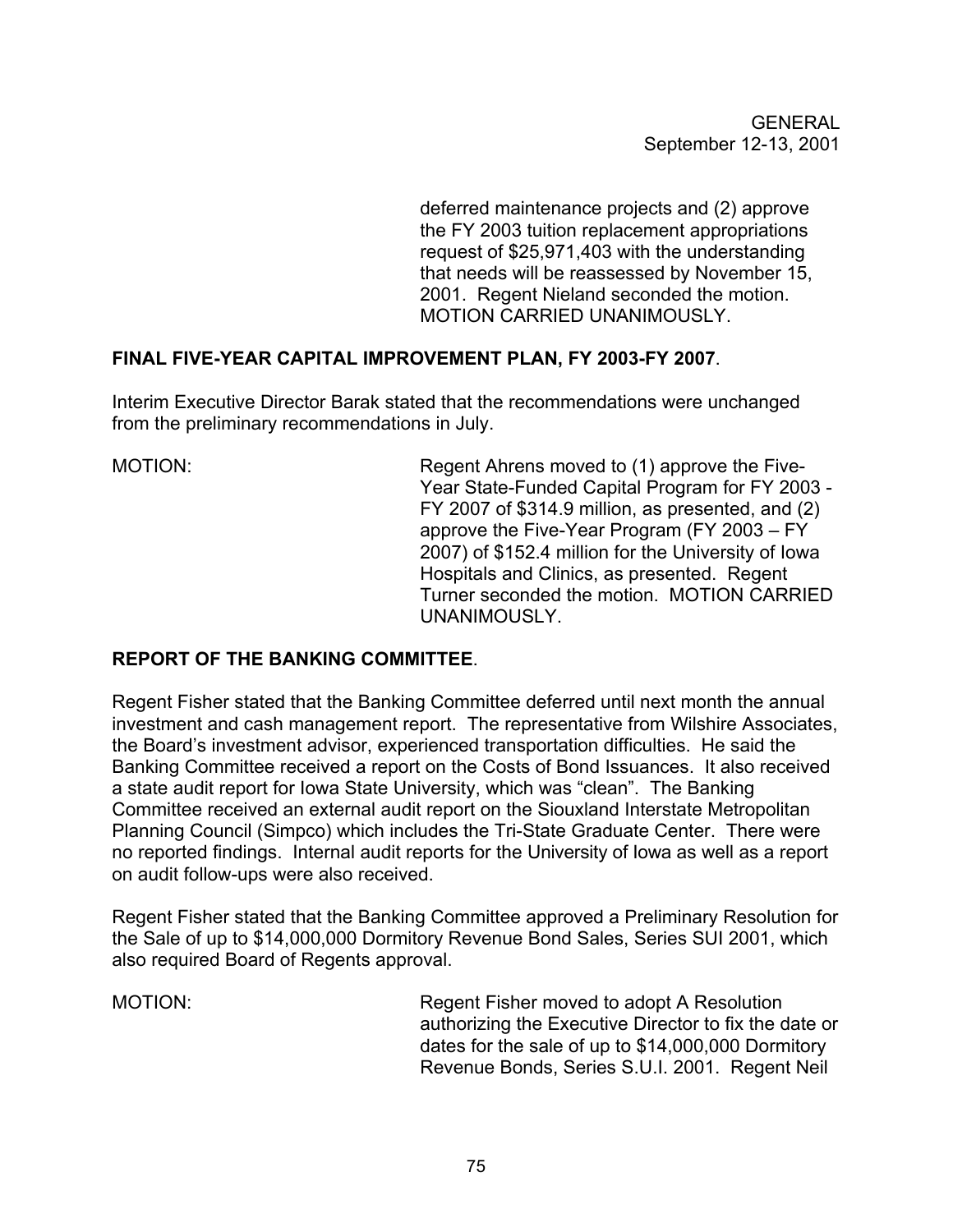GENERAL September 12-13, 2001

 seconded the motion, and upon the roll being called, the following voted: AYE: Ahrens, Arbisser, Becker, Fisher, Kelly, Neil, Newlin, Nieland, Turner. NAY: None. ABSENT: None.

MOTION CARRIED.

ACTION: President Newlin stated the Board received the report of the Banking Committee, by general consent.

**EXECUTIVE SESSION**. President Newlin requested that the Board meet in closed session pursuant to Iowa Code §21.5(1)(c) to discuss a matter with counsel which is either in litigation or where litigation is imminent.

MOTION: Regent Kelly moved to enter into closed session. Regent Fisher seconded the motion, and upon the roll being called, the following voted: AYE: Ahrens, Arbisser, Becker, Fisher, Kelly, Neil, Newlin, Nieland, Turner. NAY: None. ABSENT: None.

MOTION CARRIED.

The Board having voted at least two-thirds majority resolved to meet in closed session beginning at 4:02 p.m. on September 12, 2001, and adjourned therefrom at 4:50 p.m. on that same date.

# **TUITION POLICIES AND PROPOSED RATES**.

Interim Executive Director Barak referred the Board members to the revised memorandum on tuition policies and proposed rates. He said the Board policy is that resident undergraduate tuition at the Regent universities shall be set annually to keep pace with the Higher Education Price Index and to provide support to finance university programs at levels sufficient to implement the Board's aspirations for excellence, as outlined in the Board's strategic plan. He presented the Board Office recommendation, as follows: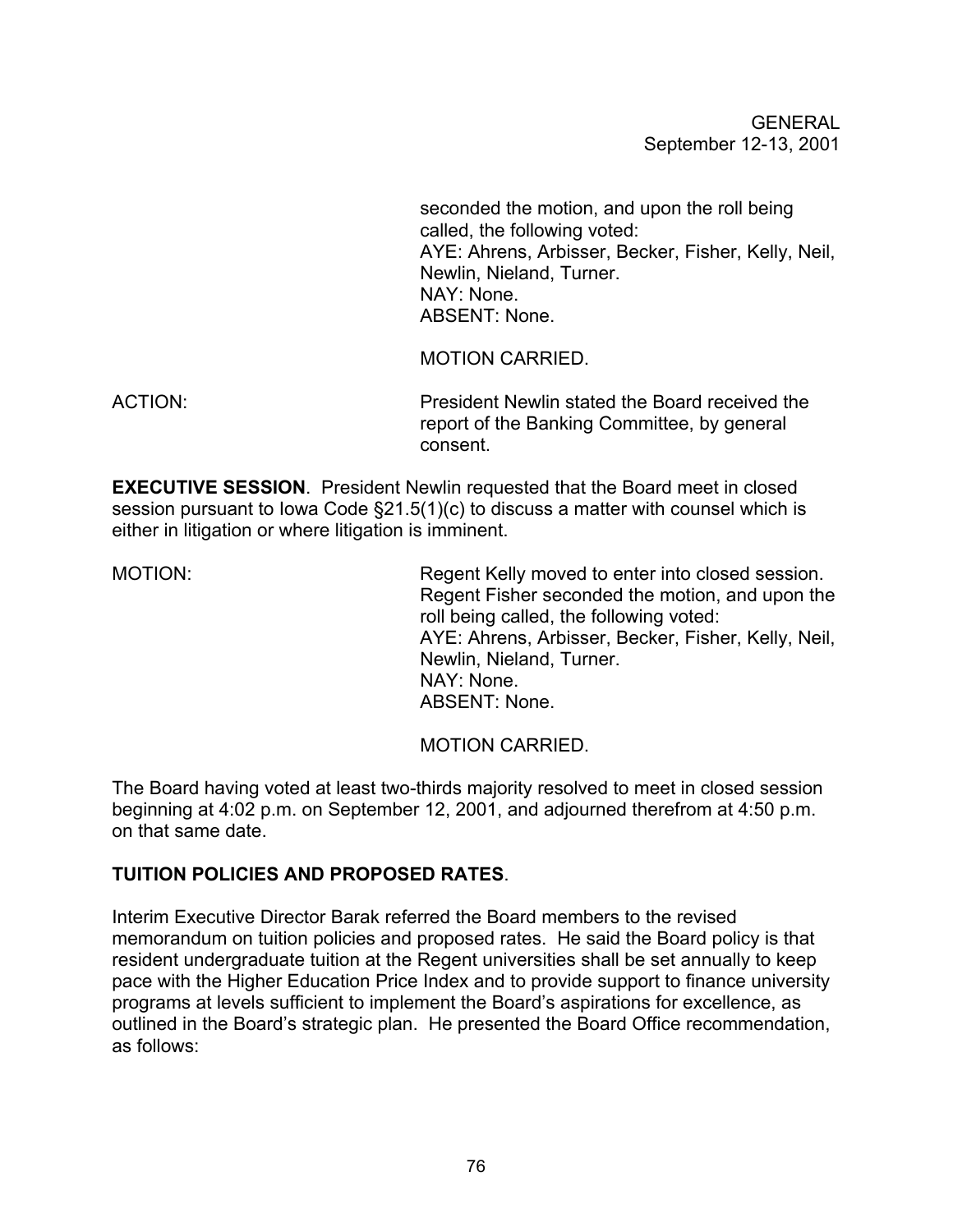Consider the following preliminary adjustments for the 2002-03 academic year tuition and fees, effective with the summer session 2002:

#### **TUITION**

- 1. Consider a preliminary increase of 11.5% in base tuition, derived from the following two components:
	- By 9.5% to maintain quality and effectiveness through an inflationary adjustment based on the Higher Education Price Index (HEPI); and
	- By 2.0% to improve quality to achieve the aspirations of the Board's strategic planning goals of excellence.
- 2. Consider increasing the financial aid set-aside in the same institutional proportion as the tuition increases to assure access for students.
- 3. Nonresident Professional Tuition (University of Iowa only) -- Consider the University of Iowa's proposal to increase certain nonresident professional tuition rates at the same dollar amount as the resident tuition increases rather than at the same percentage increase.

# **MANDATORY FEES**

Consider, in addition to the proposed base tuition increases, the changes to the mandatory fees for the 2002-03 academic year, as presented.

#### **SURCHARGES** (University of Iowa only)

Consider, in addition to the proposed base tuition increases, the surcharges proposed by the University of Iowa.

#### **TUITION-RELATED MISCELLANEOUS FEES**

Consider the tuition-related miscellaneous fees and charges as presented.

Regent Becker asked if any recommendations were built in to the Board Office recommendation to address student financial aid for increased needs. Interim Executive Director Barak responded that the Board Office recommended increasing financial aid set-aside by the same percentage as the tuition increases.

Regent Becker asked how many additional dollars there would be for student financial aid. Director Elliott responded that there would be an additional \$4.8 million in financial aid set-aside for a total of \$47 million set-aside for the three universities.

President Newlin recognized the university presidents to comment on the Board Office recommendation.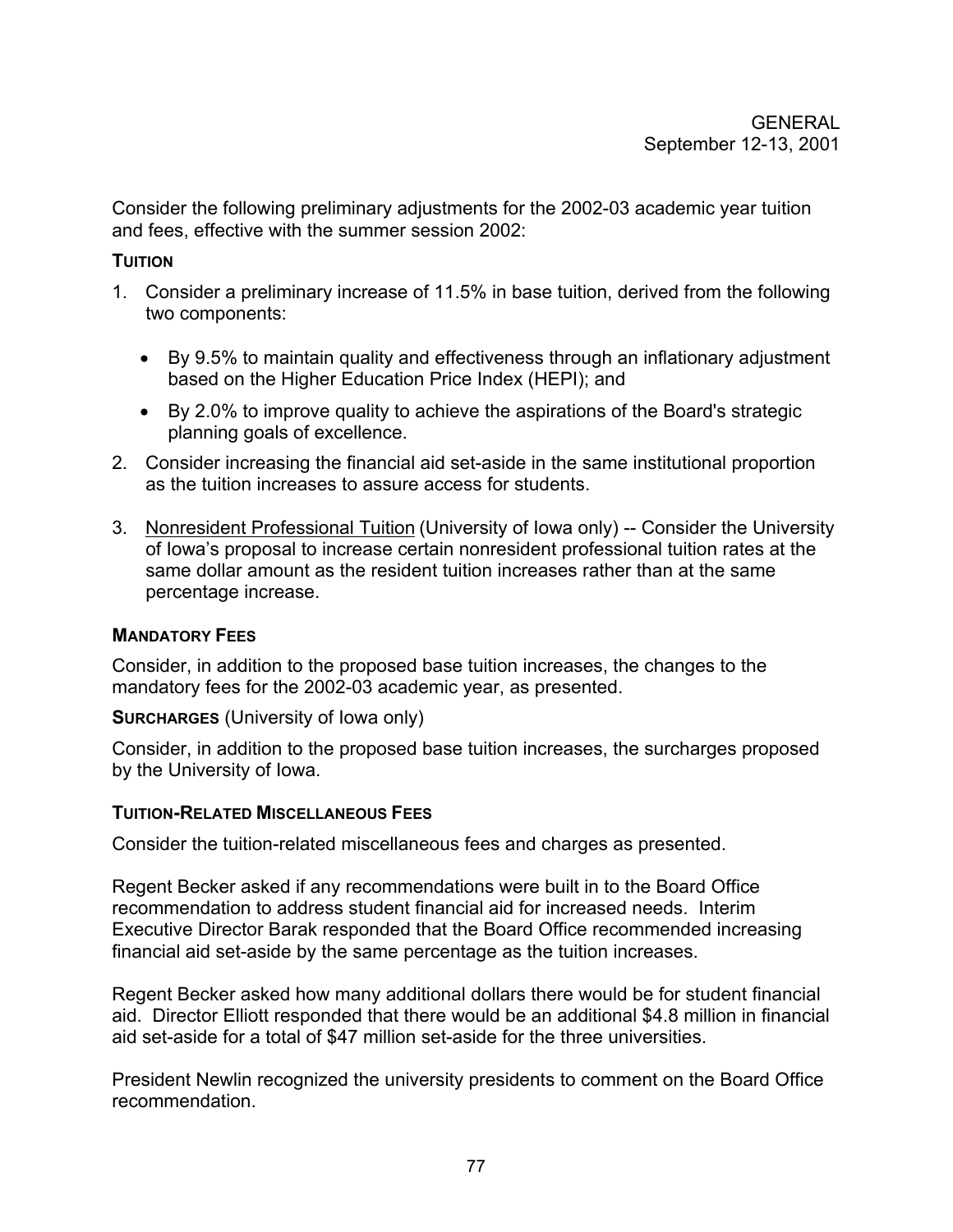President Coleman stated that what is done in tough times will be important for the University of Iowa in years to come. She did not want the University to "tread water"; it is important to move forward. She agreed with much of the Board Office recommendation, but said it falls short of what is required. She asked that the Board reconsider the tuition proposal. University officials are holding financial aid harmless from the budget cuts. There is a commitment to making cuts, where necessary, to ensure efficiency. University officials are committed to the 4-year education plan. She noted that 70 percent of incoming undergraduates participate in the 4-year plan. University officials are committed to supporting tuition and fees at levels necessary to provide a quality education.

President Coleman stated that the University of Iowa College of Liberal Arts and Sciences is the most comprehensive of its colleges. The College awards 70 percent of the University's undergraduate degrees. She presented a proposal to address the needs of the College, which would involve a multi-year investment in the College of Liberal Arts and Sciences. Two complementary components to the plan are: 1) new and restored faculty lines and 2) support for faculty recruitment, instructional equipment and facility renovation. She discussed what can be accomplished with this multi-year investment, including an exciting four-year faculty-led plan to invigorate departments.

President Newlin said the Board of Regents understands the emphasis that President Coleman is putting on quality, and believes it is very important.

President Geoffroy stated that Iowa State University officials will support whatever tuition increase the Board recommends. He acknowledged that setting tuition is a complex issue. Two issues to be considered are to: 1) maintain access and 2) ensure quality of educational programs. He said the student leaders would likely address the access issue and he would address quality. He was concerned that quality is being seriously eroded by the budget tightening of the last year. As a result, University officials have, for example, had to increase class size and limit hours computer labs are open. At a time when enrollments are skyrocketing, the University's budget is being cut and the number of faculty and staff is being reduced. He then provided a graph that illustrated the challenges being faced in the ratio of the number of students to tenure-track faculty. The graph showed a 10-year comparison starting in 1991. While the number of tenuretrack faculty over the period had declined, the number of students has increased as has the ratio of students to faculty.

President Geoffroy stated that the 11.5 percent proposed tuition increase would not return the University's budget to where it was before the budget cuts of a year ago. There has been a continuing erosion of the budget due to the state's continuing budget problems. He then presented peer university comparison data, noting that tuition and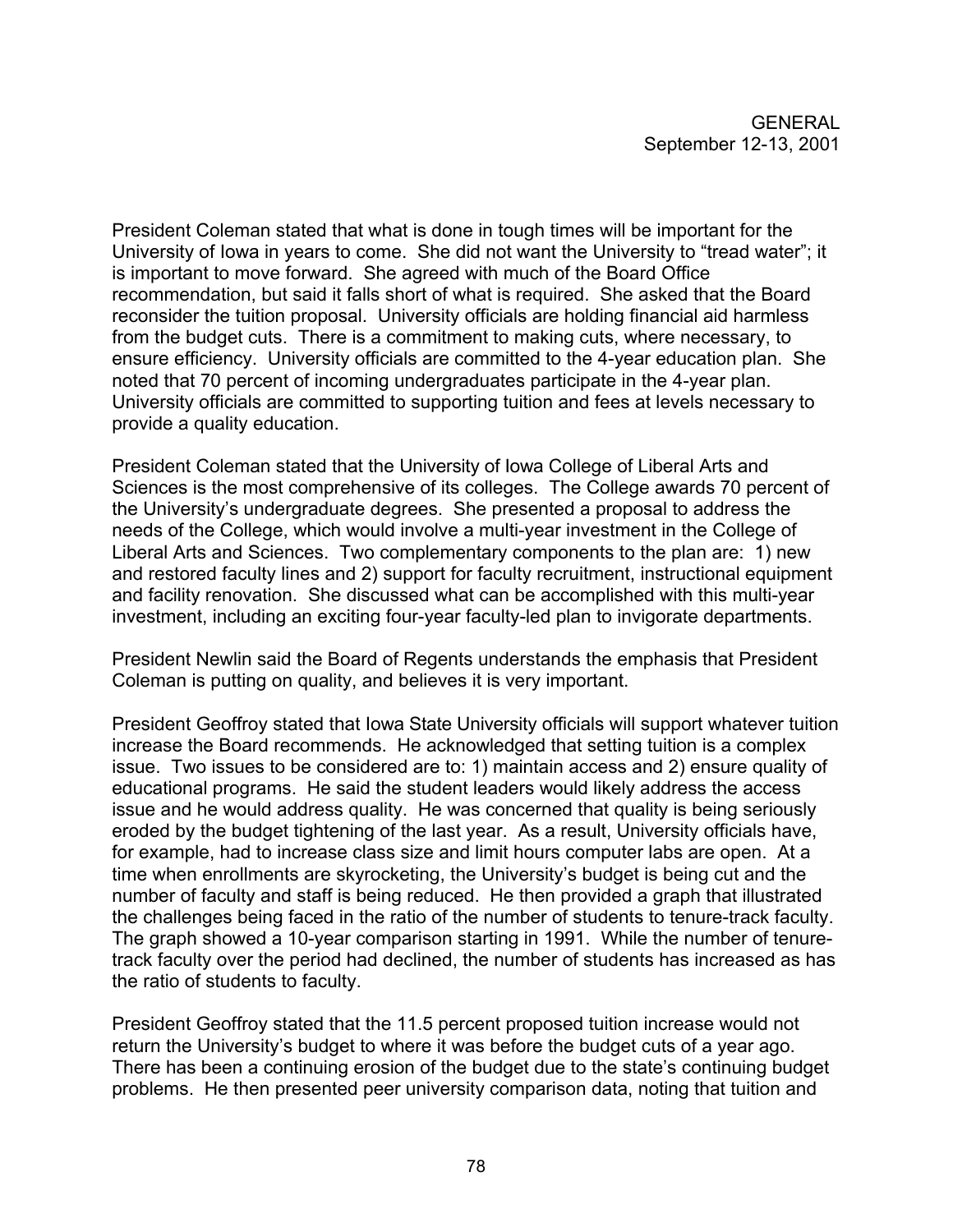fees at Iowa State University are third from the lowest. With regard to how Iowa State University compares to peer institutions regarding total funding for students, he said the amount is \$13,307/student at Iowa State University while the average of the peers is \$16,400/student. He said those figures do not align with Iowa State University's aspiration to be the best land grant university in the nation. Iowa State University officials are prepared to deal with the budget challenges. They intend to work hard to enhance quality, where possible. He hopes the budget challenges can be lessened by the tuition increase.

Regent Neil stated that the information presented by President Geoffroy which compared tuition and fees with peer institutions presented only one view of the Iowa situation. It did not consider income of Iowans compared to those in the other states. Regent Fisher referred to the meeting materials which provided comparison information of tuition and fees as a percentage of per capita personal income. He said Iowa ranked third lowest, behind Arizona and North Carolina.

Regent Ahrens pointed out that Arizona and North Carolina have constitutional restrictions on tuition increases. President Newlin stated that those constitutional restrictions on tuition increases may restrict the quality of those states' educational programs.

Regent Becker asked if there was information available on how the states whose universities have high tuition handle the issue of student financial aid. President Geoffroy responded that such information was not readily available. Regent Becker said she would be interested in receiving that before the Board is asked to make a decision on tuition.

President Koob stated that the University of Northern Iowa had enrolled in excess of 14,000 students this fall. He said this number was 299 students ahead of the number on campus on this date last year and more than 250 additional students than had been projected. The enrollment increase occurred in the face of the 9.9 percent tuition and fee increase for this year. He stated that salaries at the UNI are set by collective bargaining; therefore, when funds are moved into salaries and benefits line items, it is not a discretionary choice but rather is done because of a process external to the University. This year, the University's salary budget is up \$5 million from last year and funds fewer permanent positions than the University had the previous year. At the same time, state appropriations for the University are down \$1.4 million, for a combined loss to operations of \$6.4 million. He said tuition would need to be increased by a factor of 7 for every factor of 3 that state appropriations are lowered because there is a 70/30 ratio between tuition and state appropriations. With this ratio in mind, the University of Northern Iowa would require a 15.5 percent increase in tuition just to stay even with last year.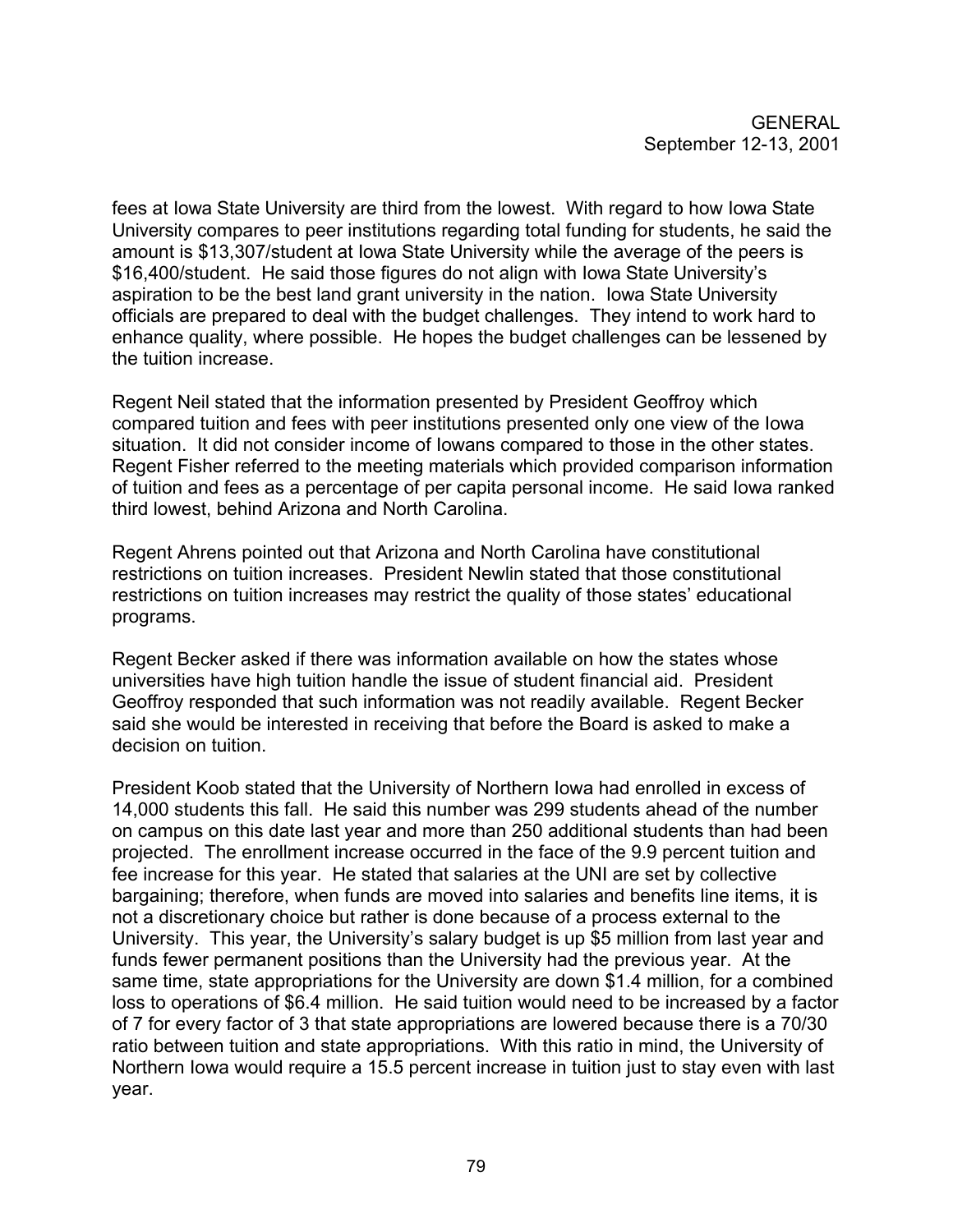President Koob said it was clear that the choice apparently was to reduce access or increase the cost. While University officials are aware that raising the cost for students reduces access, he had no choice but to recommend that that the Board raise tuition more than was proposed.

President Newlin asked President Geoffroy about enrollment projections at Iowa State University this year compared to last year. President Geoffroy responded that headcount enrollment at Iowa State University was 27,825 which was about 950 additional students from last year, a percentage increase of approximately 4 percent.

President Newlin stated that all three universities have had dramatic increases in enrollment this fall.

Regent Neil asked if the other university presidents concurred with President Koob's recommendation for a 15 percent tuition increase. President Coleman responded that a tuition increase close to 15 percent would allow the University of Iowa to maintain the current quality of education and begin the new initiative for the College of Liberal Arts and Sciences.

Regent Becker asked, if the Board of Regents desired to decrease the reliance on loans, would it have to increase tuition beyond the 15 percent increase suggested by President Koob. President Coleman said the increase would definitely have to go beyond 15 percent in order to decrease the reliance on loans. She believes the University is meeting the need for student financial aid. There has not been a huge increase in student debt load. University officials are committed to raising money for scholarships.

Regent Neil asked if the 15 percent increase is about equal to the shortage in state appropriations. President Coleman said the total increase for the University of Iowa would not quite meet the shortage in state appropriations. She stressed the importance of not just maintaining the status quo, which was why University officials developed the initiative for the College of Liberal Arts and Sciences. The University has to continue moving forward. She wants to do something dramatic during this trying period.

Regent Fisher referred to the issue of private fund raising. He stated that Iowa State University had just completed a very successful \$750 million campaign. The University of Iowa is embarking on a fund-raising effort, a great deal of which is for scholarships and fellowships. He said the University of Northern Iowa had the best year in its history in fund raising. Therefore, the private sector is coming to the table with a large amount of funds, which should be kept in mind.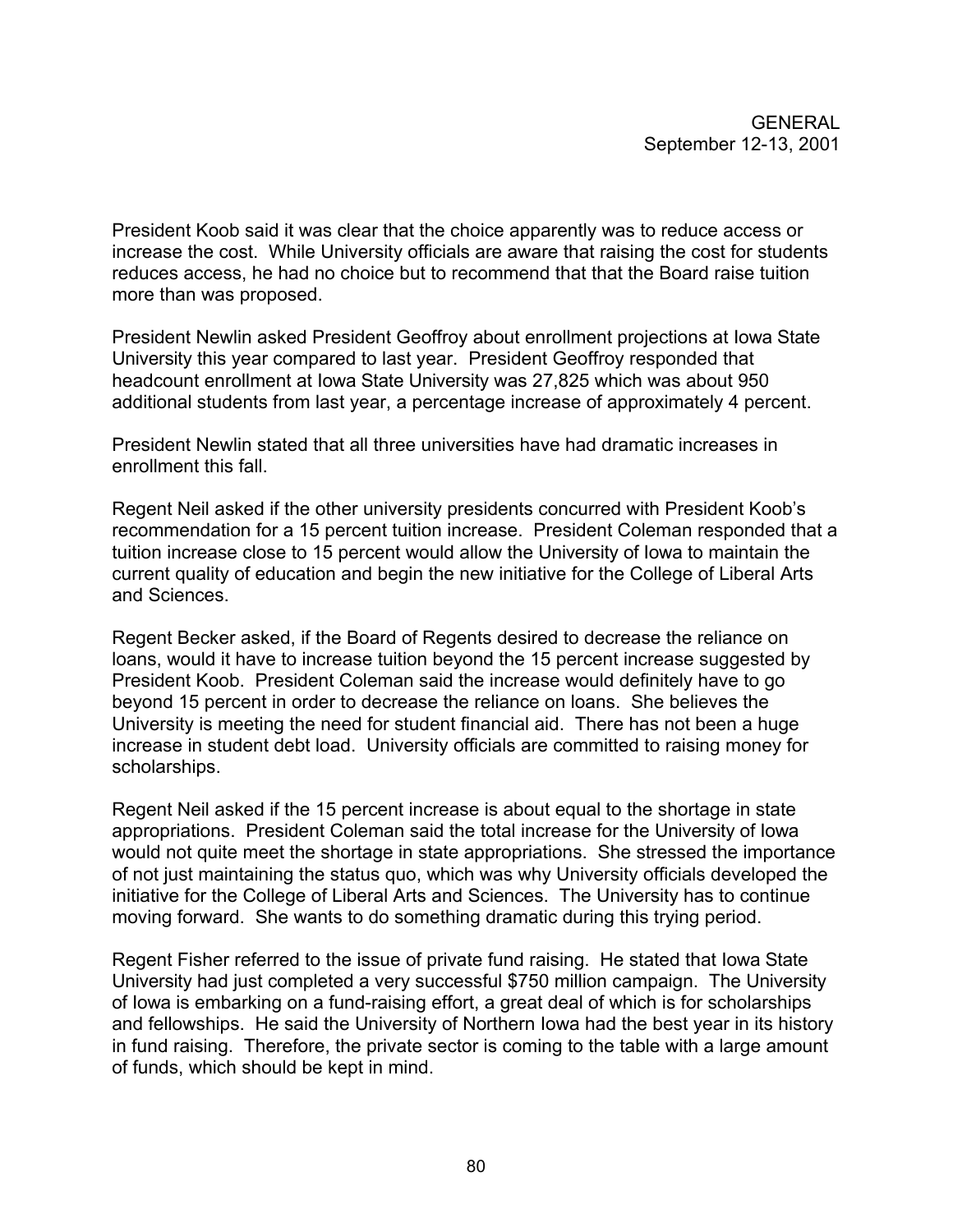Regent Becker expressed her belief that a tuition increase has to be undertaken in order to move the universities forward. She did not think the state was willing to raise taxes. She said she would be supportive of a 15 percent increase to save the universities. The Board needs to look at the more consistent source of funding which comes from tuition. If tuition were to increase by 18 percent, the additional 3 percent beyond the suggested 15 percent could be used for student financial aid. She questioned whether increasing tuition beyond 15 percent would keep the student loan debt from increasing.

Regent Kelly stated that he would look favorably at an 18 percent increase in tuition.

Regent Ahrens stated that she would be interested in seeing numbers on what was suggested by Regent Becker. She noted that 33 percent of students are graduating without debt. Students at the universities want a quality education and they feel fortunate that they have choices. She said it was important to remember that the universities are in existence because there are students at the universities. She cautioned against reducing access. She expressed concern about the average student indebtedness. She referred to the proposed tuition increases being discussed at this meeting which ranged from 11 to 11-1/2 percent to 15 to 18 percent, and cautioned that the Board of Regents needs to maintain a balance.

Regent Turner said the Board of Regents may be coming to a point of targeting various financial aid programs, such as a teacher loan program. Consideration should be given to the salaries that students will be earning when they graduate.

President Newlin recognized Nick Klenske, University of Iowa student government president.

Mr. Klenske discussed the impact of the state appropriations reduction to the University of Iowa of \$19 million. He questioned the University's priorities for allocation of funds and the role of the state in providing its citizens with an education. He reminded the Board members that the state work study program, which provides funds for students to work to pay for their education, received no funding this year.

Mr. Klenske stated that, over the past two decades, University of Iowa tuition has risen steadily, at a rate almost double the rate of inflation. At the same time, wages and family income for most Iowans have changed little. Therefore, tuition consumes a greater portion of the average family budget. He said the right to an accessible education is in jeopardy due to the tuition increases, such as the proposal before the Board at this meeting.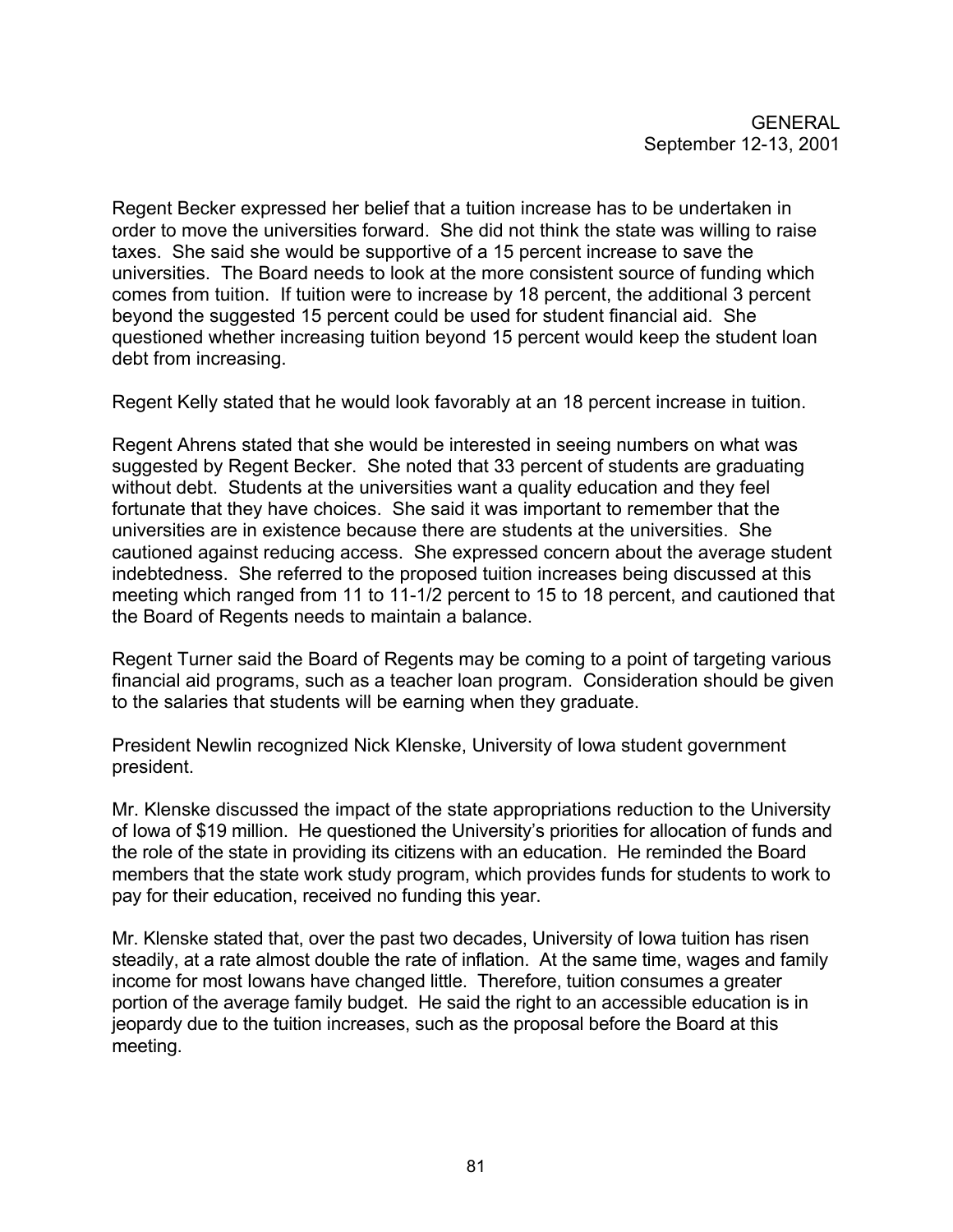Mr. Klenske asked the Board of Regents the following: 1) Consider looking other places for quality money; 2) Stay true to its policy of predictability in establishing tuition rates by freezing tuition and by creating a set tuition rate for a student's entire college education; and 3) Do not forget the students.

President Newlin thanked the University of Iowa students for the presentation. He then recognized Andrew Tofilon, Iowa State University student government president.

Mr. Tofilon stated that he represented 27,000 students of Iowa State University. He said students understand the Board's position and the gravity of the decision it has to make. He asked for consideration of the root cause of the devastating proposed tuition increase: the diminished priority of the Regent schools by state government. There must be preparation for the next legislative session. The state legislature dealt a severe blow to the Regent institutions with its appropriations reductions. They must plan for the future to come together to bring their case to the state of Iowa. The following are the steps that students and administrators should take: 1) Obtain lists from the Iowa State University Alumni Association of alumni, parents and donors. 2) Organize those lists by Senate and House districts. 3) Send a targeted mailing with phone numbers and email addresses of legislators. 4) Two email and letter blitzes from students to educate citizens of the state of Iowa.

Charlie Johnson, Iowa State University student government vice president, said there were several factors the Board of Regents needed to consider. First was the Iowa farm economy. He said the rural economy is in dire straits today. Second, out-of-state students carry a greater financial burden for tuition.

Mr. Tofilon addressed the components of the proposed tuition increase. He said students agree with the quality increase and encourage University administrators to decrease class size. With regard to student fees, he stated that, overall, students agree with the fees being assessed. He described the process for determining student fees that had been utilized by student representatives and Iowa State University's new President, Gregory Geoffroy, and stated that students are pleased with their relationship with President Geoffroy. With regard to the Higher Education Price Index (HEPI) component of the proposed tuition increase, he said students believe it is much too high. Students propose that the HEPI component be established at 7.5 percent, which is 2 percent lower than the recommendation.

Mr. Tofilon asked that President Newlin's comments, which were made at a previous meeting, be kept in mind: That the three universities are the crown jewels of the state of Iowa. He said student needs and concerns are not being met by the state and federal government. State work study funding was eliminated by the legislature. The legislature cut funding for the Iowa grant program.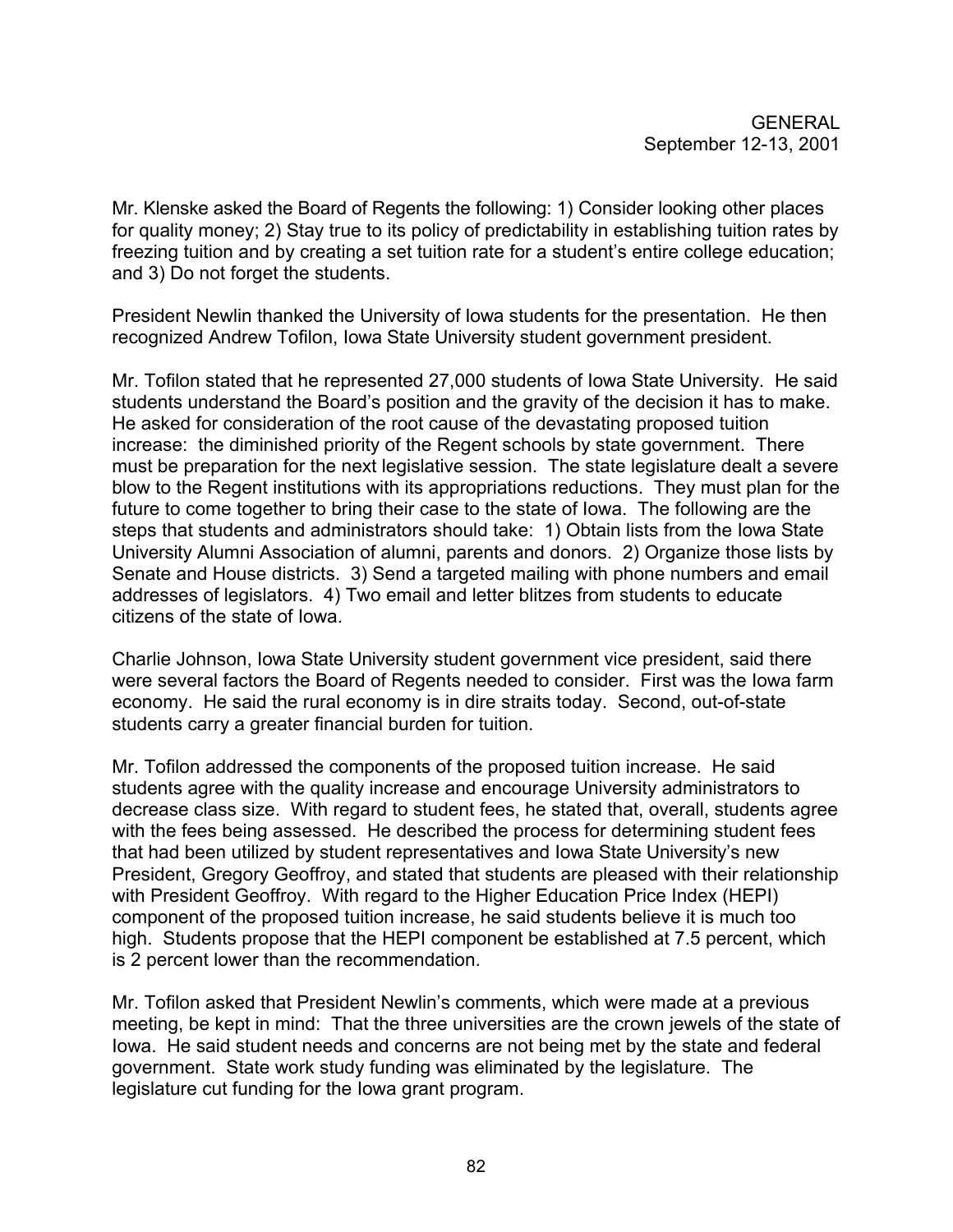Mr. Tofilon stated that many students have told him that they may no longer be able to attend Iowa State University. He cautioned that a tuition increase is not just a "quick fix". The students, who the universities were founded to serve, cannot be forced out. The universities need to make sure they can meet the needs of students.

President Newlin thanked the Iowa State University students for the presentation. He then recognized Adam Briddell, President of the Northern Iowa Student Government.

Mr. Briddell presented information on tuition and fees currently paid by University of Northern Iowa students and the total increase in the cost of education as proposed for FY 2003. He stressed the importance of compromise in determining tuition policy. With regard to the 9.5 percent increase in tuition to address the increase in the HEPI, he said students believe that a 5.5 percent increase is a more reasonable number. Quality of service at the Regent universities has not declined; therefore, students believe there is not a need to increase the Higher Education Price Index component to compensate for previous shortfalls.

Kellie Greiner, Vice President of the Northern Iowa Student Government, addressed the proposed 2 percent increase in tuition for quality. She said students proposed a 1.4 percent increase in the quality component because the structure of fees on top of tuition mitigates the need for a 2 percent increase in tuition for quality.

Mr. Briddell stated that University of Northern Iowa students agree with the Board's desire to maintain quality through adjustments based upon the Higher Education Price Index and improving quality through allocation of additional resources. However, students feel that the increase in fees in addition to tuition increases should be taken into account when determining the need for such quality-based increases. He concluded by stating that he hoped a compromise could be reached.

President Newlin thanked the University of Northern Iowa students for their presentation.

Regent Turner stated that the Board of Regents is facing a hard decision in hard times. Having received two degrees from two of the Regent universities and having a brother who received his degree from the third Regent university, she said tuition has continually increased. The population of Iowa has not really grown. However, the number of students attending our Regent institutions continues to grow. Possible reasons were: 1) out-of-state tuition may be too high for Iowans to avail themselves of other institutions; 2) the cost of private education may be significantly too high for many Iowans to seek; or 3) people understand the importance of getting a higher education.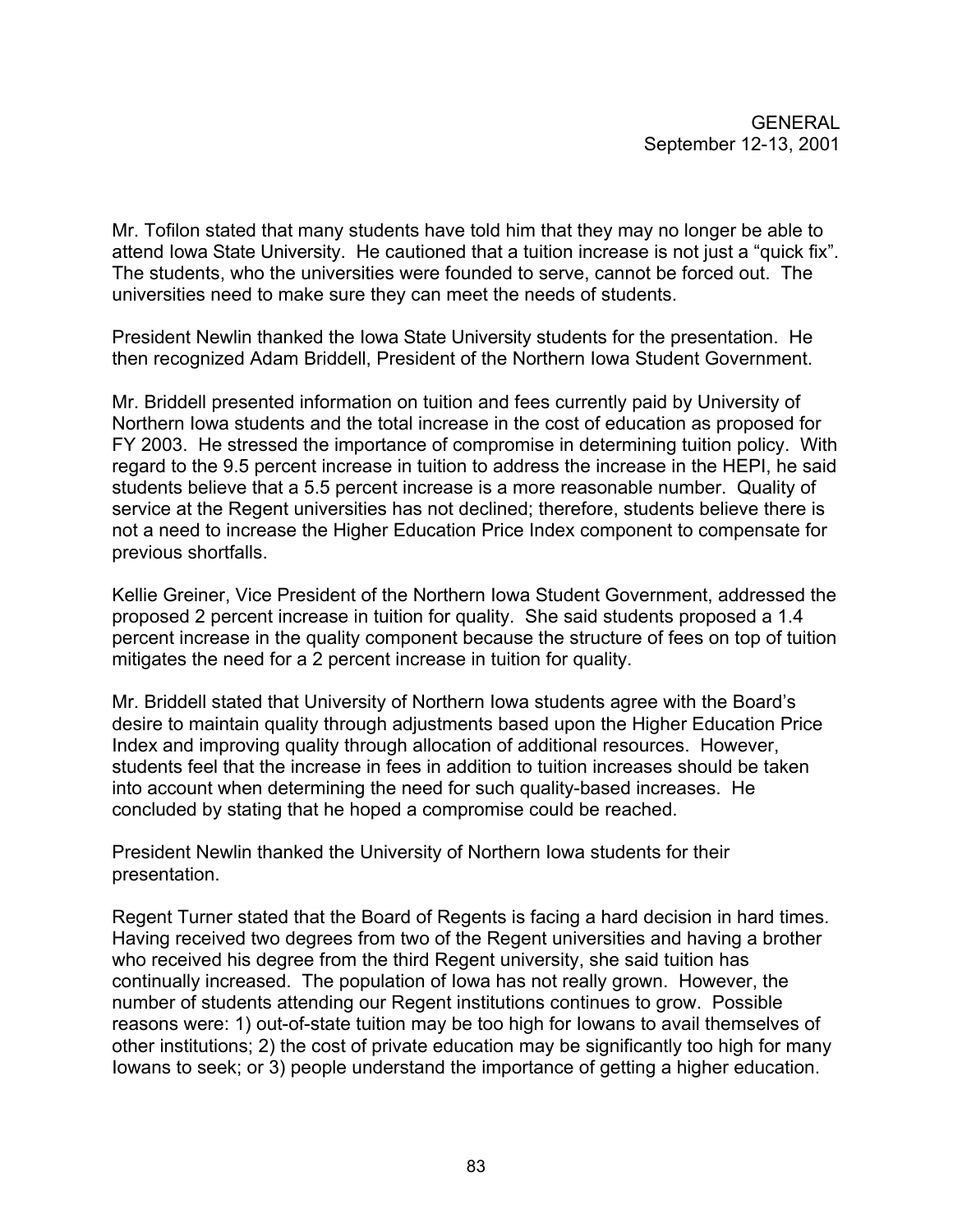She said the quality of the education that is received at Iowa's Regent institutions is so good that Iowans and others understand its value.

Regent Turner stated that the students made some great points which would be considered. All three student presentations addressed quality. She said that if the universities attempt to maintain their current situation and hold their "ground", they actually do not. If they stay the same, they fall behind. As the premier higher education institutions in Iowa, she said the Regent universities cannot afford to fall behind because they may never catch up. Students understand they can go anywhere in the country with a degree from an Iowa Regent university. The value of the education is so important. One of the biggest issues in the tuition discussion will be to maintain quality.

Regent Turner challenged the institutions to continue to maintain access. She said that, in the past, she indicated an interest in knowing how many students leave the institutions because of finances. She asked that the institutions seek out that information. Nevertheless, tuition has been increasing, the state population is not increasing, state revenues are falling, and enrollments are increasing because of the quality of the education.

Regent Turner said she would like the Board of Regents to take action that may delay the Board's final action on tuition until the November Board meeting. She asked that the Board consider requesting the Board Office to look at the quality component of the tuition proposal and recommend consider using a quality component that is at least 1 percent of the universities' total educational budget. The Board members should be presented with what those numbers would be in order to compare the difference. She acknowledged that this may increase the numbers overall but the Board and institutions are at a critical point. She does not think the way to face a crisis is to destroy the value of something that is extremely valuable to this state.

MOTION: Regent Turner moved to request that the Board Office modify the quality component of the tuition proposal with a recommendation that the component should be increased to no less than 1 percent of the universities' total education budgets. Regent Fisher seconded the motion.

Regent Fisher stated that in the mid-1980s, the state of Iowa experienced a deep recession. Tuition was not increased during those difficult years and the universities fell behind. As a result, in the late-1980s to early-1990s, the Board of Regents had to take dramatic measures to save its top professors. He said he liked the Iowa State University student idea of contacting alumni to take their concerns to legislators and the Governor. He encouraged the other schools to develop a program of talking to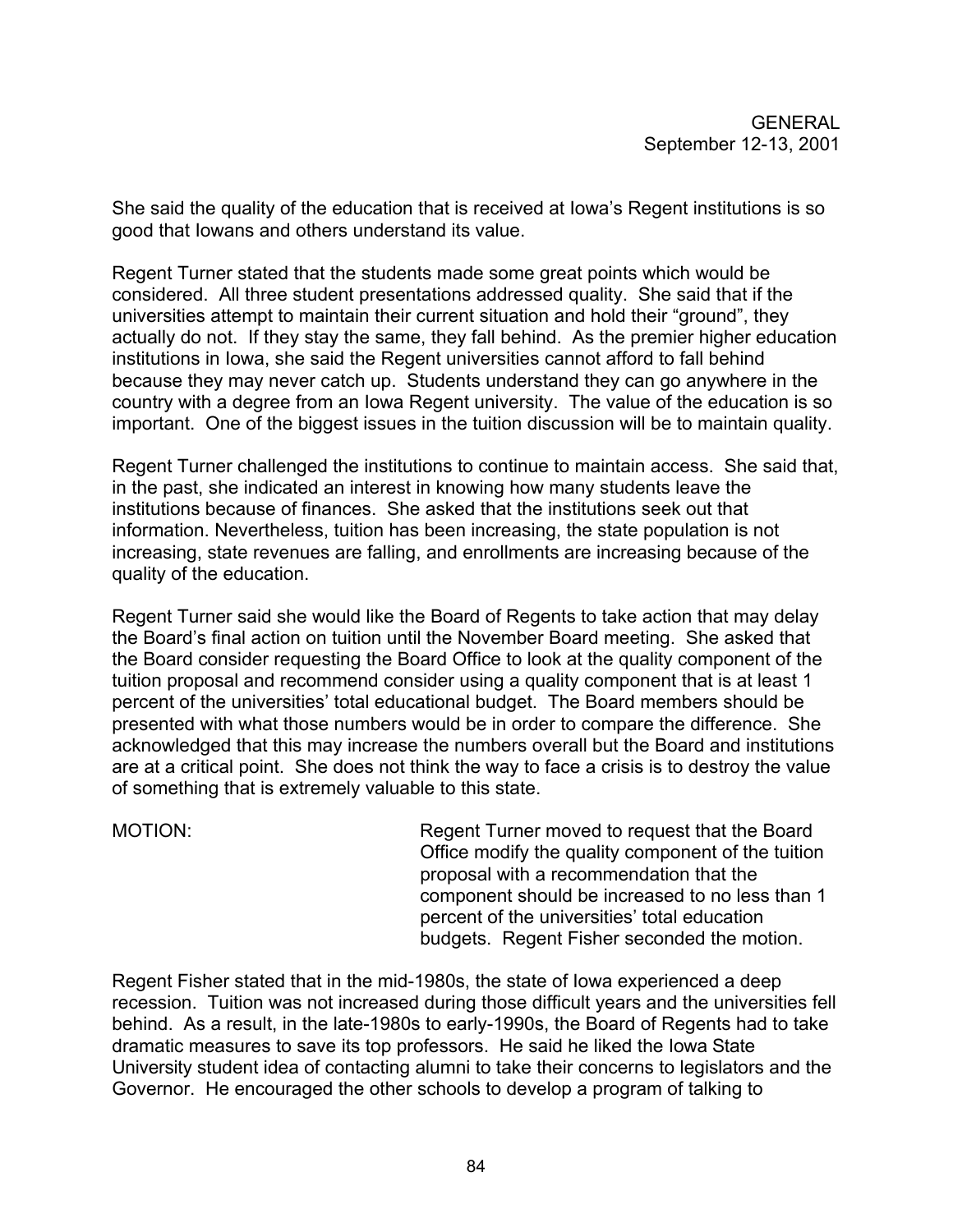legislators and the Governor. He acknowledged that there will be a tough road ahead. There is an anticipated \$300 million reduction in state revenues in the future. Many public universities across the country are facing the same issues and probably at higher magnitudes. Iowa is not isolated in this issue. Our elected officials have some tough decisions to make. There are less revenues with which to deal. The Board of Regents needs to look at the three-legged stool of funding its universities.

President Newlin stated that the implication of Regent Turner's motion was that the process for tuition deliberation would be pushed back by 30 days. Therefore, the Board will deliberate in October and November, with the final decision to take place in November.

Regent Becker asked that, during the additional time, the Board Office develop proposals for a funding system that will ensure that the amount of debt loan burden of students is not increased.

Regent Neil asked if Regent Turner was actually suggesting that the Board increase the quality component of the tuition increase to make up for the shortfall in the state's funding of the institutions. Regent Turner responded affirmatively, noting that the legislative shortfall in funding is threatening the quality of the Regent institutions.

VOTE ON THE MOTION: Motion carried with Regent Ahrens voting "no".

# **ANNUAL REPORT ON RETIREMENT PROGRAMS**.

Director Wright reviewed the annual report with the Board members. He stated that a total of 41 employees entered the phased retirement program during FY 2001. An estimated net savings of \$2.4 million was realized through the program. A total of 254 employees retired through the early retirement program. A net savings of approximately \$9.7 million will be realized while these individuals are in the program. The net savings were reported to be generally unavailable at this time because they were used to meet budget reductions and staff replacements. It was also observed that the formula used to determine these savings is under review to determine if it accurately measures savings. He said early retirees have the option to receive payment for the value of future benefits in a lump sum or to receive the benefits over time. If taken in a lump sum, the benefits are discounted. The Board was asked to approve a present value discount rate for FY 2002 of 3.7 percent. He said that, in July, the Board approved renewal of the phased retirement program for a five-year period beginning July 1, 2002. At the same time, the Board approved discontinuation of the early retirement program upon its expiration on June 30, 2002.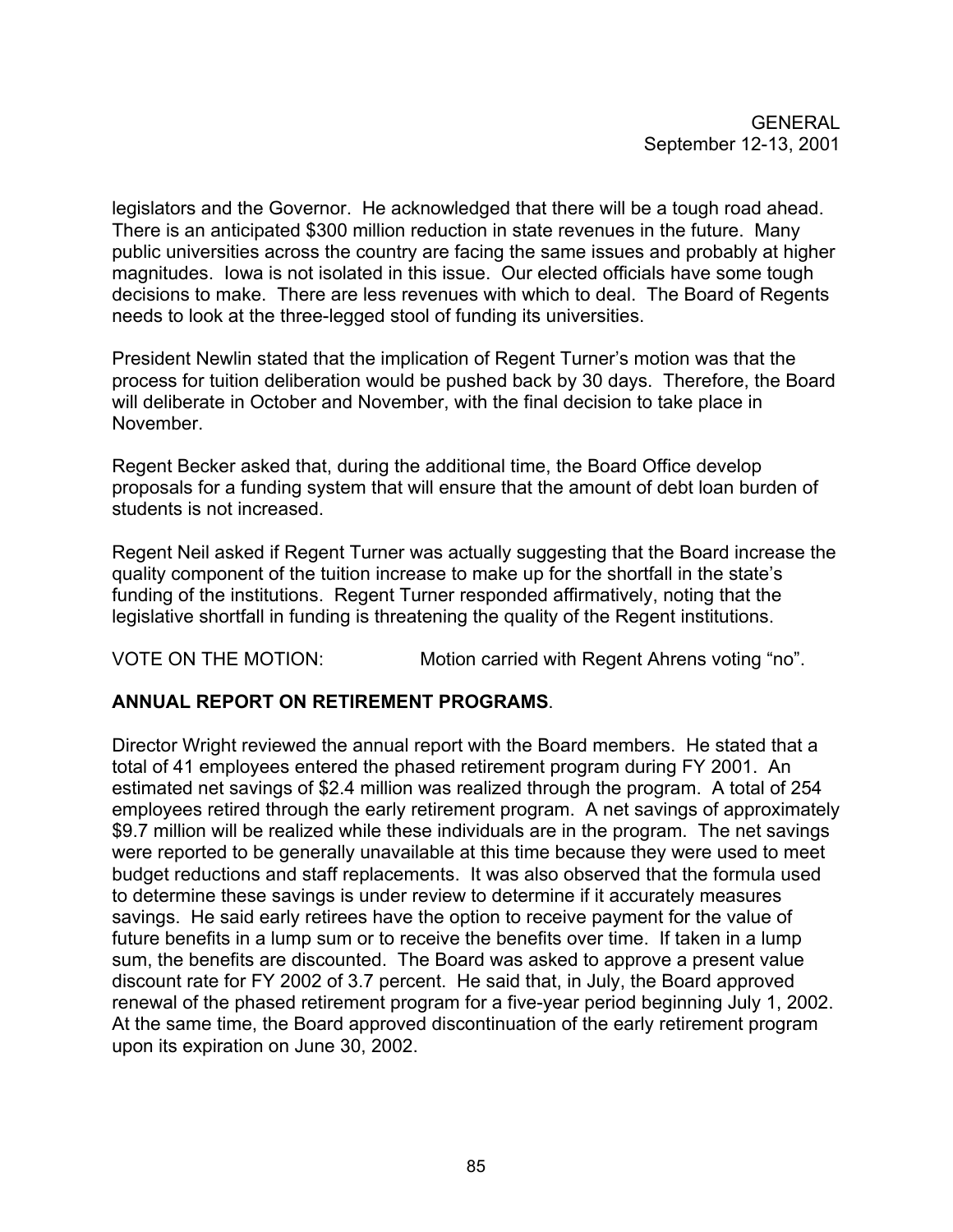Regent Fisher asked for clarification of the lump sum pay out. Director Wright responded that early retirees have the option to receive payment for the value of future fringe benefits in a lump sum. Employees can elect to receive the value of those future benefits in a lump sum rather than have them paid out over the length of the retirement program.

MOTION: Regent Fisher moved to (1) receive reports from the institutions on the operation of the phased retirement program and early retirement incentive program in fiscal year 2001; and (2) establish a present value rate of 3.7% for lump sum pay out under the early retirement incentive program for fiscal year 2002. Regent Ahrens seconded the motion. MOTION CARRIED UNANIMOUSLY.

### **ANNUAL REPORT ON ENERGY CONSERVATION**.

Associate Director Racki reviewed the annual report with the Board members. She stated that, annually, the Board receives a report on energy conservation efforts at the Regent institutions. This report provides a means of assessing the efficiency and effectiveness of the operations of the Regent institutions. This year's report also provided information on energy usage and energy costs for FY 2001; addressed the institutions' plans to control energy costs in FY 2002 and future years; and provided a status report on the implementation of energy conservation measures. She said the Regent institutions have significantly reduced their energy consumption on a BTU per gross square foot basis since FY 1979, the peak consumption year. The Regent institutions are in the process of identifying and implementing additional energy conservation measures to reduce/control FY 2002 energy expenditures. The institutional efforts will focus primarily on improvements in temperature settings and lighting levels, equipment use, classroom scheduling, and campus communications to ensure cooperation with the energy conservation plans.

President Newlin asked representatives of each of the universities to discuss how they are dealing with increased fuel costs in FY 2002.

Vice President True stated that, in the University of Iowa's budgeting process, University officials have planned for a substantial savings (\$700,000) for the current fiscal year. If those savings are not achieved, the budget problem will be compounded. There is a campus-wide effort to emphasize what individuals can do. Many efforts are being undertaken "behind the scenes" in managing equipment. This past summer, the University experienced planned outages by MidAmerican Energy to reduce electrical costs.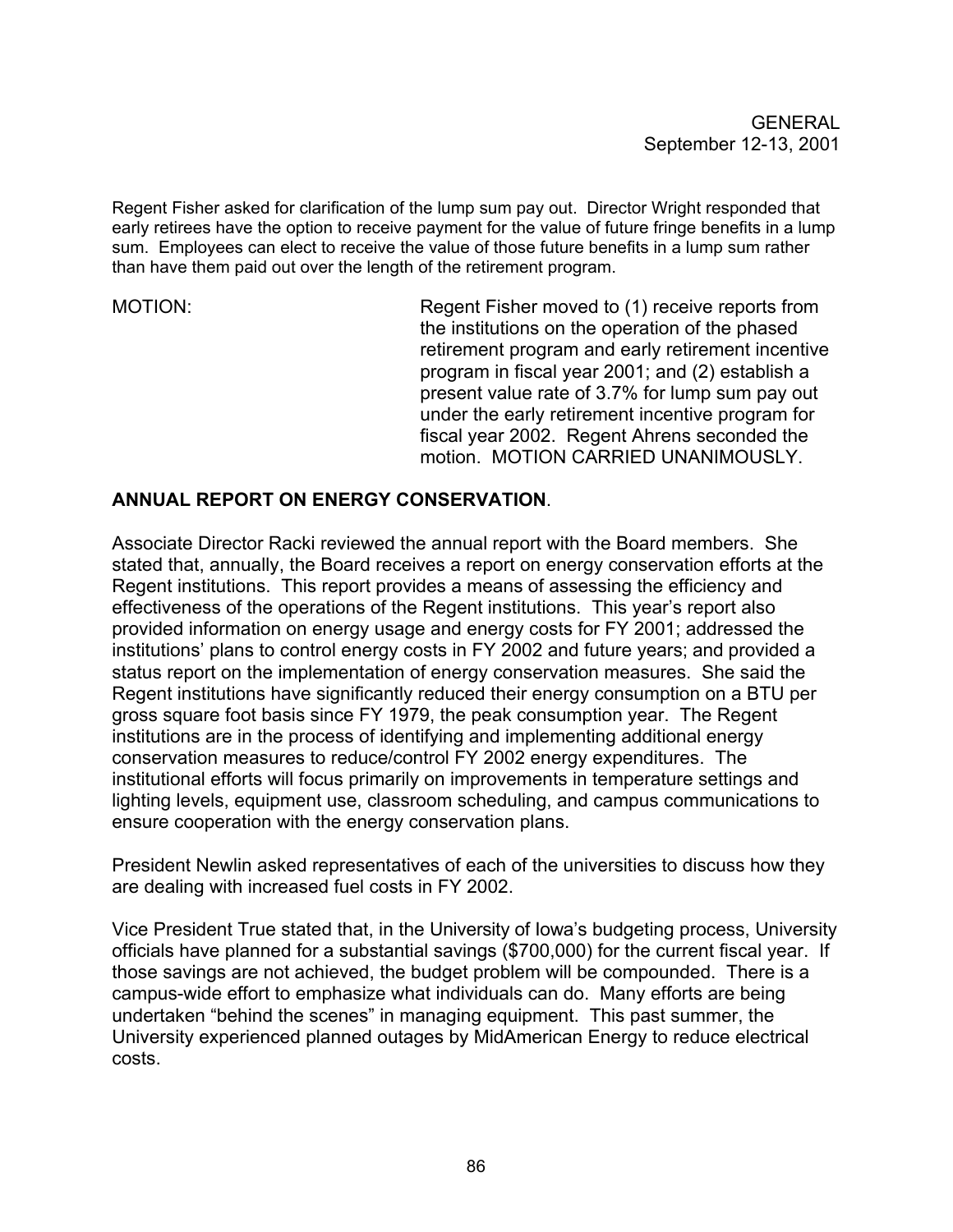Vice President Madden stated that Iowa State University officials are undertaking many of the efforts outlined for the University of Iowa. The budget for this year includes a savings of \$1.5 million in energy costs. He noted that coal prices have increased. University officials created a task force to address fuel costs and energy conservation. There are active conservation efforts including adjustments in building temperatures. There is a campaign to turn off equipment when not in use which has saved the University \$250,000 in energy costs through August. He noted that there are many efforts that can take place without impacting the way the University does business.

Vice President Dell stated that efforts on the University of Northern Iowa campus are similar to those of the other two universities. The University has had an extensive energy conservation program as well as an extensive preventive maintenance program. She said equipment that operates efficiently saves energy.

ACTION: President Newlin stated the Board, by general consent, (1) received the annual report on energy conservation and (2) encouraged the institutions to continue to pursue energy conservation measures and other methods to control energy costs in addition to the measures currently in place for FY 2002.

# **BOARD OFFICE PERSONNEL TRANSACTIONS**.

The Board Office reported that there were no transactions on its personnel register this month.

# **APPROVAL OF VENDORS WITH A POTENTIAL CONFLICT OF INTEREST**.

ACTION: This matter was approved on the consent docket.

#### **REGENT AFFILIATED ORGANIZATION REPORT**.

ACTION: The annual report of the Stanton Memorial Carillon Foundation was received on the consent docket.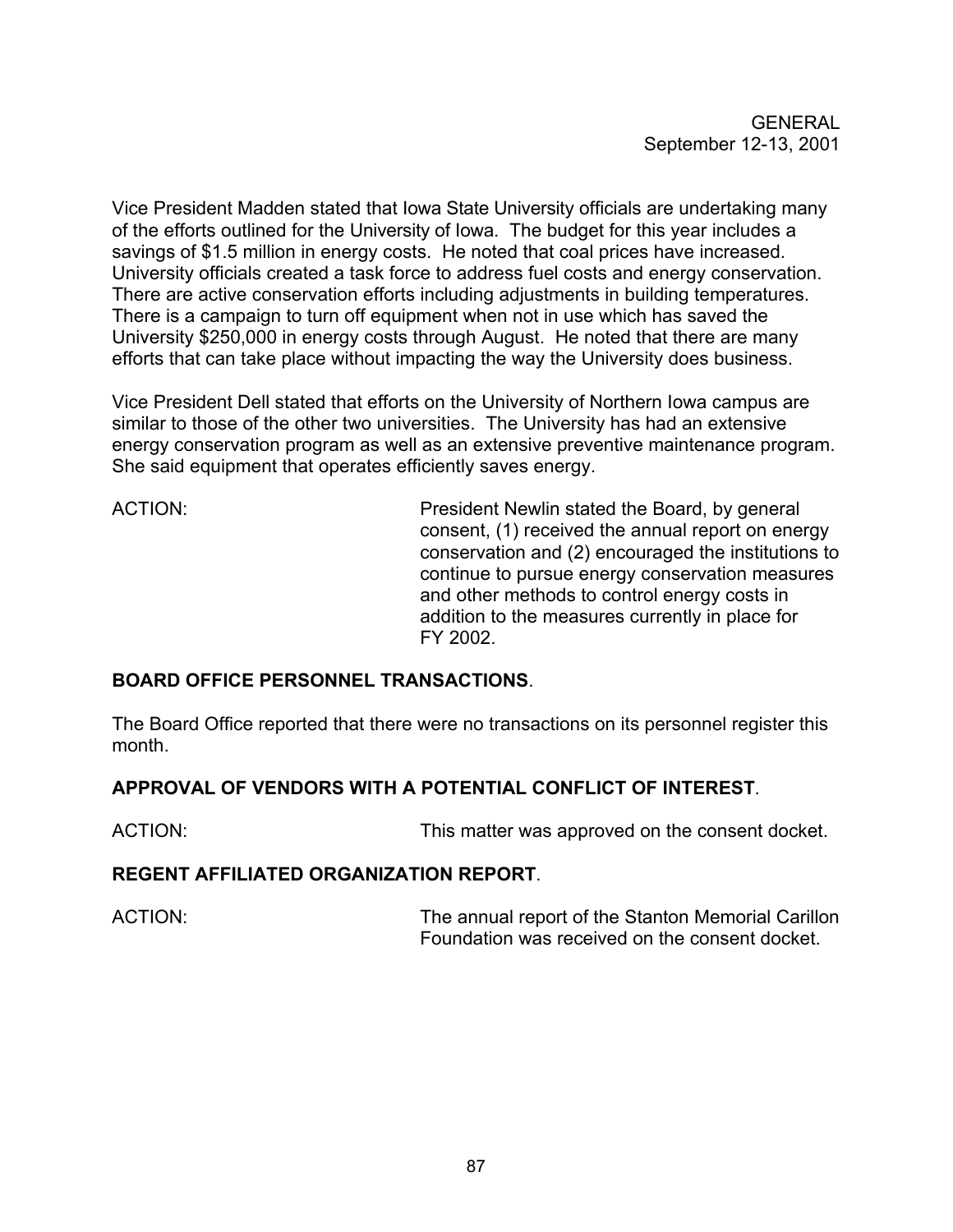**BOARD MEETINGS SCHEDULE**. The Board Office recommended the Board approve the Board meetings schedule.

| October 17-18, 2001   | <b>Iowa State University</b>          | Ames                  |
|-----------------------|---------------------------------------|-----------------------|
| November 14-15, 2001  | University of Iowa                    | Iowa City             |
| December 12-13, 2001  | <b>West Des Moines Marriott Hotel</b> | W. Des Moines         |
| January 16, 2002      | <b>Telephonic Conference Call</b>     |                       |
| February 20-21, 2002  | University of Northern Iowa           | <b>Cedar Falls</b>    |
| March 13-14, 2002     | <b>Iowa State University</b>          | Ames                  |
| April 17-18, 2002     | lowa School for the Deaf              | <b>Council Bluffs</b> |
| May 15, 2002          | Iowa Braille and Sight Saving School  | Vinton                |
| May 16, 2002          | University of Iowa                    | Iowa City             |
| June 19-20, 2002      | <b>Iowa State University</b>          | Ames                  |
| July 17-18, 2002      | University of Northern Iowa           | <b>Cedar Falls</b>    |
| September 18-19, 2002 | University of Iowa                    | Iowa City             |
| October 16-17, 2002   | University of Northern Iowa           | <b>Cedar Falls</b>    |
| November 13-14, 2002  | <b>Iowa State University</b>          | Ames                  |
| December 18-19, 2002  | (To be determined)                    | Des Moines            |
| January 15, 2003      | <b>Telephonic Conference Call</b>     |                       |
| February 19-20, 2003  | University of Iowa                    | Iowa City             |
| March 12-13, 2003     | <b>Iowa State University</b>          | Ames                  |
| April 9, 2003         | Iowa Braille and Sight Saving School  | Vinton                |
| April 10, 2003        | University of Northern Iowa           | <b>Cedar Falls</b>    |
| May 21-22, 2003       | University of Iowa                    | Iowa City             |
| June 18-19, 2003      | lowa School for the Deaf              | <b>Council Bluffs</b> |
| July 16-17, 2003      | University of Northern Iowa           | <b>Cedar Falls</b>    |
| September 17-18, 2003 | <b>Iowa State University</b>          | Ames                  |
| October 15-16, 2003   | University of Iowa                    | Iowa City             |
| November 12-13, 2003  | University of Northern Iowa           | <b>Cedar Falls</b>    |
| December 17-18, 2003  | (To be determined)                    | Des Moines            |

ACTION: The Board meetings schedule was approved on the consent docket.

#### **BRINGING THE CLASSROOM TO LIFE: THE IOWA ELECTRONIC MARKET EXPERIENCE**.

Associate Provost Lola Lopes stated that this was the fourth of six presentations on information technology arranged by the Interinstitutional Committee on Educational Coordination. She reviewed the series of presentations that had been made to the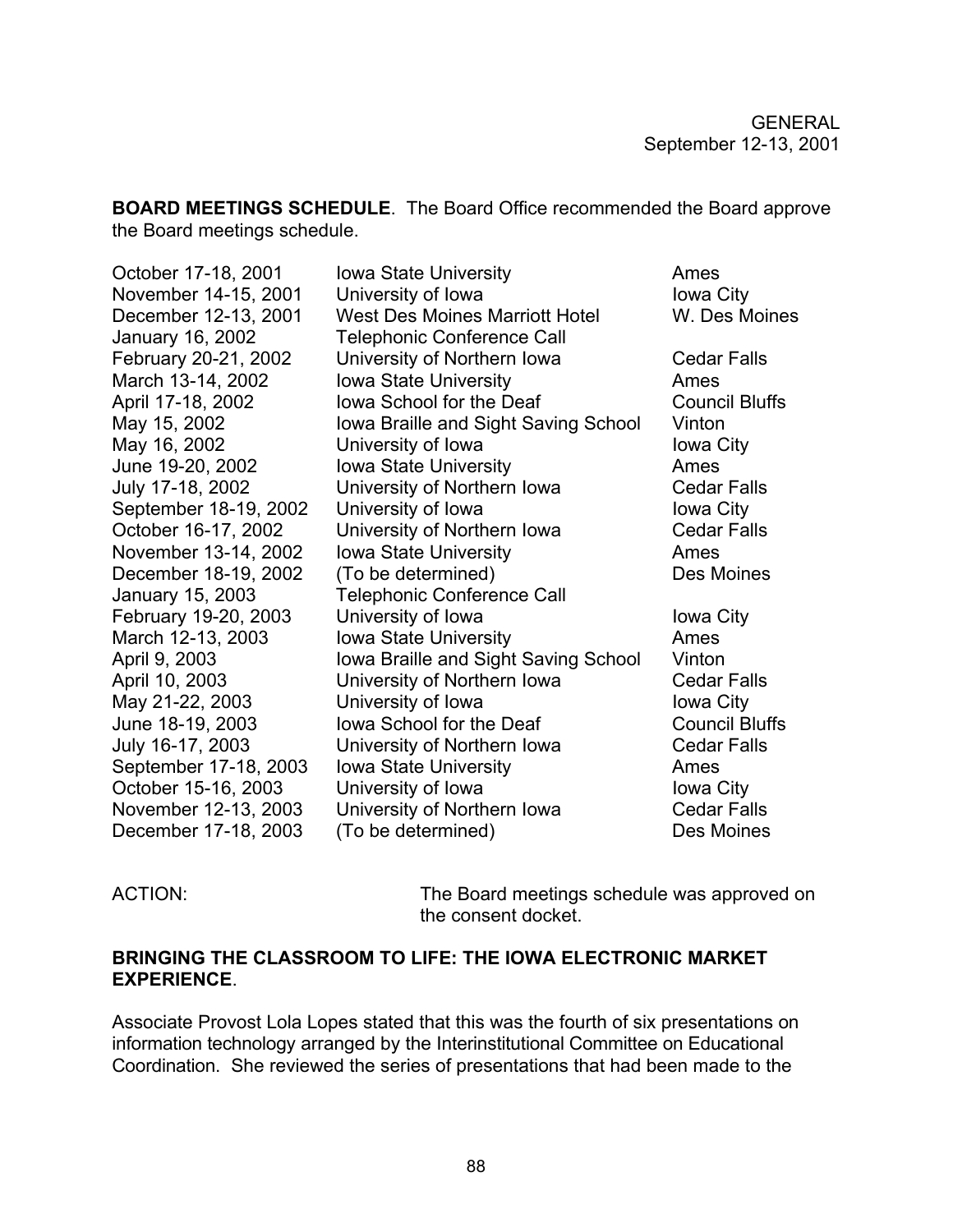Board to date. She then introduced Joyce Berg, Professor in the Department of Accounting of the Tippie College of Business.

Professor Berg presented information on the Iowa Electronic Market which has been an ongoing and growing program at the University of Iowa for the last 10 years. The Iowa Electronic Market has been trading online since 1988, which was before E-Trade began trading. She said the program is offered through an interdisciplinary team and provides a terrific example of how research, teaching and service work hand in hand. The program has captured the attention of the media and enables them to "show Iowa off". The classroom is "brought to life" through this program which provides a real money financial market. Students perform online web-based trading. The Tippie College of Business is partnering with schools in Germany and Amsterdam to offer the Iowa Electronic Market. Supporting organizations include the U.S. Department of Education, the National Science Foundation, Environmental Protection Agency, NASDAQ and Microsoft.

Regent Kelly asked if any money is actually involved. Professor Berg responded that there is money involved. These are real money financial markets.

Regent Kelly asked if students participate in the market using their own money. Professor Berg responded that students put in their own money. Research has found that people pay more attention to the decisions they make if they have some interest in it. With regard to how students invest their own money in the market, she stated that the market is treated as a lab, just like a chemistry lab. At the beginning of finance class, students pay a \$10 lab fee to the Iowa Electronic Market and trade to the market. Unlike chemistry class, if students make good decisions in the market, they can get back their lab fee. Some schools partner in the market through a Department of Education grant which provides money for the student.

Regent Kelly said he was sure there are many good things about the learning process provided by the Iowa Electronic Market but he believed there were many "holes" in it in relationship to the "real" financial world.

President Newlin thanked Professor Berg for the presentation.

President Newlin then asked if there were additional general or miscellaneous items for discussion. There were none.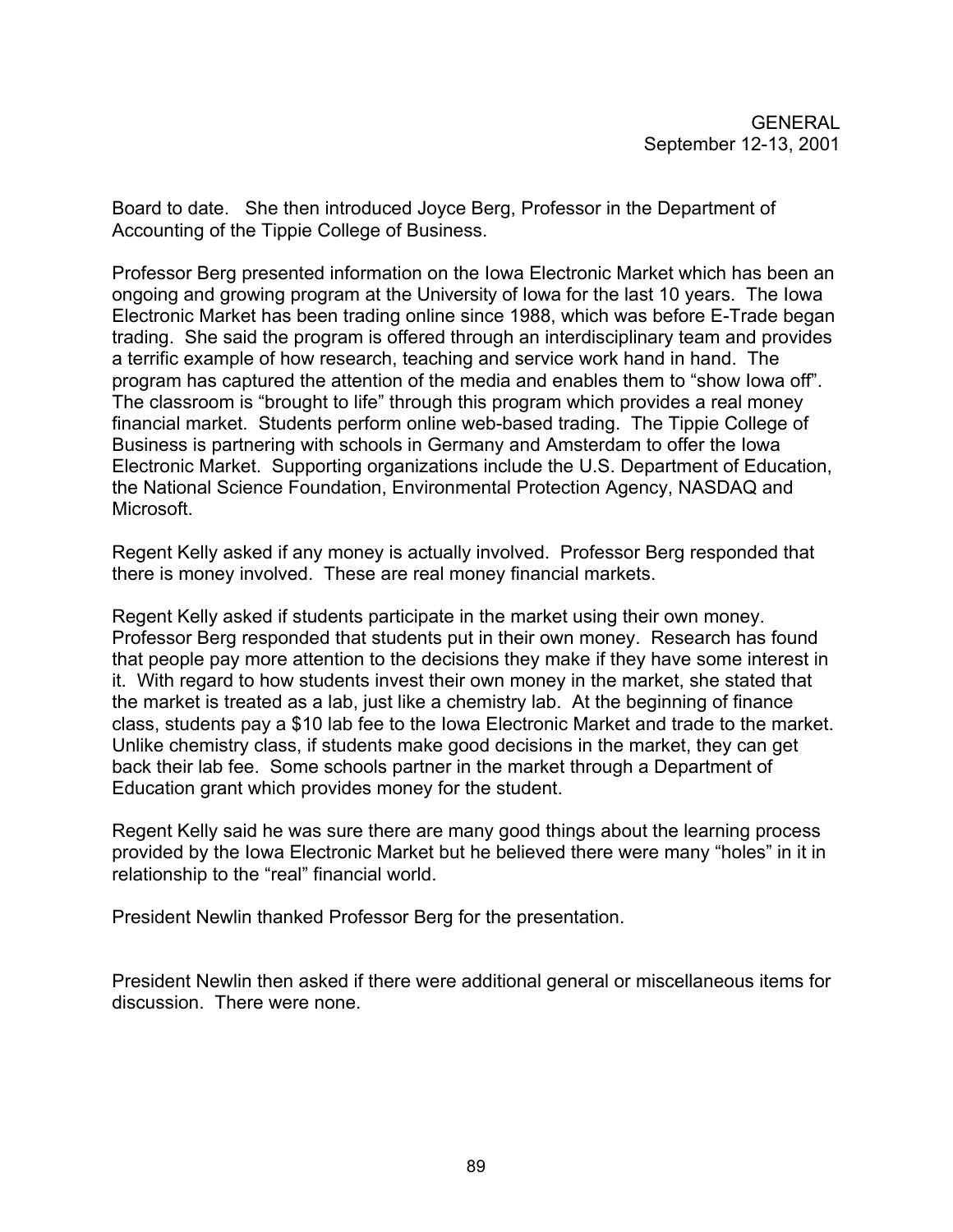# STATE UNIVERSITY OF IOWA

The following business pertaining to the University of Iowa was transacted on Wednesday and Thursday, September 12 and 13, 2001.

### **TOUR OF NATIONAL ADVANCED DRIVING SIMULATOR (NADS)**.

The Board of Regents members toured the National Advanced Driving Simulator on the Oakdale Research Park campus on the morning of September 13, 2001.

Vice President Skorton presented the Board members with background on the National Advanced Driving Simulator. He said it is a project of the U.S. Department of Transportation, administered through the National Highway Traffic Safety Commission, and created over a decade ago. The Department of Transportation contracted with the National Science Foundation to solicit competition for the National Advanced Driving Simulator. Through this process, the University of Iowa was selected. He said the University won the competition because of its faculty in the College of Engineering and, particularly, Professor Ed Haug. This will be the most advanced driving simulator in the world. The National Advanced Driving Simulator has the potential to reduce highway fatalities, most of which are due to human error.

Vice President Skorton stated that the National Advanced Driving Simulator will be used to study human factors related to highway safety. University officials are encouraging use of the simulator to test new drugs that may affect drivers' ability. He introduced Professor L. D. Chen, Director of the National Advanced Driving Simulator, and Distinguished Professor of Mechanical Engineering. Professor Chen has built a very high-quality professional staff. He is bringing faculty and students to the simulator and is dealing with the politics of a large federal project.

Dr. Chen stated that it was a privilege to be part of the National Advanced Driving Simulator project. He thanked the Board for its support of the project. Dr. Chen has been with the University of Iowa since 1982. He said it has been a privilege to work at the University.

The Board members toured the control room preparation area and then the simulator dome which contained a Jeep Cherokee cab. The simulator was undergoing scheduled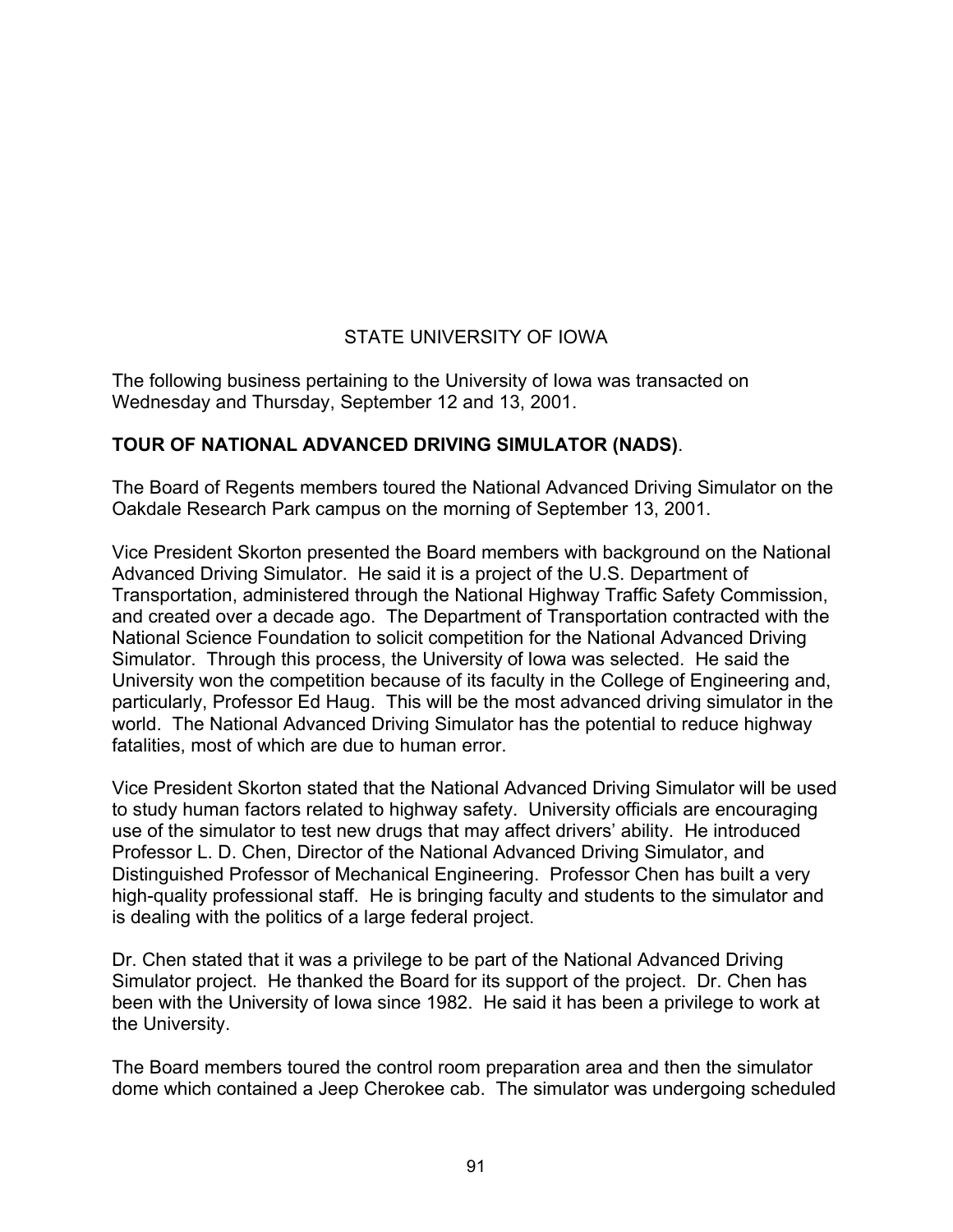maintenance; therefore, no one was able to "drive" the vehicle. The simulator environment moves 60 feet by 60 feet and provides an accurate representation of motion cues. It contains a hi-fidelity visual system and a fully immersed environment. There are 18 projectors which provide 20-20 vision. The floor of the simulator contains 80" depth of cement. Inside the cab of the Jeep Cherokee are four video cameras, the images from which are transmitted through fiber optics back to the control room.

Dr. Chen described a National Science Foundation grant to link the C-6 virtual reality theater at Iowa State University with the National Advanced Driving Simulator at the University of Iowa. University officials will also be able to take advantage of the technology of the Iowa Communications Network.

Vice President Skorton stated that, since the beginning of the underlying work for the National Advanced Driving Simulator, there has been a very close relationship with Iowa State University. Professor Chen and the Deans of the two universities' Colleges of Engineering have worked closely together to integrate the technologies.

Dr. Chen stated that drivers are chosen through a protocol defined by the faculty, including gender, age group, and driving experience. There is currently a large data base of volunteers. Research will determine how average drivers react to different threats on the road.

The Board members toured the cab preparation room. There was a Ford Taurus, Chevrolet Malibu, Freightliner truck and a John Deere tractor cab for use in the simulator. Automobile manufacturer's engineers will utilize information obtained through the National Advanced Driving Simulator in new vehicle design. Private industry is charged \$1,000 per hour for simulator usage.

President Newlin thanked University officials for the tour.

#### **REGISTER OF PERSONNEL TRANSACTIONS**.

ACTION: The Register of Personnel Changes for June and July 2001 was approved on the consent docket.

#### **NAME THE MISSISSIPPI RESEARCH RIVERSIDE ENVIRONMENTAL RESEARCH STATION THE LUCILLE A. CARVER RIVER RESEARCH AND EDUCATION FACILITY**.

President Coleman presented the University of Iowa's request to name the Mississippi Riverside Environmental Research Station in honor of Lucille A. Carver, as the Lucille A. Carver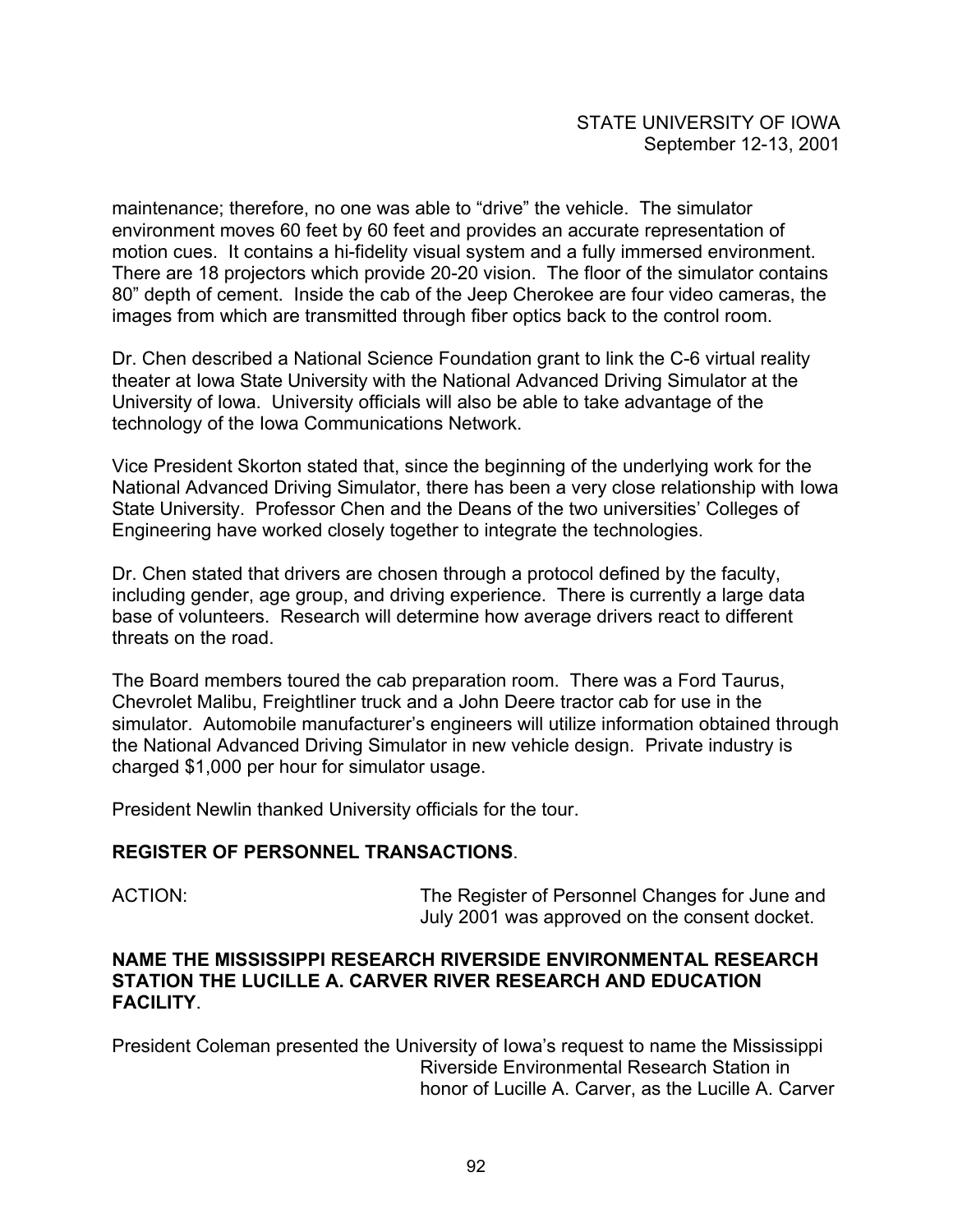River Research and Education Facility. She stated that both the Campus Planning Committee and the Advisory Committee on the Naming of Buildings have concurred with this request.

MOTION: Regent Fisher moved to approve the University of Iowa's request to name the Mississippi Riverside Environmental Research Station as the Lucille A. Carver River Research and Education Facility. Regent Neil seconded the motion. MOTION CARRIED UNANIMOUSLY.

### **COLLEGE OF NURSING FACULTY PRACTICE PLAN PROGRESS REPORT**.

President Coleman stated that the report was in order. Dean Dreher was in attendance to answer questions.

ACTION: President Newlin stated the Board, by general consent, 1) received the status report on the University of Iowa College of Nursing Faculty Practice Plan and 2) requested that another status report be provided no later than September 2002.

#### **APPROVAL TO MERGE THE DEPARTMENTS OF INDUSTRIAL ENGINEERING (IE) AND MECHANICAL ENGINEERING (ME) TO FORM THE DEPARTMENT OF MECHANICAL AND INDUSTRIAL ENGINEERING (MIE) IN THE COLLEGE OF ENGINEERING**.

ACTION: This matter was approved on the consent docket.

#### **PROFESSIONAL AND SCIENTIFIC CLASSIFICATION REVISIONS**.

Director Wright stated that University of Iowa officials proposed revisions in its Professional & Scientific classification system that included the addition of two new classifications and change in pay grade assignment for one classification.

MOTION: Regent Neil moved to approve the revisions to Professional and Scientific Classification System at the University of Iowa, as presented. Regent Ahrens seconded the motion. MOTION CARRIED UNANIMOUSLY.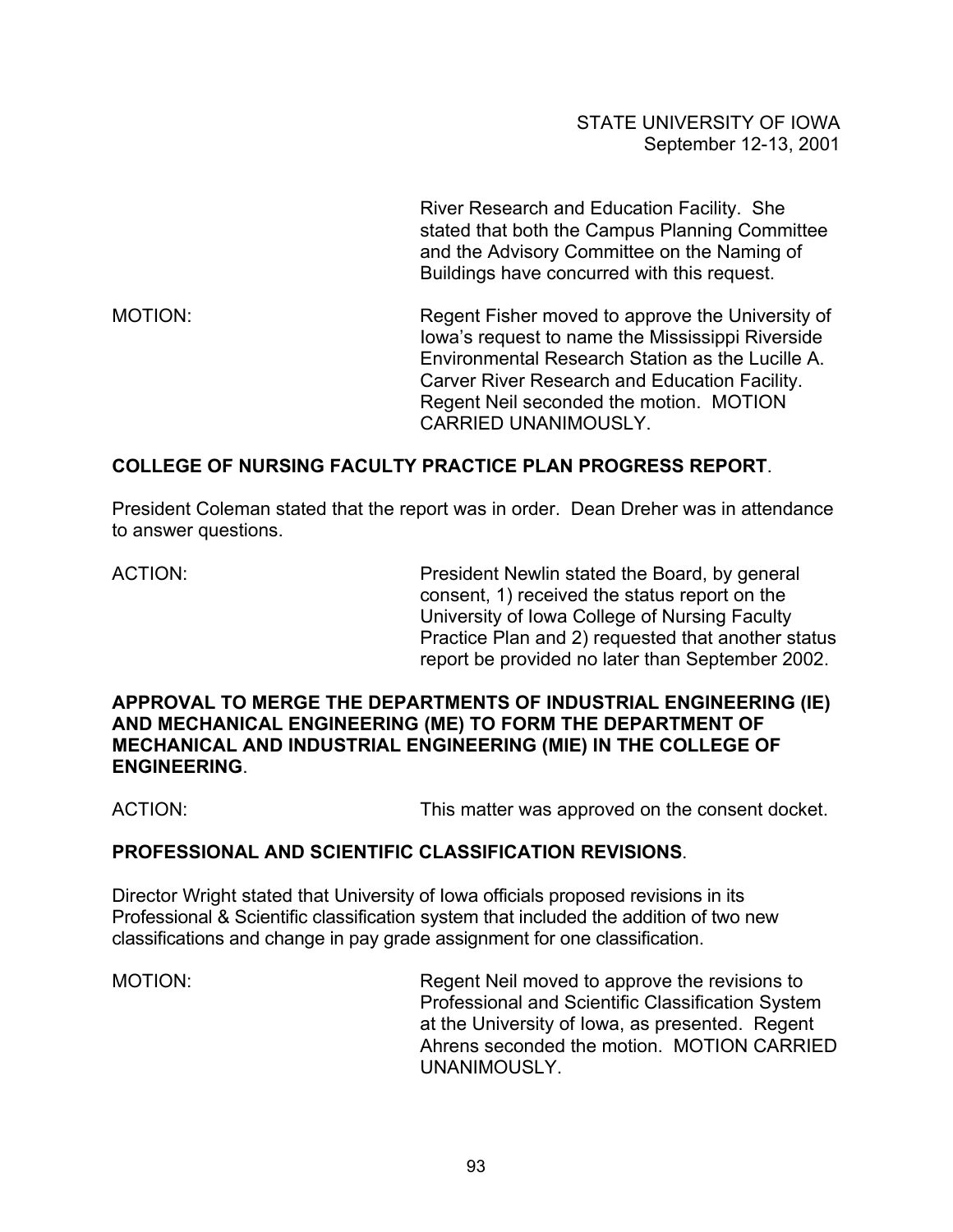### **REGISTER OF CAPITAL IMPROVEMENT BUSINESS TRANSACTIONS**.

Vice President True stated there were a number of items included in the University's capital register. He noted that a number of staff from University of Iowa Hospitals and Clinics were available to answer questions about the program statement on the Center for Excellence in Image Guided Radiation Therapy.

Dr. John Buatti stated that the current University of Iowa facility has multiple shortcomings. This project will enable UIHC to provide the best cancer care in the region.

President Newlin stated that this was a very important project for the University of Iowa Hospitals and Clinics to stay the "crown jewel" that it is.

Regent Turner noted that, in addition to improving the quality of care, there are certain changes that will happen in the standard of care in radiation oncology which this project will help the UIHC to meet.

MOTION: Regent Ahrens moved to approve the Register of Capital Improvement Business Transactions for the University of Iowa, as presented. Regent Kelly seconded the motion. MOTION CARRIED UNANIMOUSLY.

#### **APPROVAL OF LEASES**.

MOTION: Regent Neil moved to approve 1) a lease agreement with Grandview Court Partnership for the University's use of space in Iowa City for the Iowa Lions Eye Bank of the Department of Ophthalmology and Visual Science of the College of Medicine; and 2) authorization to add to its tenant property inventory the day care property located at 701 Melrose Avenue, Iowa City, Iowa, and approval of the lease rate for FY 2002. Regent Ahrens seconded the motion, and upon the roll being called, the following voted: AYE: Ahrens, Arbisser, Becker, Fisher, Kelly, Neil, Newlin, Nieland, Turner. NAY: None. ABSENT: None.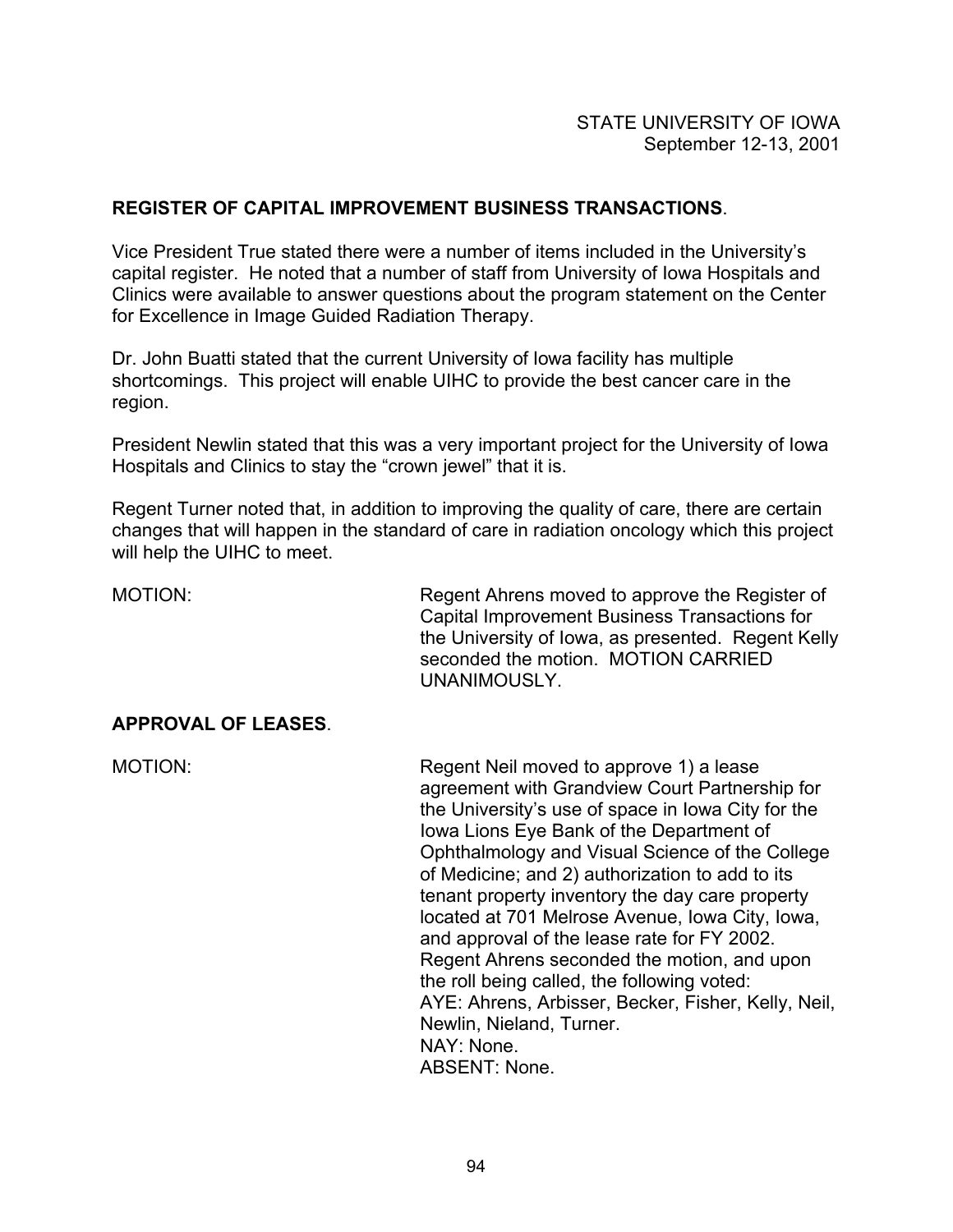#### MOTION CARRIED.

#### **MEETING OF BOARD OF REGENTS, STATE OF IOWA, AS THE BOARD OF TRUSTEES OF THE UNIVERSITY OF IOWA HOSPITALS AND CLINICS**.

President Coleman introduced Ed Howell, Director and CEO of University of Iowa Hospitals and Clinics (UIHC), to present the quarterly report.

Director Howell stated that he was pleased to present the University of Iowa Hospitals and Clinics' first report of the fiscal year. The report included an update on operations, program and finances, a report on delegated governance functions, and a report on a project related to community pharmacies within Iowa. He said the UIHC's performance is solid and compares favorably with other academic hospitals. The forces of health care remain in a state of flux. Managed care remains a force and reimbursement continues to decline. The University of Iowa Hospitals and Clinics remains one of the premier health care centers in the country.

Director Howell then reported on how the University of Iowa Hospitals and Clinics is responding to Tuesday's (September 11, 2001) catastrophic events. He said it has been heartening to witness America's health care community rally to the tragedies in New York and Washington, D.C. Teaching hospitals and medical schools, which provide the majority of the nation's burn units, trauma care and intensive care units, are serving those in need. The providers of these socially-needed, but financiallychallenged services note the tremendous challenges that are facing physicians and staff at these great facilities. As one of society's safety net hospitals, the UIHC has been drawn into this week's events. The nature of the disaster has resulted in many burn victims. The United States only has 139 burn centers, with slightly over 2,000 beds for burn victims. Thus, a single event, such as the one experienced two days previous, quickly exhausts the local capacity for burn victims. When the nature of the casualties became known, the University of Iowa Hospitals and Clinics was contacted by the American Burn Association to determine its capacity to accept victims. Staff quickly reached a determination as to the number of patients for whom care could be provided. He stated that, unfortunately, at times like this, one is reminded of how valuable the University of Iowa Hospitals and Clinics' role can be. On a matter associated with the events of this week, he noted that, on previous occasions, he has expressed concern that the UIHC should have the capacity to tolerate disruptions in cash flow. The offices of the Empire State Blue Cross Blue Shield were located in World Trade Center. Thus, New York's hospitals are now experiencing a disruption in their cash flow and their processing of claims. He then asked Mr. Staley to review the operating performance.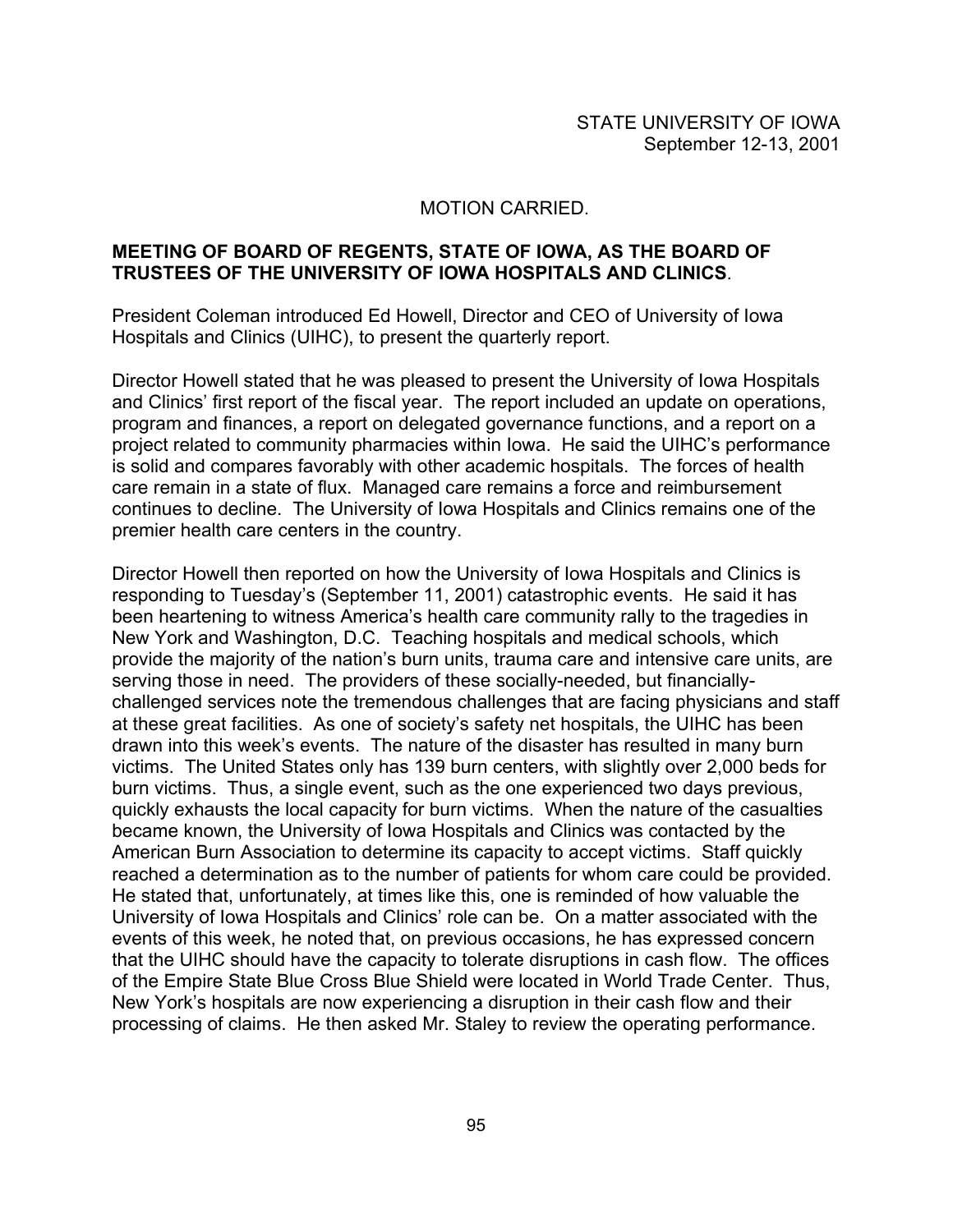Mr. Staley stated that admissions for the past fiscal year have been stable. Total admissions for the past fiscal year are up slightly from the previous year. The average length patient stay rose just slightly while the case mix index rose 9/10 of 1 percent this past year. The case mix index for the Medicare patient population at University of Iowa Hospitals and Clinics is 1.83 while at Iowa's secondary level hospitals the Medicare patient case mix index is 1.45.

President Newlin asked for a definition of secondary level hospitals. Mr. Staley responded that secondary level hospitals are those hospitals that serve a regional population.

Regent Becker asked if University of Iowa Hospitals and Clinics is the only tertiary care hospital in the state. Mr. Staley responded that it is the only comprehensive tertiary care facility in the state.

Mr. Staley next reviewed the statistics for clinic visits for the past five years.

Regent Turner asked if there are fewer off-site clinics this year. Mr. Staley responded that there has been a change in organizational relationships of some of the clinics, but the number of clinics is consistent with last year's number.

Director Howell noted that there are two different kinds of clinics. The first is primary care clinics and those are decreasing by two. There are also a number of specialty outreach clinics.

Mr. Staley discussed patient statistics on admissions and clinic visits by Iowa county.

President Newlin said it was very important that University of Iowa Hospitals and Clinics is serving every county in the state.

Mr. Staley discussed the managed care patient volume. He said the percentage of patients who are in a managed care program and the percentage of revenues from managed care is increasing.

Director Howell reviewed with the Board members the UIHC's financial performance for the fiscal year ending June 30, noting that the numbers were un-audited. He stated that, while net revenues and expenses were higher than for the previous year, the increase in net revenue was not keeping pace with the increase in costs. State appropriations continue to be over-earned. For FY 2001, the operating margin was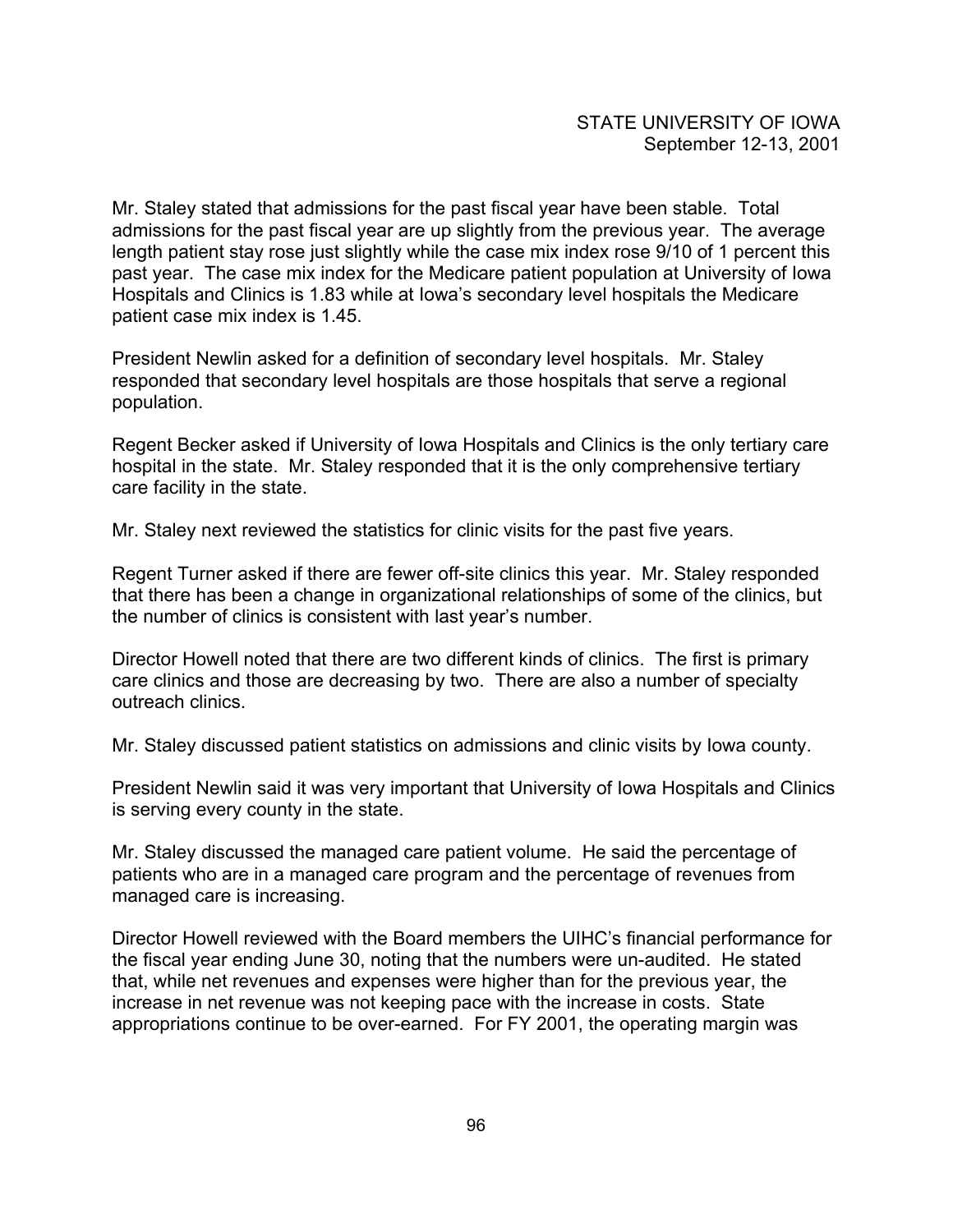3.6 percent which is below the 5.1 percent achieved for FY 2000 but compares favorably with the operating margins of other academic medical centers.

President Newlin asked for a projection as to how the operating margin will fare in FY 2002. Director Howell responded that UIHC officials have budgeted for a 3 percent operating margin. He said that will not come easily; there will be a challenge to achieve 3 percent but it is achievable. UIHC officials have been indicating for the last six or seven years that, over the long term, the operating margin should be in the range of 3 percent. The 347 free-standing state hospitals that Moody's rated in 2000 had a median operating margin of 0.8 percent. For those hospitals that had a AA or higher rating, the median operating margin was 3.1 percent. Therefore, he said the University of Iowa Hospitals and Clinics compares quite favorably. He said the long-term planning projection suggests the 3 percent operating margin, as well as the programmatic needs and capital needs, can be met.

President Newlin asked Director Howell to comment on the \$65 million expense reduction. Director Howell stated that, over the last 5 years, UIHC officials have reduced the expense budget by \$65 million, with those dollars adjusted back to 1995. He said that was done on time and in a thoughtful way. UIHC officials began by addressing issues of quality and worked backward toward cost. He noted that, in the process, 566 positions were removed from the FTE base but no one lost employment with UIHC.

Regent Kelly congratulated Director Howell and his staff for their success in the face of adverse circumstances.

Director Howell introduced Bill Hesson and Chuck Helms to report on delegated governance functions.

Mr. Hesson presented information on the review of functions that are delegated to the Hospital Advisory Committee. Those functions included 1) establishing and approving internal policies and procedures for the University of Iowa Hospitals and Clinics; 2) receiving, reviewing and following up reports of studies; and 3) granting and decreasing clinical privileges.

Dr. Helms presented highlights of quality improvement activities and granting of clinical privileges this year.

Regent Arbisser asked if staff perform the credentialing. Dr. Helms responded affirmatively, noting that staff and a hospital committee perform the credentialing.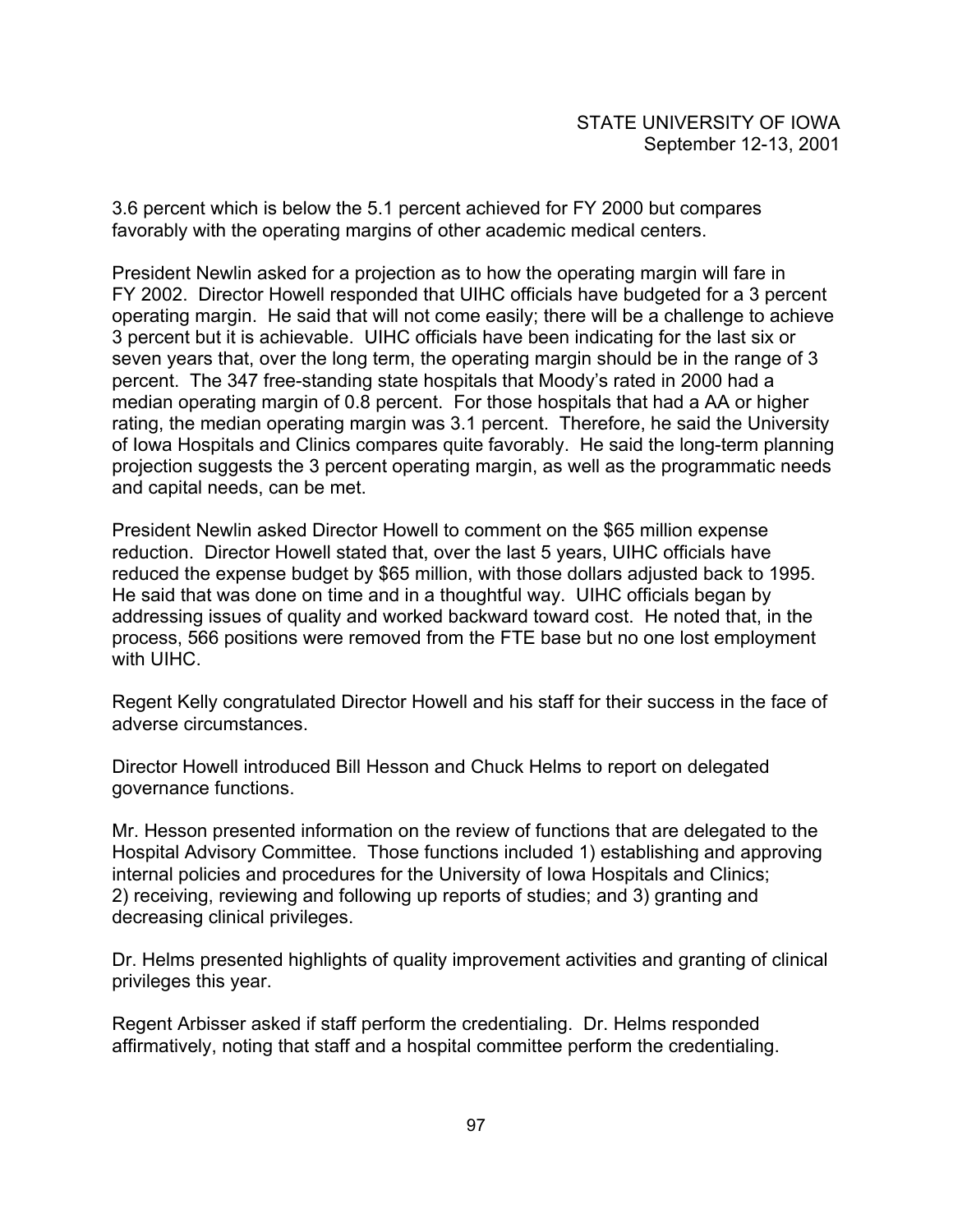Regent Arbisser asked for the cost of credentialing. Mr. Hesson said he would have to get that information from the budget. There is a staff of about 4 people who work full time on credentialing.

President Newlin asked that, once the information is obtained, that the information be sent to the Board Office for distribution to the Board members.

President Newlin expressed the Board's appreciation to Dr. Helms for the job he is doing as chief of staff.

Mr. Hesson presented the proposed revision to Article VIII, Section 4, of the Bylaws, Rules and Regulations of the University of Iowa Hospitals and Clinics and its Clinical Staff. He said the amendment, which changed from 24 hours to three days the length of time within which a signature is required on a patient's order, had been approved by the Hospital Advisory Committee.

Director Howell stated that the final agenda item related to a program with community pharmacies. It was a collaborative relationship with the College of Pharmacy and the University of Iowa Hospitals and Clinics called University of Iowa Pharmaceutical Enterprise. He said the program was established in 1997 with goals similar to the clinical enterprise. He introduced Jordan Cohen, Dean of the College of Pharmacy, and Paul Abramowitz, Director of the UIHC Department of Pharmaceutical Care, to describe the effort.

Dean Cohen expressed his excitement about the project to improve medication therapy continuity for UIHC patients. He presented background on medication use issues in the U.S. including the impact of non-compliance by patients.

President Newlin expressed appreciation to Dean Cohen for accepting the deanship and coming to Iowa. He said Dean Cohen has implemented many changes. He referred to six-year Pharm.D. degree program and asked for the national posture on such a program. Dean Cohen said that was now the standard of accreditation.

Regent Fisher asked about enrollment in the pharmacy school. Dean Cohen responded that enrollment is stable and steady. He noted that there is great pressure to consider expanding enrollment because of the shortage of pharmacists.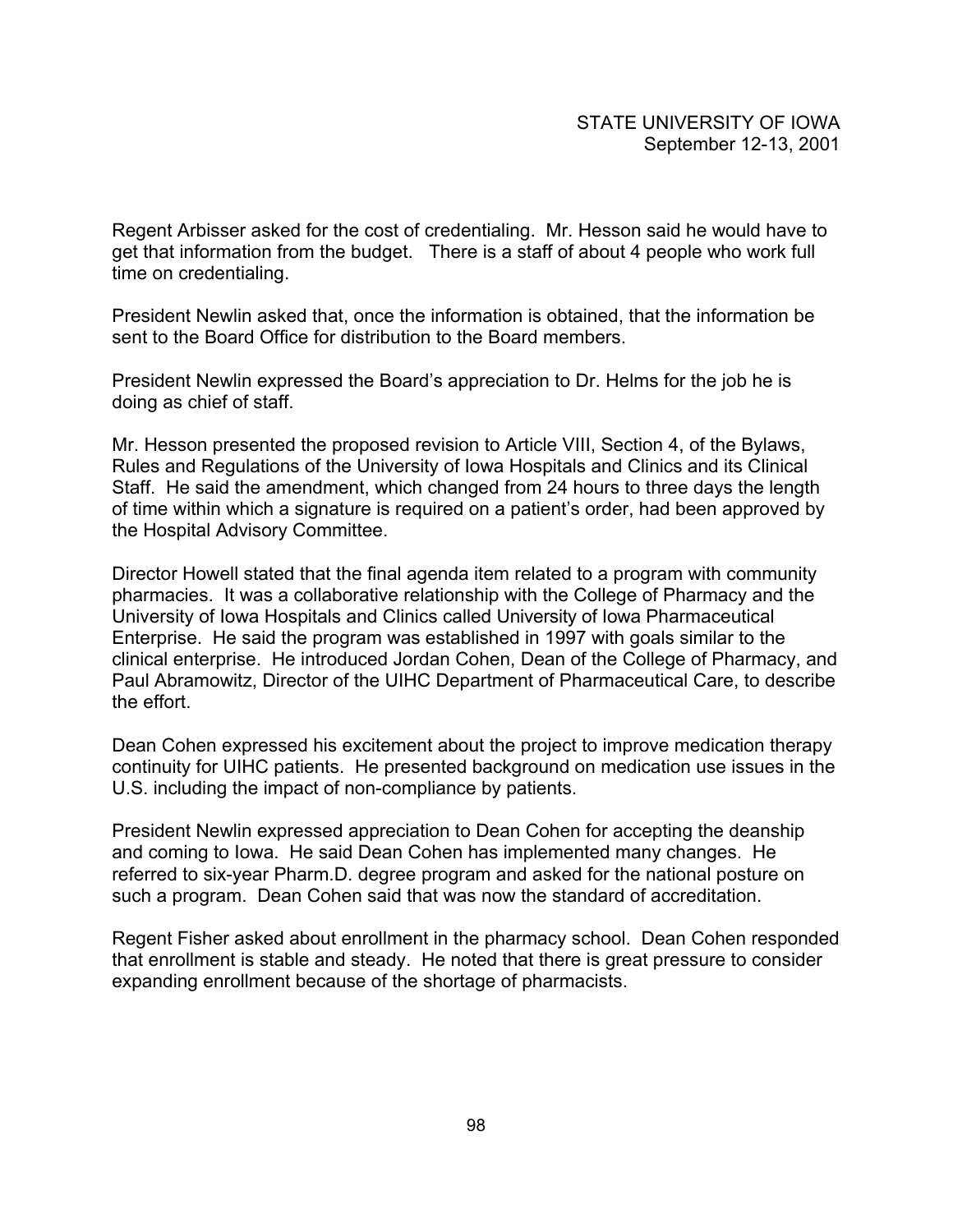Regent Fisher stated that he had recently spent some time with the CEO of one of the largest grocery chains in the country. Their focus in the next 5 years is on increasing pharmacy departments.

Dean Cohen stated that the current estimate was that there is a deficit of 15,000 pharmacists and that number continues to grow. He said the shortage has driven up salaries.

Regent Fisher asked what would be the average starting salary for a student graduating with a Pharm.D. degree and obtaining employment in Des Moines or Davenport. Dean Cohen responded that the average starting salary would be \$70,000 to \$85,000.

Regent Neil referred to the "fight" over the health care dollar and asked about the conflict between medical doctors and pharmacists in consultation with patients. Dean Cohen said there is always some conflict over roles. The driving force has become patient care; the multitude of therapies is becoming a real issue. In busy practices, doctors often rely on pharmacists to provide patient pharmaceutical consultation.

Regent Kelly referred to the pharmaceutical companies and stated that advertising has increased costs by 25 percent. The lobbying efforts in D.C. by those companies has been phenomenal. Research and development is tremendously expensive. He asked if pharmacist organizations are doing anything about what is being done about drug prices in Canada and other countries.

Dean Cohen stated that he was extremely interested in the issue. He said the high cost of drugs is primarily related to costs imposed by the manufacturer, about which there is a tremendous need to educate the public. The issue of how the industry prices its product is pivotal.

Regent Kelly said the pharmacy industry should not be telling the U.S. government what to do. Dean Cohen expressed the need for balance between letting the industry remain innovative while controlling costs.

Dr. Abramowitz discussed the continuity of pharmaceutical care project. Topics included the rationale for establishing a communication link, benefits to the patient, initiation and objectives of the project, communication pathways, and the project process. Project achievements to date include establishment of a bilateral relationship between UIHC and 30 location pharmacies; establishment of a formal electronic communication pathway between sites of care; increase in the potential to improve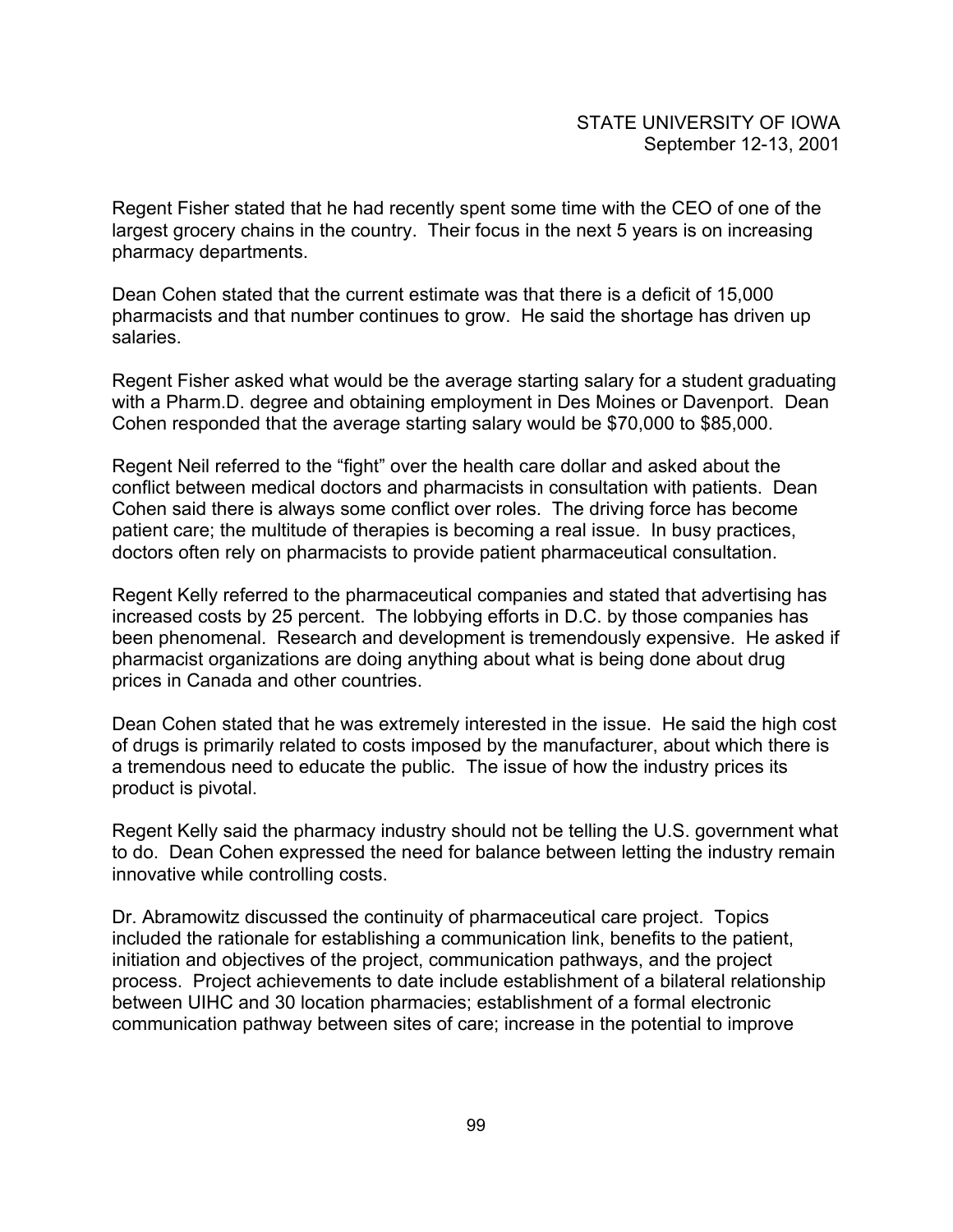patient compliance and reduce adverse drug events; and increase in information available to community pharmacists regarding their patients.

Regent Kelly asked if consideration had been given to the development of a nationwide database regarding drugs for every individual. Dr. Abramowitz agreed there is a need for such a database.

ACTION: President Newlin stated the Board received the report on the University of Iowa Hospitals and Clinics, by general consent.

### **PROPERTY ACQUISITION AND LEASE – 3 OAK PARK COURT**.

Vice President True presented the University's request to purchase the property located at 3 Oak Park Court in Iowa City. The property consists of a 1,264 square foot singlefamily, ranch-style home on a 15,750 square foot lot. The home was constructed in 1953, has been renovated, and is in excellent condition. The property is located near the University's west campus to the south of the Boyd Law Building.

MOTION: Regent Fisher moved to (1) Approve the purchase of property located at 3 Oak Park Court, Iowa City, Iowa, from Gregg A. Gerdes and Mary M. Murphy, at the purchase price of \$180,000, subject to approval of the Executive Council of Iowa; and (2) Authorize the University to add the dwelling to its tenant property inventory to be leased at the rate of \$1,200 per month through the remainder of FY 2002. Regent Becker seconded the motion, and upon the roll being called, the following voted: AYE: Ahrens, Arbisser, Becker, Fisher, Kelly, Neil, Newlin, Nieland, Turner. NAY: None. ABSENT: None.

MOTION CARRIED.

**ISSUANCE OF DUPLICATE HOSPITAL REVENUE BOND AND COUPONS, SERIES 1978**.

ACTION: This matter was approved on the consent docket.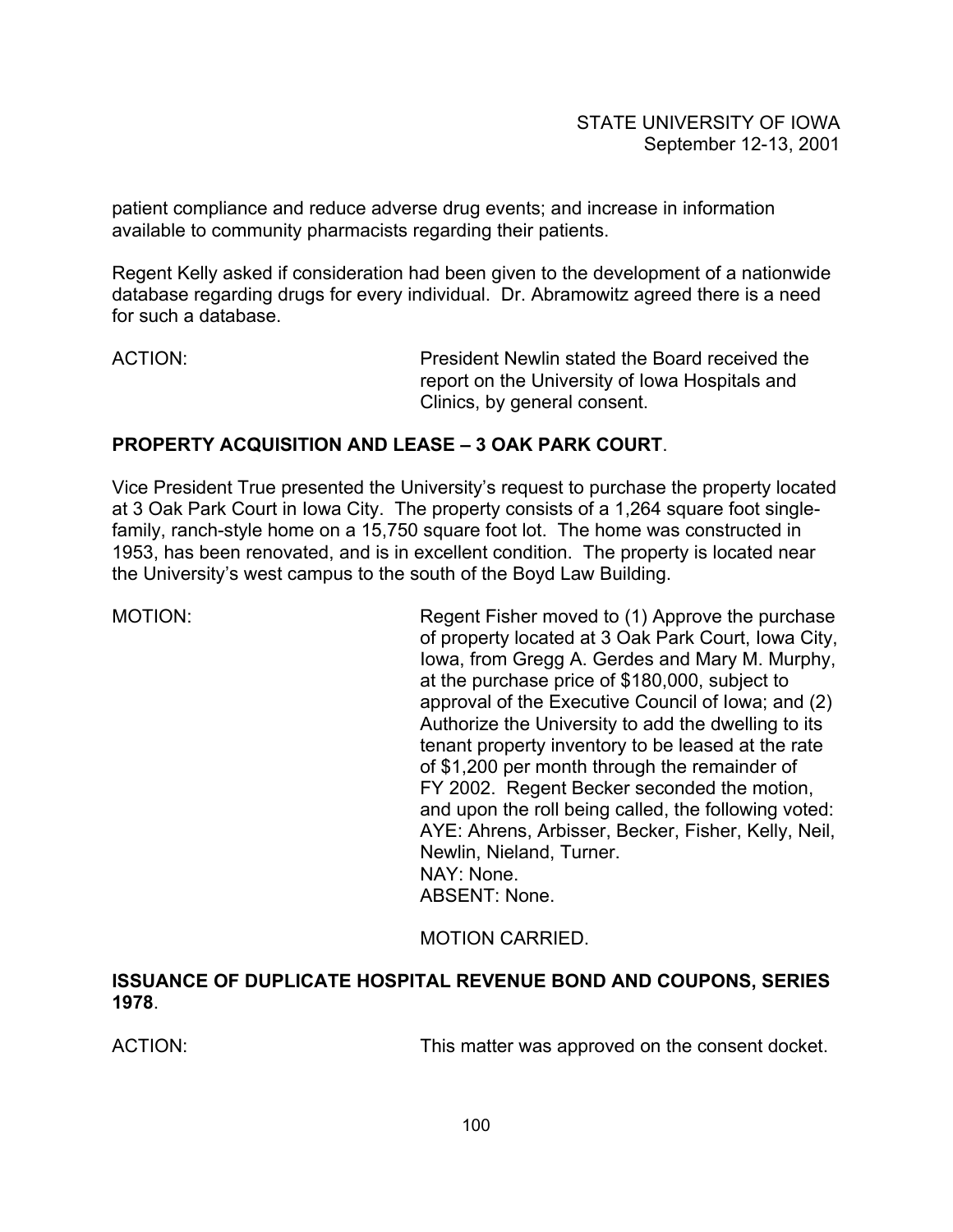# STATE UNIVERSITY OF IOWA September 12-13, 2001

President Newlin then asked Board members and institutional officials if there were additional items for discussion pertaining to the University of Iowa. There were none.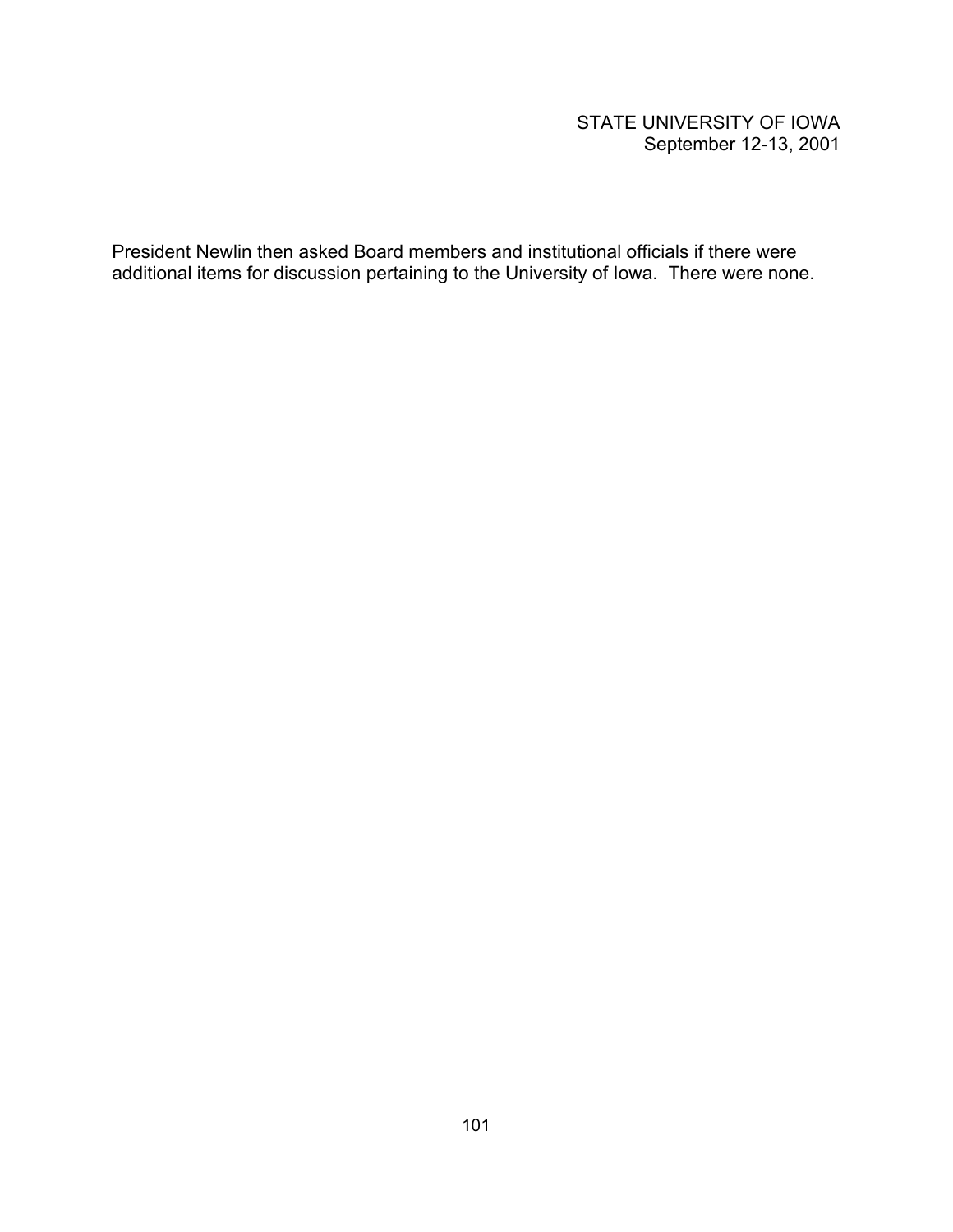# IOWA STATE UNIVERSITY

The following business pertaining to Iowa State University was transacted on Wednesday and Thursday, September 12 and 13, 2001.

### **REGISTER OF PERSONNEL CHANGES**.

ACTION: The Register of Personnel Changes for July and August 2001, which was approved on the consent docket, included the following appointments: Wolfgang Kliemann, Professor of Mathematics, as Associate Vice Provost for Research and Advanced Studies beginning July 1, 2001, at an annual salary of \$139,541; and Corlice Brooke, Professor of Human Development and Family Studies and Director of the Center for Teaching Excellence, as Associate Vice Provost for Undergraduate Programs beginning July 1, 2001, at an annual salary of \$85,448 (nine-month academic year salary).

### **APPROVAL TO AWARD AN HONORARY DOCTORATE OF HUMANE LETTERS DEGREE TO JOHN RUAN AT WINTER COMMENCEMENT 2001**.

President Geoffroy presented Iowa State University's request to award an honorary doctorate degree to John Ruan. He said Mr. Ruan is widely acclaimed for his business accomplishments and for his humanitarian good works. In the companies that he founded and led, he has influenced many fields of interest to Iowa State University, including transportation and logistics, finance, agronomy, and construction engineering. His sponsorship of the World Food Prize matters greatly to a university internationally recognized for its contributions to agriculture.

Regent Fisher noted that Mr. Ruan received the Iowa Award last week, which is Iowa's highest citizen award. He has known Mr. Ruan for over 50 years and considers him a very good friend, a great supporter of the state of Iowa, and a greater supporter of Iowa State University. He said he was proud and privileged to make the motion.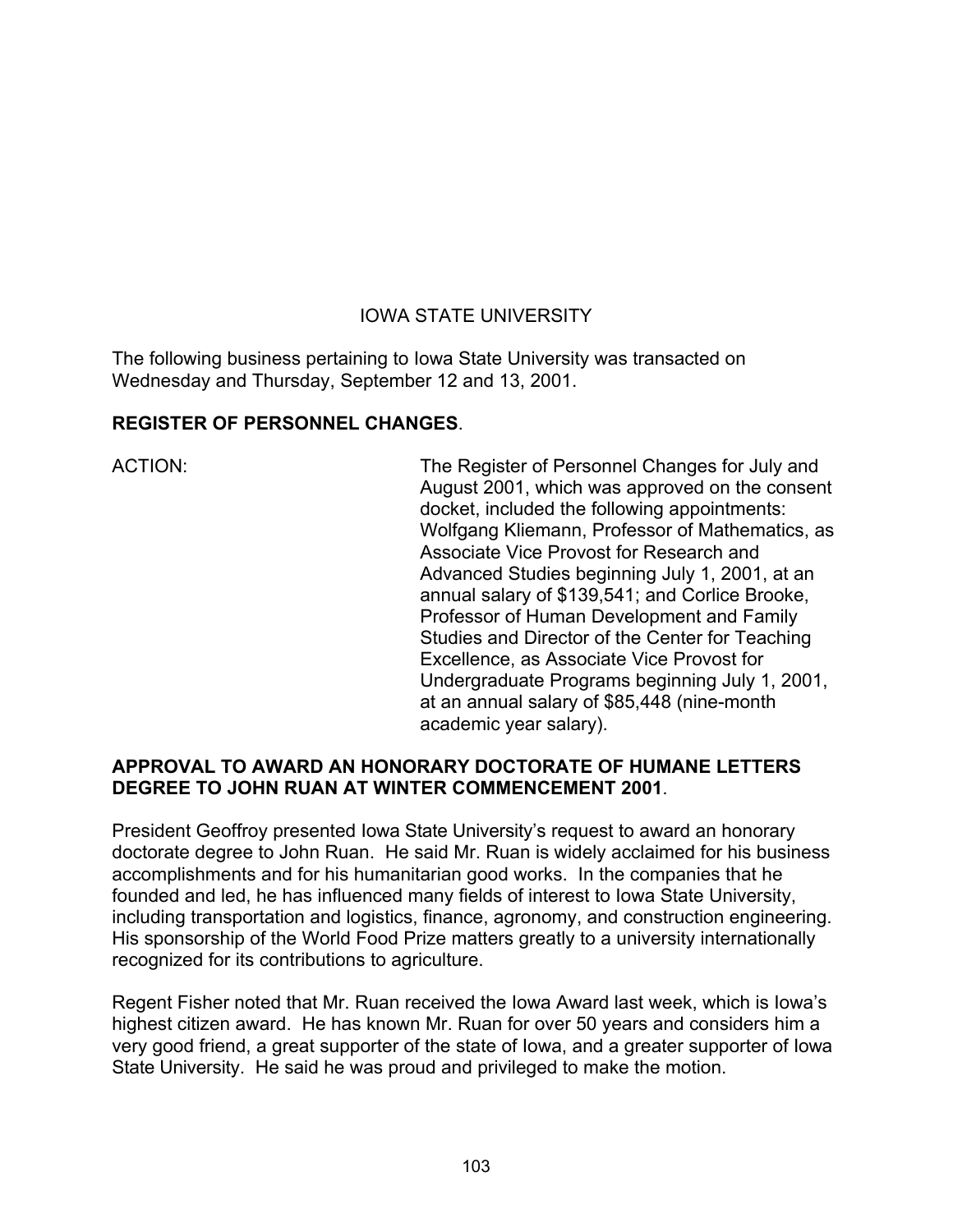MOTION: Regent Fisher moved to approve Iowa State University's request to award an honorary doctorate of humane letters degree to John Ruan at Winter Commencement 2001. Regent Ahrens seconded the motion. MOTION CARRIED UNANIMOUSLY.

# **APPROVAL TO AWARD AN HONORARY DOCTORATE OF SCIENCE DEGREE TO KATHERINE ABRAHAM AT SPRING COMMENCEMENT 2002.**

President Geoffroy presented Iowa State University's request to award an honorary doctorate degree to Katherine Abraham. He said Dr. Abraham is widely acclaimed for her contributions to our understanding of unemployment and wage markets.

MOTION: Regent Ahrens moved to approve Iowa State University's request to award an honorary doctorate of science degree to Katharine Abraham at Spring Commencement 2002. Regent Arbisser seconded the motion. MOTION CARRIED UNANIMOUSLY.

### **APPROVAL OF PROPOSAL TO CHANGE THE NAME OF THE ISU AFFIRMATIVE ACTION OFFICE TO THE OFFICE OF EQUAL OPPORTUNITY AND DIVERSITY**.

ACTION: This matter was approved on the consent docket.

# **REGISTER OF CAPITAL IMPROVEMENT BUSINESS TRANSACTIONS**.

Vice President Madden presented the capital register on behalf of Iowa State University. He said the major project included on this month's capital register was development of the proposed North Campus Childcare Facility. The new childcare facility would replace the existing Pammel Court childcare facility. The site is north of Hawthorn Court. He then introduced Pierce Coady of InVision Architecture.

Mr. Coady presented the Board members with the schematic design for the proposed North Campus Childcare Facility. He stated that the design goals were taken from the building program document, meetings with user groups, and recommendations from the University's planning and facilities staff. The schematic design will be the basis for proceeding with more detailed development of the design. He then provided a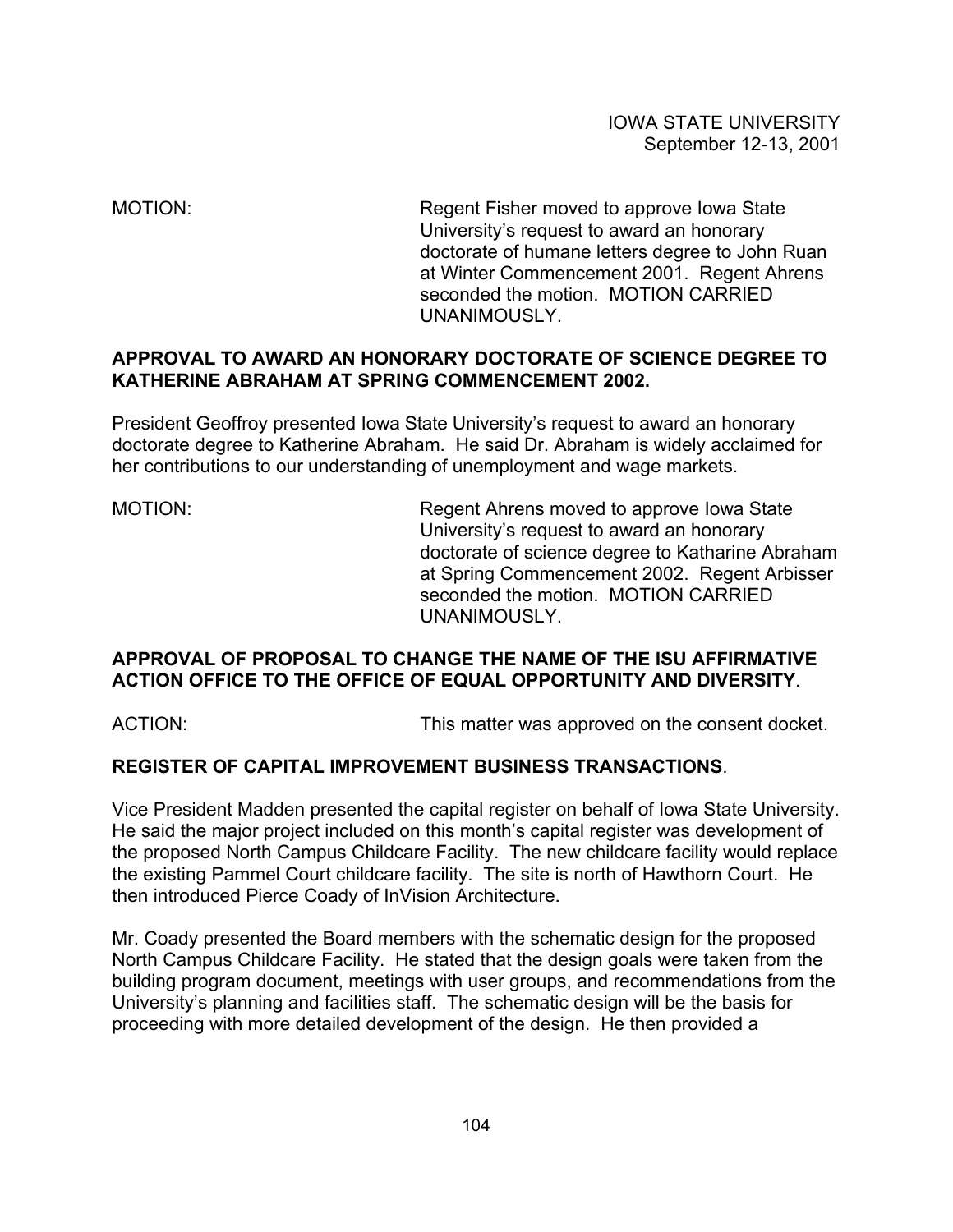PowerPoint presentation of the site, exterior and interior design, project budget, and floor plans.

Regent Neil asked if there would be a "flat" roof on the facility. Mr. Coady responded that the roof would have a slight pitch.

Regent Neil asked if utilities would be located on the roof. Mr. Coady responded that some utilities would be located on the roof.

Regent Arbisser referred to the proposed sick child care facility and asked if it would be the only such facility available on campus. Vice President Madden responded that it would be the only sick child care facility in Ames. It will be offered in cooperation with student health center.

Regent Arbisser asked for the anticipated daily population of the sick child care facility. Julie Hagen, child care program coordinator, responded that the population would vary, depending on the flu season.

Regent Arbisser asked if the size of the child care facility was determined by the current average occupancy. Vice President Madden responded that the intention for the new childcare facility is to replace and expand on the current Pammel Court Quonset hut facility.

Regent Turner referred to the entrance of the facility. She asked if parents have to bring their child through the reception area which would be staffed at all times. Ms. Hagen responded affirmatively.

President Newlin thanked University officials and Mr. Coady for the presentation.

MOTION: Regent Neil moved to approve the Register of Capital Improvement Business Transactions for Iowa State University. Regent Turner seconded the motion. MOTION CARRIED UNANIMOUSLY.

#### **NAMING OF BUILDINGS**.

President Geoffroy stated that Iowa State University officials were presenting requests to name four buildings.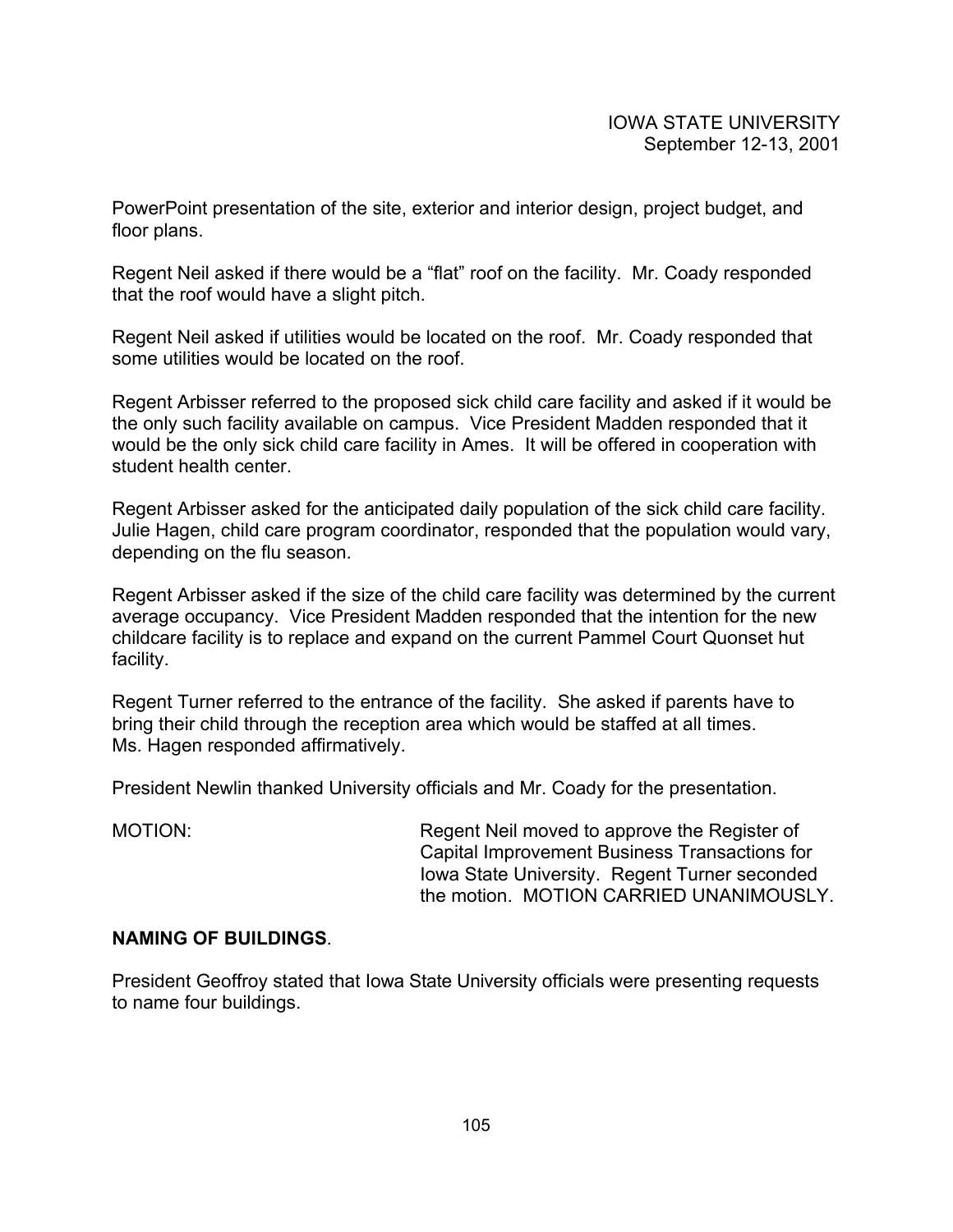Regent Fisher asked if the proposed namings conform to the proposed naming policy under consideration by the Board. President Geoffroy responded affirmatively.

#### (a) Naming of Building for the College of Business as the Gerdin Business Building.

President Geoffroy stated that Iowa State University requested approval to name the College of Business Building as the Gerdin Business Building in honor of Russell and Ann Gerdin of Coralville, Iowa. The Gerdins made a lead gift of \$10 million for this \$25.1 million facility while the State of Iowa has appropriated \$11.2 million. At the time of their gift in October 1998, the Gerdin gift was the third largest gift in ISU's history. Their generous personal and financial support of this new College of Business building for Iowa State University reflects the Gerdins' strong confidence in the quality of business programs at Iowa State University.

MOTION: Regent Neil moved to approve Iowa State University's request to name the new College of Business Building as the Gerdin Business Building. Regent Nieland seconded the motion. MOTION CARRIED UNANIMOUSLY.

(b) Naming of the Engineering Teaching & Research Complex (ETRC) Phase II Building as the Gary and Donna Hoover Hall.

**President Geoffroy presented Iowa State University's request to name the Phase II Building of the new Engineering Teaching and Research Complex as Gary and Donna Hoover Hall. The Hoovers donated \$3 million — the leadership gift for the ETRC Phase II building. This facility will be vital for the implementation of Iowa State University's strategic plan to re-engineer engineering education for the 21st century. The groundbreaking ceremony for Phase II was held on September 8 and construction will begin this fall.** 

MOTION: Regent Fisher moved to approve Iowa State University's request to name the Phase II Building of the Engineering Teaching and Research Complex as Gary and Donna Hoover Hall. Regent Turner seconded the motion. MOTION CARRIED UNANIMOUSLY.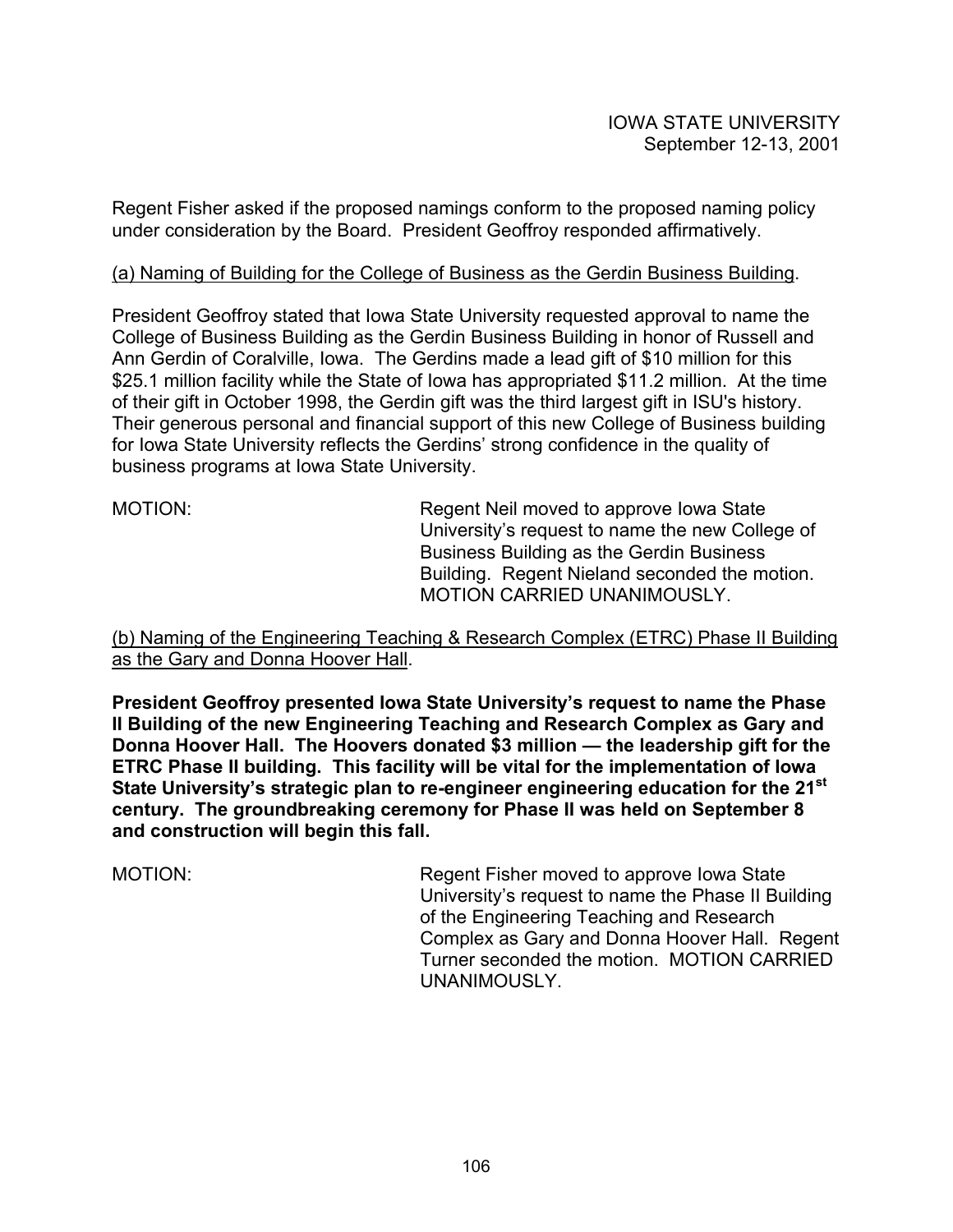# (c) Naming of the New Research Building for the Plant Sciences Institute as the Roy J. Carver Co-Laboratory.

President Geoffroy presented Iowa State University's request to name the first new research and administrative building for the Plant Sciences Institute as the Roy J. Carver Co-Laboratory in honor of Roy J. Carver and the Roy J. Carver Charitable Trust of Muscatine, Iowa. In 1999, the Roy J. Carver Charitable Trust made a gift of \$3 million to lead this important Iowa State University initiative. This gift is the most recent and one of the most significant in its 20-year partnership with Iowa State University. This generous gift reflects the Carver Trust's commitment to advancing scientific discovery and to improving educational opportunities for Iowa's youth.

MOTION: Regent Neil moved to approve Iowa State University's request to name the new Co-Laboratory Research Building for the Plant Sciences Institute as the Roy J. Carver Co-Laboratory. Regent Becker seconded the motion. MOTION CARRIED UNANIMOUSLY.

#### (d) Naming of the Student Health Center as the Thomas B. Thielen Student Health Center.

President Geoffroy presented Iowa State University's request to name the Student Health Center the Thomas B. Thielen Student Health Center in honor of Thomas B. Thielen, who served Iowa State University for twenty years as the Vice President for Student Affairs and retired from the University in 1997.

MOTION: Regent Becker moved to approve Iowa State University's request to name the Student Health Center the Thomas B. Thielen Student Health Center. Regent Nieland seconded the motion. MOTION CARRIED UNANIMOUSLY.

President Newlin expressed the Board's appreciation to the University's donors.

President Newlin then asked Board members and institutional officials if there were additional items for discussion pertaining to Iowa State University. There were none.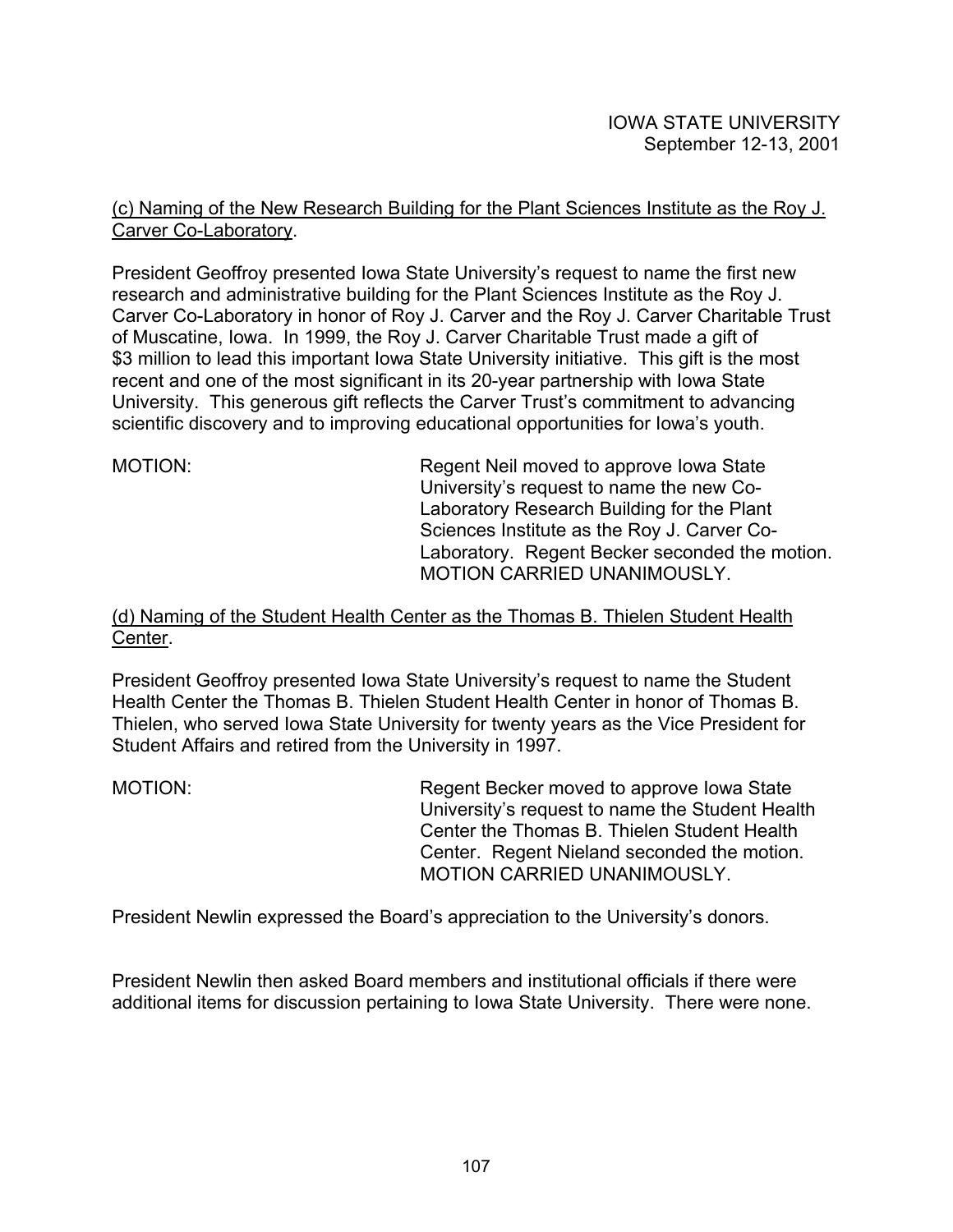# UNIVERSITY OF NORTHERN IOWA

The following business pertaining to the University of Northern Iowa was transacted on Wednesday and Thursday, September 12 and 13, 2001.

# **REGISTER OF PERSONNEL TRANSACTIONS**.

ACTION: The Register of Personnel Changes for June and July 2001 was approved on the consent docket.

# **REGISTER OF CAPITAL IMPROVEMENT BUSINESS TRANSACTIONS**.

Vice President Dell presented the capital register on behalf of the University of Northern Iowa.

MOTION: Regent Fisher moved to approve the Register of Capital Improvement Business Transactions for the University of Northern Iowa. Regent Neil seconded the motion. MOTION CARRIED UNANIMOUSLY.

President Newlin then asked Board members and institutional officials if there were additional items for discussion pertaining to the University of Northern Iowa. There were none.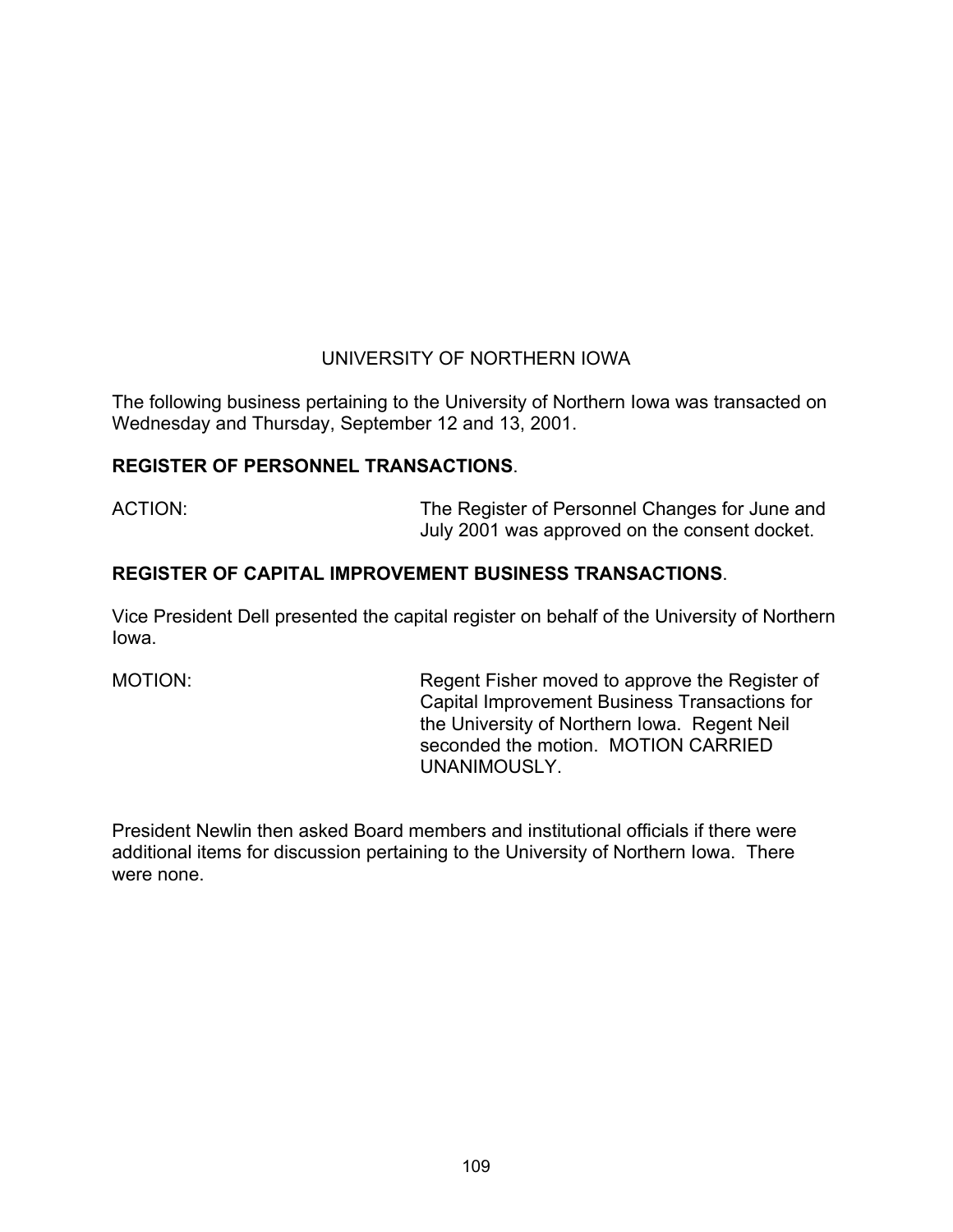# IOWA SCHOOL FOR THE DEAF

The following business pertaining to the Iowa School for the Deaf was transacted on Wednesday and Thursday, September 12 and 13, 2001.

# **REGISTER OF PERSONNEL CHANGES**.

ACTION: The Registers of Personnel Changes for July and August 2001 were approved on the consent docket.

# **APPROVAL OF TECHNOLOGY/INTERNET POLICY**.

Superintendent Johnson stated that the technology/internet policy was a requirement by federal regulations in order for the school to receive technology funds.

MOTION: Regent Neil moved to approve the ISD Technology/Internet Policy. Regent Turner seconded the motion. MOTION CARRIED UNANIMOUSLY.

# **REGISTER OF CAPITAL IMPROVEMENT BUSINESS TRANSACTIONS**.

Superintendent Johnson stated that School officials would like to add one item to the capital register, with regard to the Utility Distribution System Replacement—Phase 3 project (\$250,000) which would replace plumbing systems in Long and Giangreco Halls. In addition to approval of the project description and budget, School officials requested approval to contract with Ferris Engineering (for \$34,997) to assist with the design.

MOTION: Regent Becker moved to approve the Register of Capital Improvement Business Transactions for the Iowa School for the Deaf, as presented. Regent Fisher seconded the motion. MOTION CARRIED UNANIMOUSLY.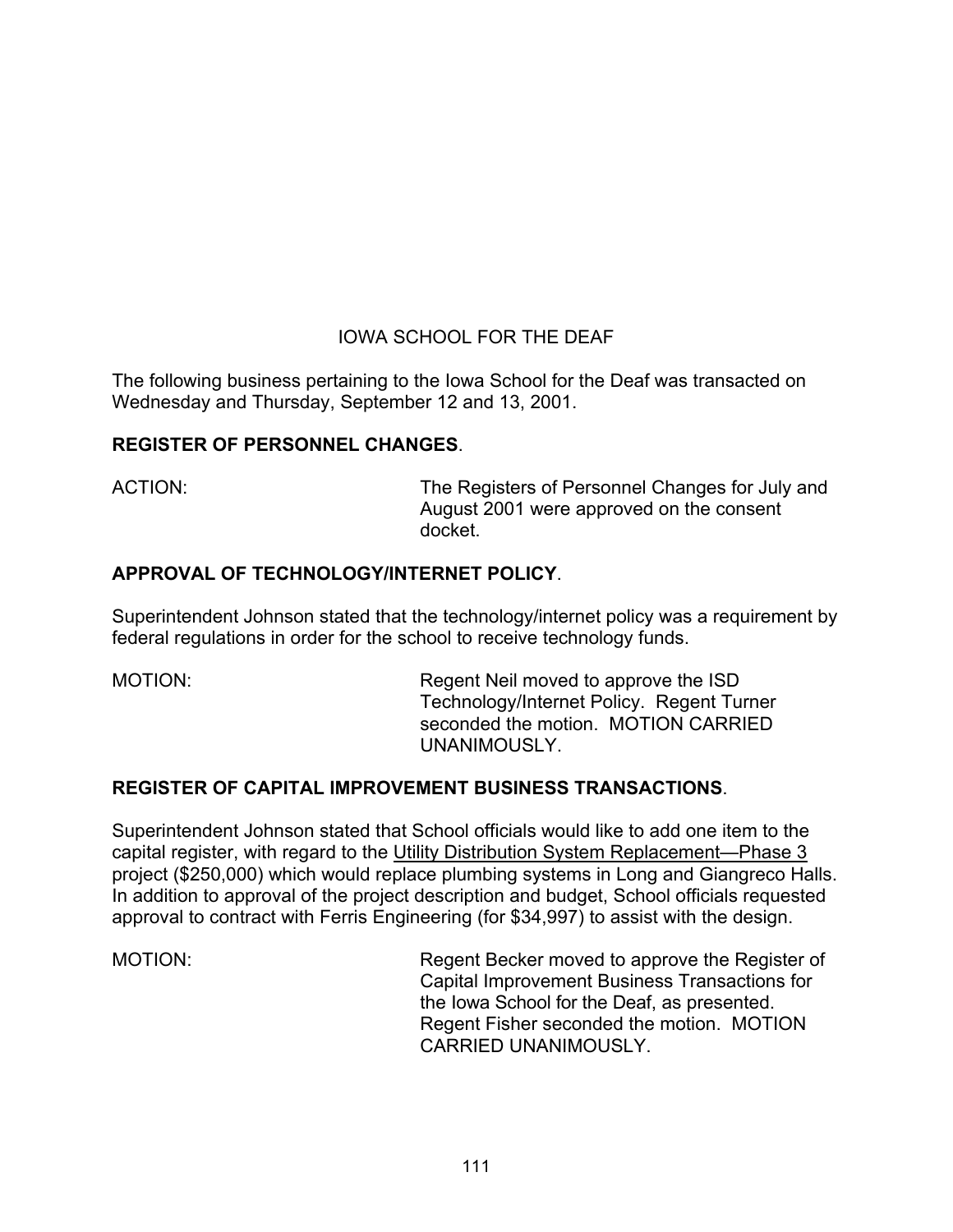# **APPROVAL OF ISD/AEA 13 2001-02 INTERPRETER/INTEGRATION CONTRACT**.

ACTION: This matter was approved on the consent docket.

# **APPROVAL OF ISD/AEA 13 AMENDMENT TO UMBRELLA AGREEMENT**.

ACTION: This matter was approved on the consent docket.

# **APPROVAL OF BUSINESS PROPERTY LEASES**.

MOTION: Regent Neil moved to approve 1) renewal of the lease with Iowa Western Community College for its use of 800 square feet of space located in Room C of the Careers Building on the Iowa School for the Deaf campus, as presented, and 2) a lease agreement with Catherine Wredt for her use of a residence located at 2901 Valley View Drive on the Iowa School for the Deaf campus. Regent Ahrens seconded the motion, and upon the roll being called, the following voted: AYE: Ahrens, Arbisser, Becker, Fisher, Kelly, Neil, Newlin, Nieland, Turner. NAY: None. ABSENT: None.

MOTION CARRIED.

President Newlin then asked Board members and institutional officials if there were additional items for discussion pertaining to the Iowa School for the Deaf. There were none.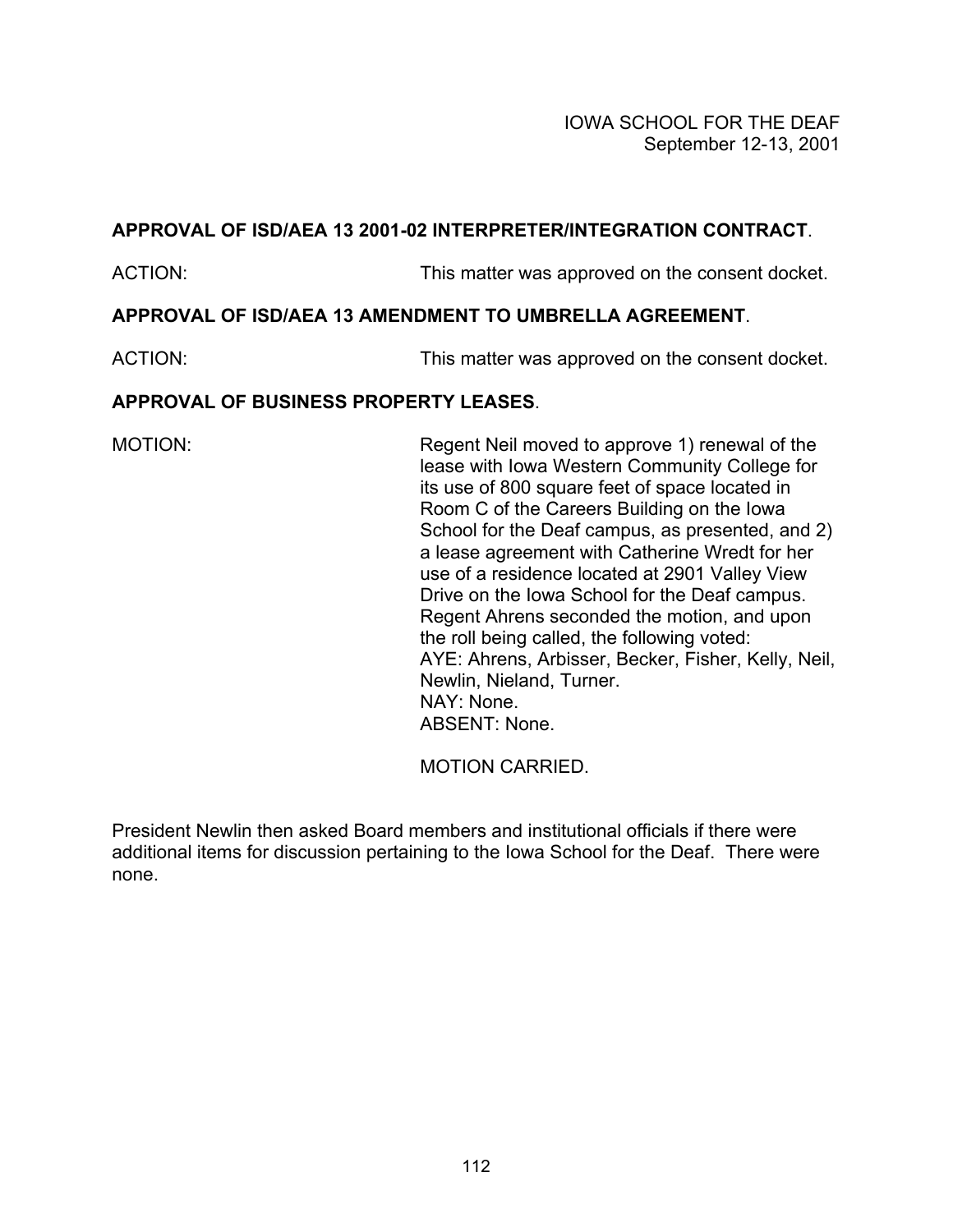# IOWA BRAILLE AND SIGHT SAVING SCHOOL

The following business pertaining to Iowa Braille and Sight Saving School was transacted on Wednesday and Thursday, September 12 and 13, 2001.

### **REGISTER OF PERSONNEL CHANGES**.

ACTION: The Register of Personnel Changes for June and July 2001 was approved on the consent docket.

# **REGISTER OF CAPITAL IMPROVEMENT BUSINESS TRANSACTIONS**.

Superintendent Thurman stated that the one item (Old Hospital Accessible Entry) on the capital register was being undertaken to comply with the Americans with Disabilities Act.

MOTION: Regent Fisher moved to approve the Register of Capital Improvement Business Transactions for the Iowa Braille and Sight Saving School. Regent Nieland seconded the motion. MOTION CARRIED UNANIMOUSLY.

President Newlin then asked Board members and institutional officials if there were additional items for discussion pertaining to the Iowa Braille and Sight Saving School. There were none.